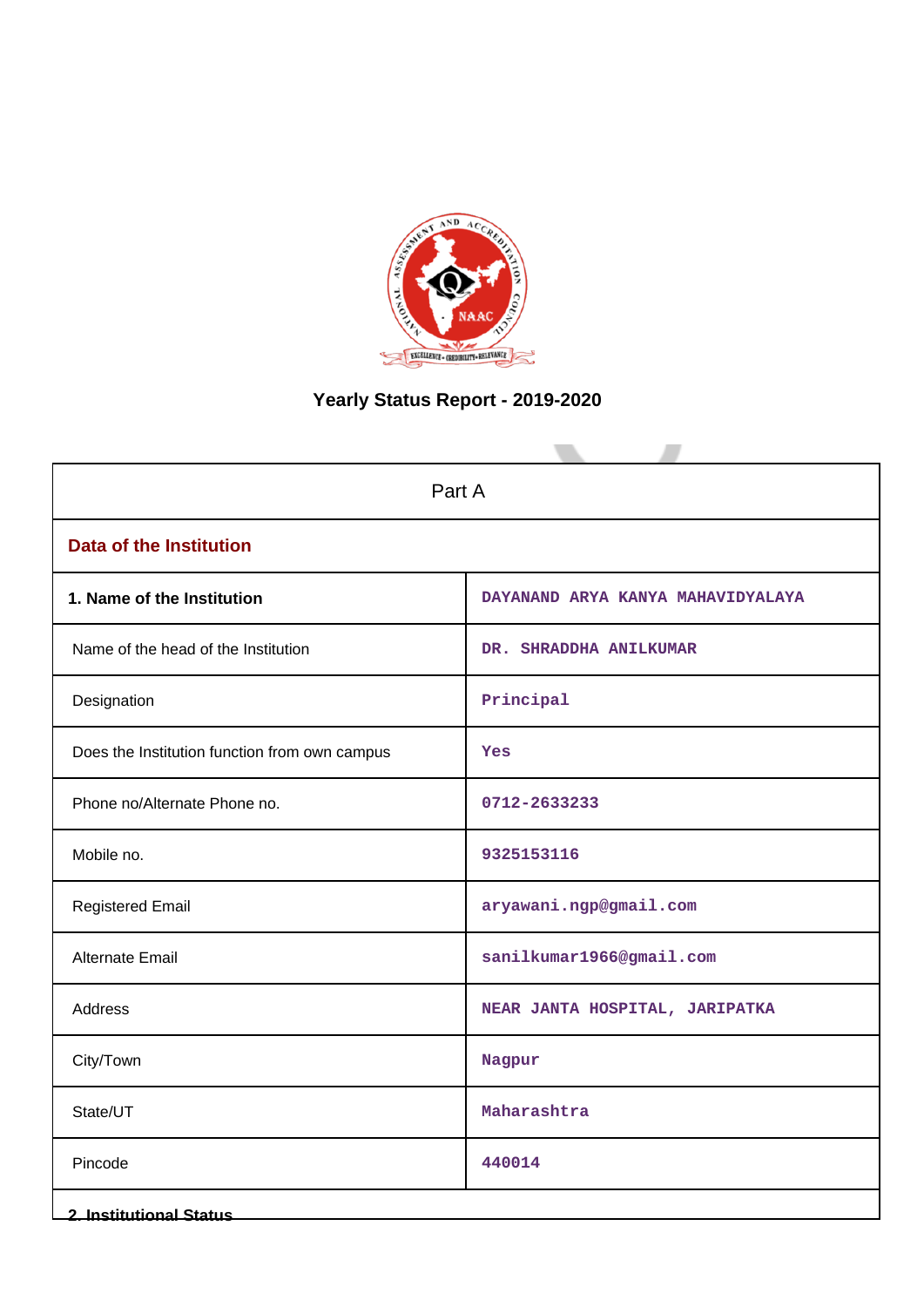| Affiliated / Constituent               | Affiliated               |
|----------------------------------------|--------------------------|
| Type of Institution                    | Women                    |
| Location                               | Urban                    |
| <b>Financial Status</b>                | state                    |
| Name of the IQAC co-ordinator/Director | DR. MONALI MASIH         |
| Phone no/Alternate Phone no.           | 0712295597793            |
| Mobile no.                             | 9370971222               |
| <b>Registered Email</b>                | monalimasih@gmail.com    |
| Alternate Email                        | aquar.aryawani@gmail.com |
| 3. Website Address                     |                          |

| Web-link of the AQAR: (Previous Academic Year)                           | http://dakmnaqpur.in/uploaded/AOAR%2<br>$0$ $8202018 - 19$ . pdf |
|--------------------------------------------------------------------------|------------------------------------------------------------------|
| 4. Whether Academic Calendar prepared during<br>the year                 | Yes                                                              |
| if yes, whether it is uploaded in the institutional website:<br>Weblink: | http://dakmnaqpur.in/uploaded/AcademicC<br>alender.pdf           |

# **5. Accrediation Details**

| Cycle | Grade | <b>CGPA</b> | Year of<br>Accrediation | Validity          |                   |
|-------|-------|-------------|-------------------------|-------------------|-------------------|
|       |       |             |                         | Period From       | Period To         |
|       | $B+$  | 2.8         | 2005                    | $28 - Feb - 2005$ | $27 - Feb - 2010$ |
| 2     | в     | 2.7         | 2011                    | 30-Dec-2011       | $29 - Dec - 2016$ |
|       | в     | 2.36        | 2018                    | $02 - Nov - 2018$ | $01 - Nov - 2023$ |

## **6. Date of Establishment of IQAC** 30-Jun-2004

## **7. Internal Quality Assurance System**

| Quality initiatives by IQAC during the year for promoting quality culture |                 |                                       |  |
|---------------------------------------------------------------------------|-----------------|---------------------------------------|--|
| Item / Title of the quality initiative by<br>IQAC                         | Date & Duration | Number of participants/ beneficiaries |  |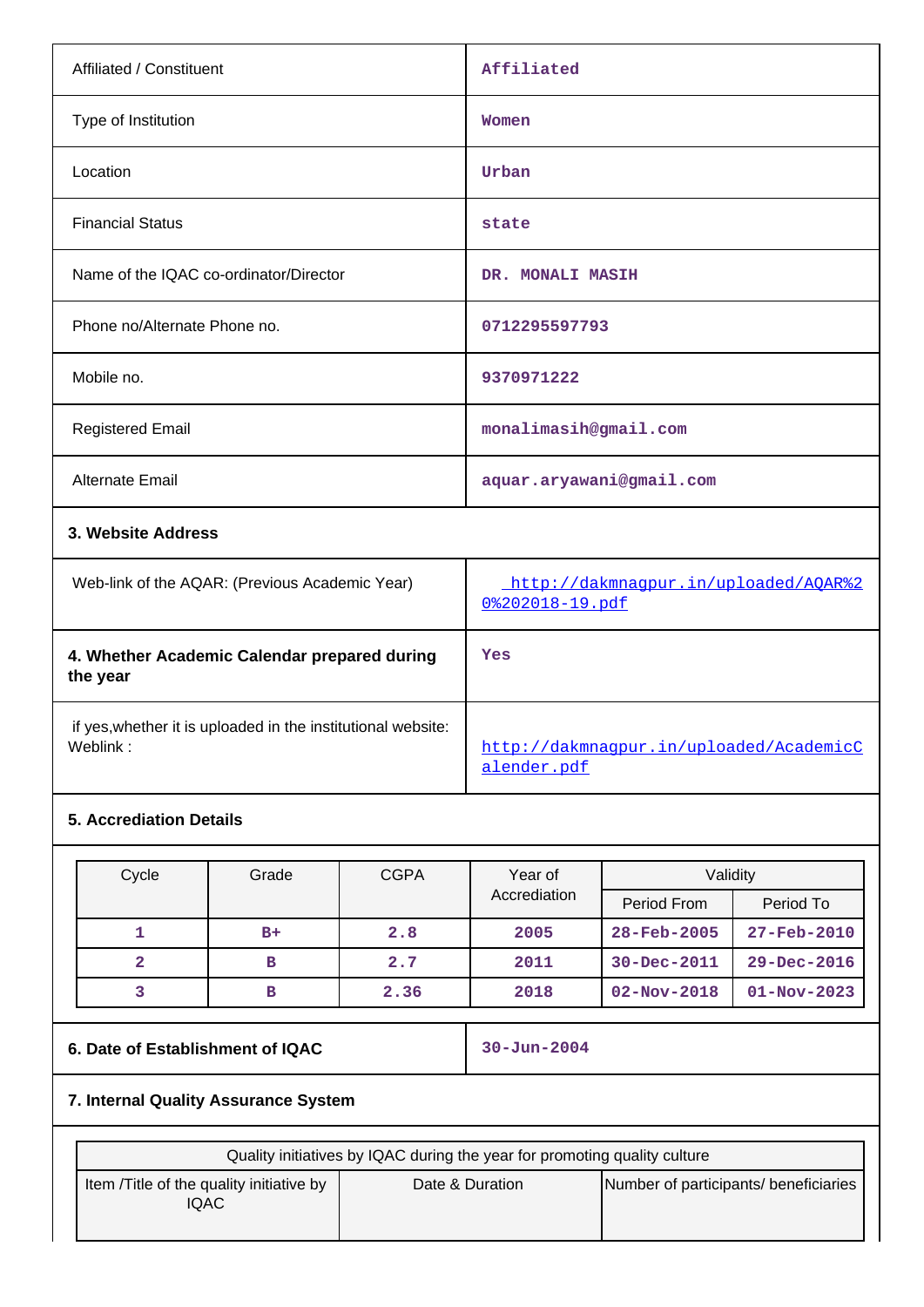| Gender Sensitization                            | $15 - Oct - 2019$ | 55  |  |
|-------------------------------------------------|-------------------|-----|--|
| Short Term Course on<br>Personality Development | $09 - Jun - 2020$ | 200 |  |
| View File                                       |                   |     |  |

### **8. Provide the list of funds by Central/ State Government- UGC/CSIR/DST/DBT/ICMR/TEQIP/World Bank/CPE of UGC etc.**

|                                                                                                                         | Institution/Departmen<br>t/Faculty                                                                                                               | Scheme     |     | <b>Funding Agency</b> | Year of award with<br>duration                                                           | Amount      |
|-------------------------------------------------------------------------------------------------------------------------|--------------------------------------------------------------------------------------------------------------------------------------------------|------------|-----|-----------------------|------------------------------------------------------------------------------------------|-------------|
|                                                                                                                         | <b>NIL</b>                                                                                                                                       | <b>NIL</b> |     | <b>NIL</b>            | 2020<br>$\mathbf 0$                                                                      | $\mathbf 0$ |
|                                                                                                                         | No Files Uploaded !!!                                                                                                                            |            |     |                       |                                                                                          |             |
|                                                                                                                         | 9. Whether composition of IQAC as per latest<br>Yes<br><b>NAAC</b> guidelines:                                                                   |            |     |                       |                                                                                          |             |
|                                                                                                                         | Upload latest notification of formation of IQAC<br>View File                                                                                     |            |     |                       |                                                                                          |             |
|                                                                                                                         | 10. Number of IQAC meetings held during the<br>year :                                                                                            |            |     | 3                     |                                                                                          |             |
| The minutes of IQAC meeting and compliances to the<br>decisions have been uploaded on the institutional<br>website      |                                                                                                                                                  |            | Yes |                       |                                                                                          |             |
|                                                                                                                         | Upload the minutes of meeting and action taken report<br>View File                                                                               |            |     |                       |                                                                                          |             |
| 11. Whether IQAC received funding from any of<br>No<br>the funding agency to support its activities<br>during the year? |                                                                                                                                                  |            |     |                       |                                                                                          |             |
|                                                                                                                         |                                                                                                                                                  |            |     |                       | 12. Significant contributions made by IQAC during the current year(maximum five bullets) |             |
|                                                                                                                         | Gender equality workshop on 15th Oct 2019.                                                                                                       |            |     |                       |                                                                                          |             |
|                                                                                                                         | National & International Webinars taken by all                                                                                                   |            |     |                       |                                                                                          |             |
|                                                                                                                         | Restructured teacher mentor system                                                                                                               |            |     |                       |                                                                                          |             |
|                                                                                                                         | 3 days health camp for HIV test & general health check up project taken by NSS<br>Unit Aids awareness programme from 1st to 15th December, 2019. |            |     |                       |                                                                                          |             |
|                                                                                                                         | Covid awareness programme and distribution of masks.                                                                                             |            |     |                       |                                                                                          |             |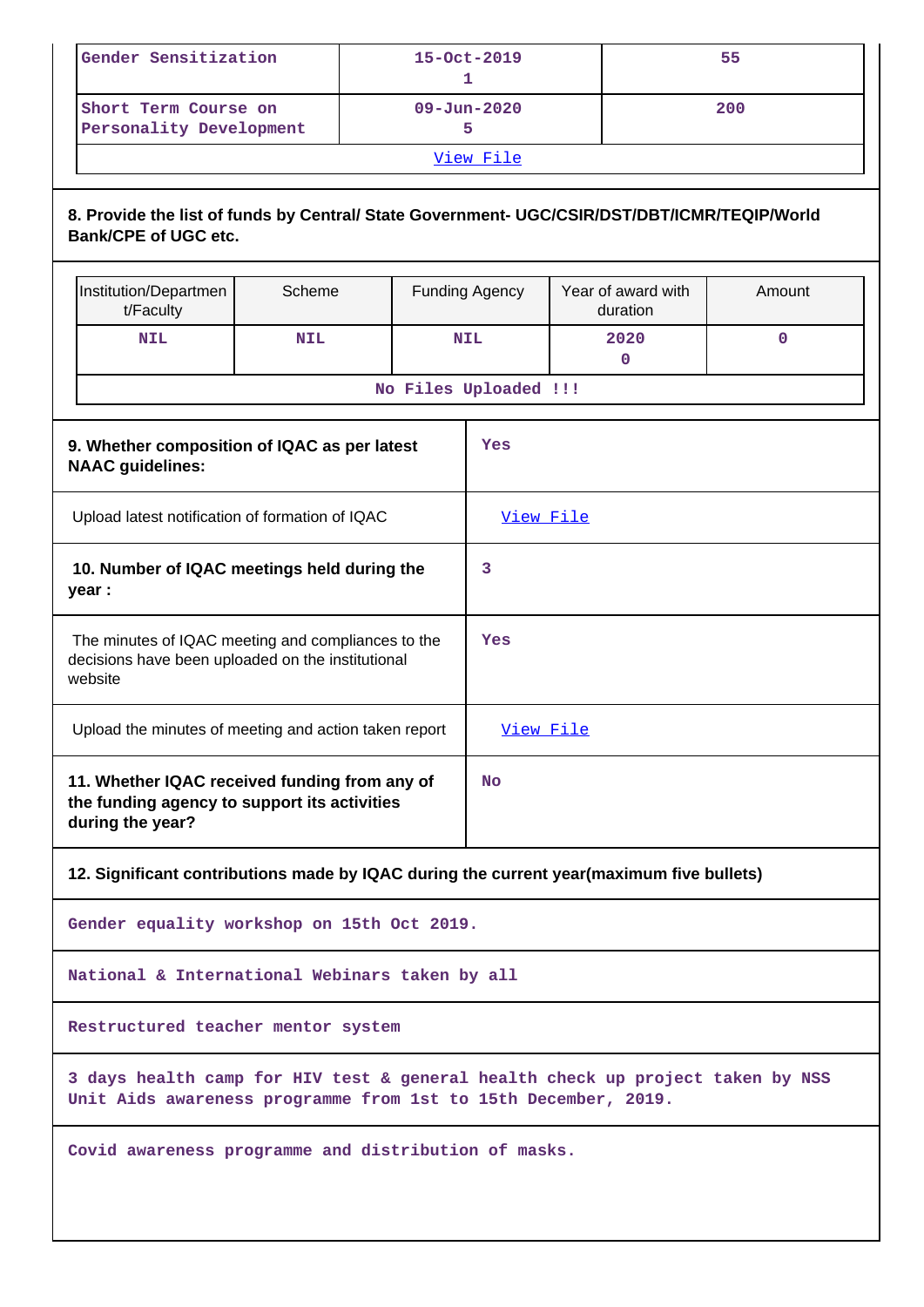## **13. Plan of action chalked out by the IQAC in the beginning of the academic year towards Quality Enhancement and outcome achieved by the end of the academic year**

| Plan of Action                                                  | Achivements/Outcomes                                                                                                                                                                                                                                                                   |
|-----------------------------------------------------------------|----------------------------------------------------------------------------------------------------------------------------------------------------------------------------------------------------------------------------------------------------------------------------------------|
| for progression & Employement MoU with<br>pradhan mantri yojana | for students progression & employement<br>a MoU signed with pradhan mantri<br>yojana. The course in collaborate with<br>was organised for students were<br>benefit.                                                                                                                    |
| renovation of seminar room                                      | one seminar room exist in the<br>institution with ICT facilitilies.<br>Renovation of the seminar room is in<br>progress.                                                                                                                                                               |
| creation of smart classrooms                                    | 04 well equipped smart classrooms with<br>white boards, projectors, LCD exists in<br>the institution                                                                                                                                                                                   |
| language lab                                                    | language was created for english and<br>hindi department. Software was install<br>to benefit students                                                                                                                                                                                  |
| self defence for girls                                          | for gender sensitization self defence<br>camp for girls was organised by<br>physical education department. Prahar<br>organisation collaborated in the<br>programme martial arts & self defence<br>techniques were taught to girls<br>students.                                         |
| to conduct environment protection<br>projects/prog              | in collaboration with "Inner Wheel"<br>organisation medicinal tree plantation<br>was carried the premises. The members<br>of inner wheel students and staff<br>participated in the programme. Use &<br>benefits of medicianl plants was<br>explained by the members of inner<br>wheel. |
| To organise student development<br>programme                    | personality development of short term<br>programme of WC organised by english<br>department eminent personalities were<br>invited as resource persons guide the<br>students. Arts commerce students were<br>benefited                                                                  |
|                                                                 | View File                                                                                                                                                                                                                                                                              |
| 14. Whether AQAR was placed before statutory<br>body?           | Yes                                                                                                                                                                                                                                                                                    |
| Name of Statutory Body                                          | <b>Meeting Date</b>                                                                                                                                                                                                                                                                    |
| College Development Committee                                   | $15 - Ju1 - 2019$                                                                                                                                                                                                                                                                      |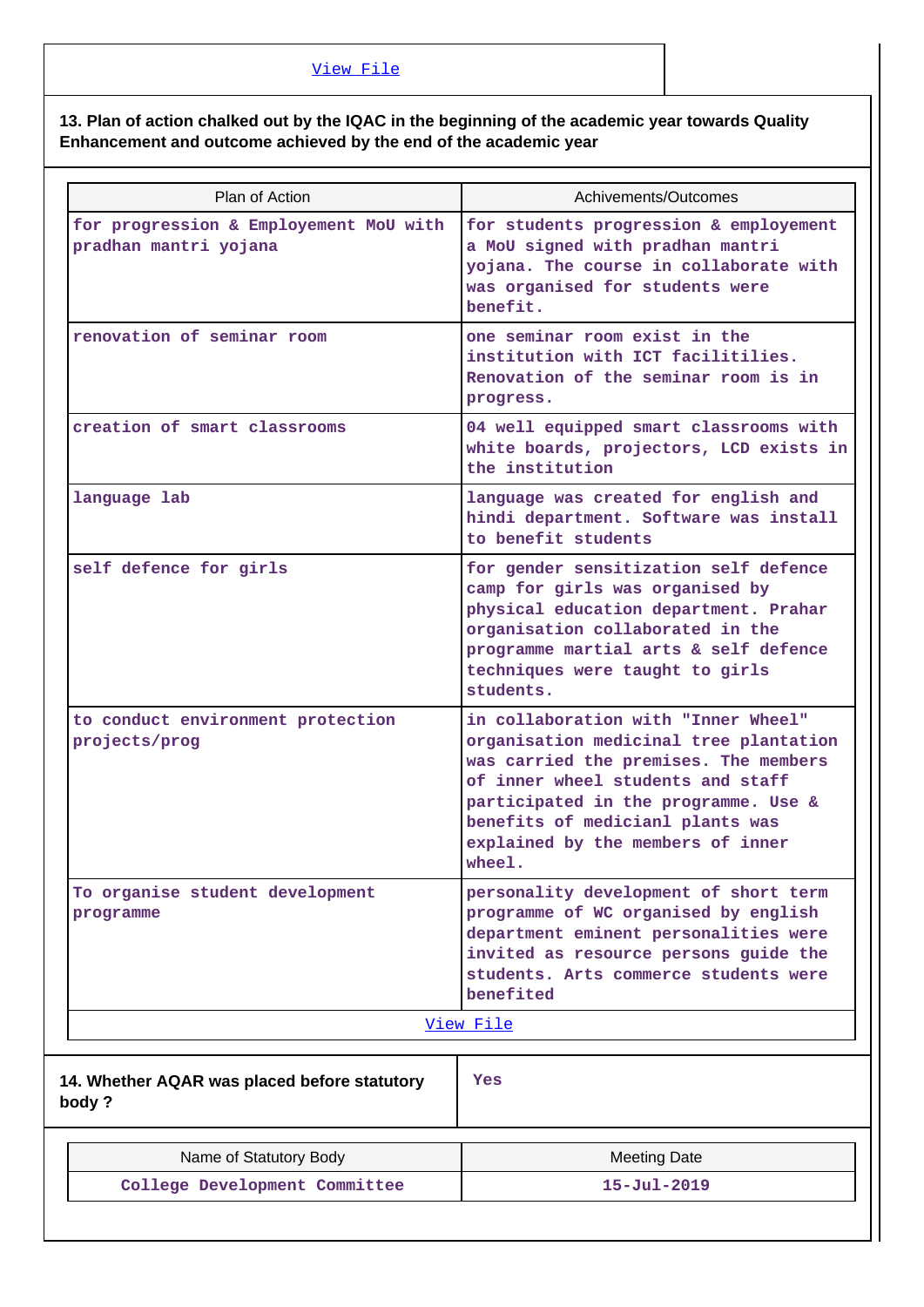| 15. Whether NAAC/or any other accredited<br>body(s) visited IQAC or interacted with it to<br>assess the functioning? | <b>No</b>                                                                                                                                                                                                                                                                                                                                                                                                                                                                                                                                                                                                                                                                                                                |
|----------------------------------------------------------------------------------------------------------------------|--------------------------------------------------------------------------------------------------------------------------------------------------------------------------------------------------------------------------------------------------------------------------------------------------------------------------------------------------------------------------------------------------------------------------------------------------------------------------------------------------------------------------------------------------------------------------------------------------------------------------------------------------------------------------------------------------------------------------|
| 16. Whether institutional data submitted to<br>AISHE:                                                                | Yes                                                                                                                                                                                                                                                                                                                                                                                                                                                                                                                                                                                                                                                                                                                      |
| Year of Submission                                                                                                   | 2019                                                                                                                                                                                                                                                                                                                                                                                                                                                                                                                                                                                                                                                                                                                     |
| Date of Submission                                                                                                   | $16 - Dec - 2019$                                                                                                                                                                                                                                                                                                                                                                                                                                                                                                                                                                                                                                                                                                        |
| 17. Does the Institution have Management<br><b>Information System?</b>                                               | Yes                                                                                                                                                                                                                                                                                                                                                                                                                                                                                                                                                                                                                                                                                                                      |
| If yes, give a brief descripiton and a list of modules<br>currently operational (maximum 500 words)                  | The college has an efficient Management<br>Information System (MIS) which is used<br>for the collection and integration of<br>data related to Academic and<br>Administrative aspects. It is used in<br>governing administrative work like<br>Admissions, Fees collection, Result<br>analysis, Preparation of Salary bills,<br>day to day official correspondence,<br>financial transaction etc. For the<br>smooth coordination of various<br>curricular and extra -curricular<br>activities, various internal committees<br>are formed (4042), which share the<br>information through reports, periodic<br>meetings etc. The college constantly<br>updates its official website and<br>uploads latest information on it. |

**Part B** 

## **CRITERION I – CURRICULAR ASPECTS**

### **1.1 – Curriculum Planning and Implementation**

 1.1.1 – Institution has the mechanism for well planned curriculum delivery and documentation. Explain in 500 words

 **Institution has the mechanism of for well planned curriculum delivery and documentation. • At the beginning of each academic session, college prepares its proposed academic calendar, which is uploaded in the college website. The proposed academic calendar is prepared according to the notices and circulars received from the affiliating university. Students are informed about the academic calendar of the college. Notifying the probable teaching days, dates of internal examinations, curricular, extension related and co-curricular activities. • The appointment of the teacher is done according to rules of RTMNU in respective subject in Arts faculty hence the allocation of the subject and the workload according to government rules in fixed. • The workload of the teacher is allocated according to the RTMNU in the respective subjects. Time table committee is formed in the beginning of the session after allocation of subjects and workload, subject wise, class wise teacher wise time table is prepared by the committee. Time table is given to the teachers and displayed on**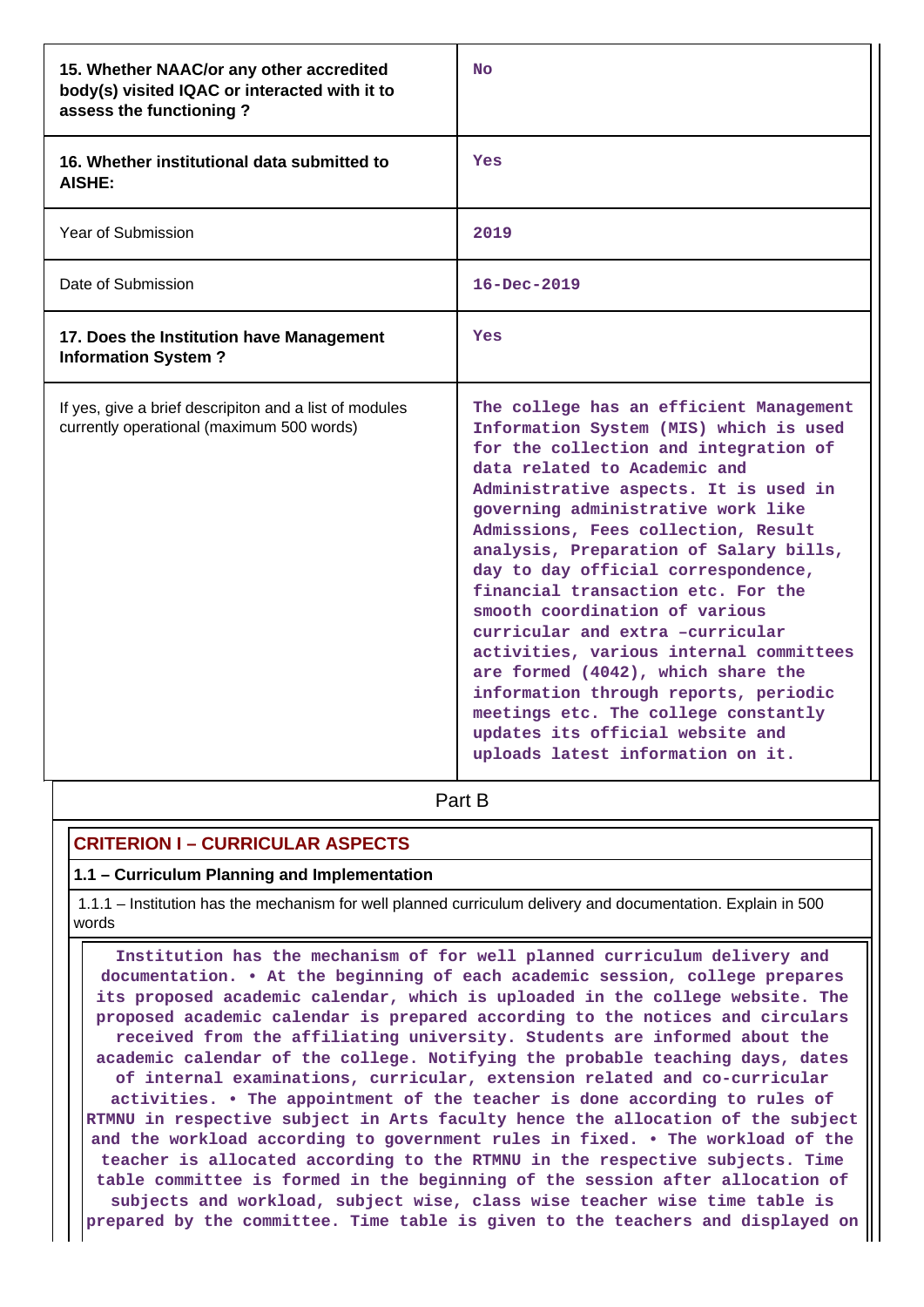**the notice board of the college for students. • Orientation programme is organized every year for newly admitted students to make them aware of the mechanism for curriculum delivery and implementation. • Based on the departmental routines, department conduct meetings for allotment of classes and syllabus distribution among the teachers. Based on the teaching assignments allotted in the syllabus distribution, all the faculty members prepare the teaching plan according to prescribed teaching hours. • All the faculty members maintain daily diary related to curriculum to be taught according to teaching plan. Diary is periodically reviewed by HOD's and principal and duly signed. • Along with the traditional chalk and talk method, teachers use Innovative teaching methods- like ICT, Audio Visual aids like TV, LCD, projector etc. • Class test/ surprise test and tutorial classes, Assignments (To inculcate reading and writing skills, home assignments on subject related topics) students seminars are undertaken. • To make the students aware of current issues guest lectures are arranged. Likewise Demonstrations enables students to actually understand the process of doing things practically. Yoga demonstration is regularly arranged on Yoga Day. • According to RTM Nagpur University Environmental Science is introduced and conducted for Second year BCom, and BA students. In this the students are required to prepare project files for which they have to carry out field work, hence field visits are organized. • Fieldtour are organized by the department of Political Science organizes study tour at Vidhan Bhawan during assembly and by Department of Home Economics to flowers show. Department of Fashion Designing organizes visit to garment factories, to provide the information, related to garment making, designing, manufacturing, tagging pricing and marketing. In the institution various committees are constituted like Student Council, Anti Ragging Cell, Career Cell, Women's Cell, NSS Cell, Continuous Adult Education Cell, Health Cell, Grievance Redressed Cell and Internal Compliant Cell. • Student satisfaction survey is conducted by IQAC to improve the teaching-learning process of each department.**

| 1.1.2 - Certificate/ Diploma Courses introduced during the academic year |                 |                          |          |                                                             |                                                                               |
|--------------------------------------------------------------------------|-----------------|--------------------------|----------|-------------------------------------------------------------|-------------------------------------------------------------------------------|
| Certificate                                                              | Diploma Courses | Dates of<br>Introduction | Duration | Focus on employ<br>ability/entreprene<br>urship             | <b>Skill</b><br>Development                                                   |
| <b>FUNCTIONAL</b><br><b>HINDI</b>                                        | <b>NIL</b>      | 16/03/2020               | 5        | Journalism,<br>creative<br>writing,<br>translator           | Oprator,<br>writer                                                            |
| <b>KNITTING</b><br><b>COURSE</b>                                         | <b>NIL</b>      | 14/10/2019               | 90       | skills<br>under<br>entrepreneur<br>ship, self<br>employment | self<br>employment                                                            |
| SHORT TERM<br>PERSONALITY<br><b>DEVELOPMENT</b>                          | <b>NIL</b>      | 09/06/2020               | 5        | Interview<br>tacts and<br>level of<br>confidence.           | Communicat<br>ion skills                                                      |
| SHORT TERM<br>MS OFFICE<br><b>COURSE</b>                                 | <b>NIL</b>      | 15/08/2019               | 90       | develop<br>students<br>skills for E-<br>Literecy            | training<br>on Ecommerce<br>subjects,<br>methods<br>application<br>of subject |
| HARMONIUM,                                                               | <b>NIL</b>      | 20/07/2019               | 90       | live                                                        | singing,                                                                      |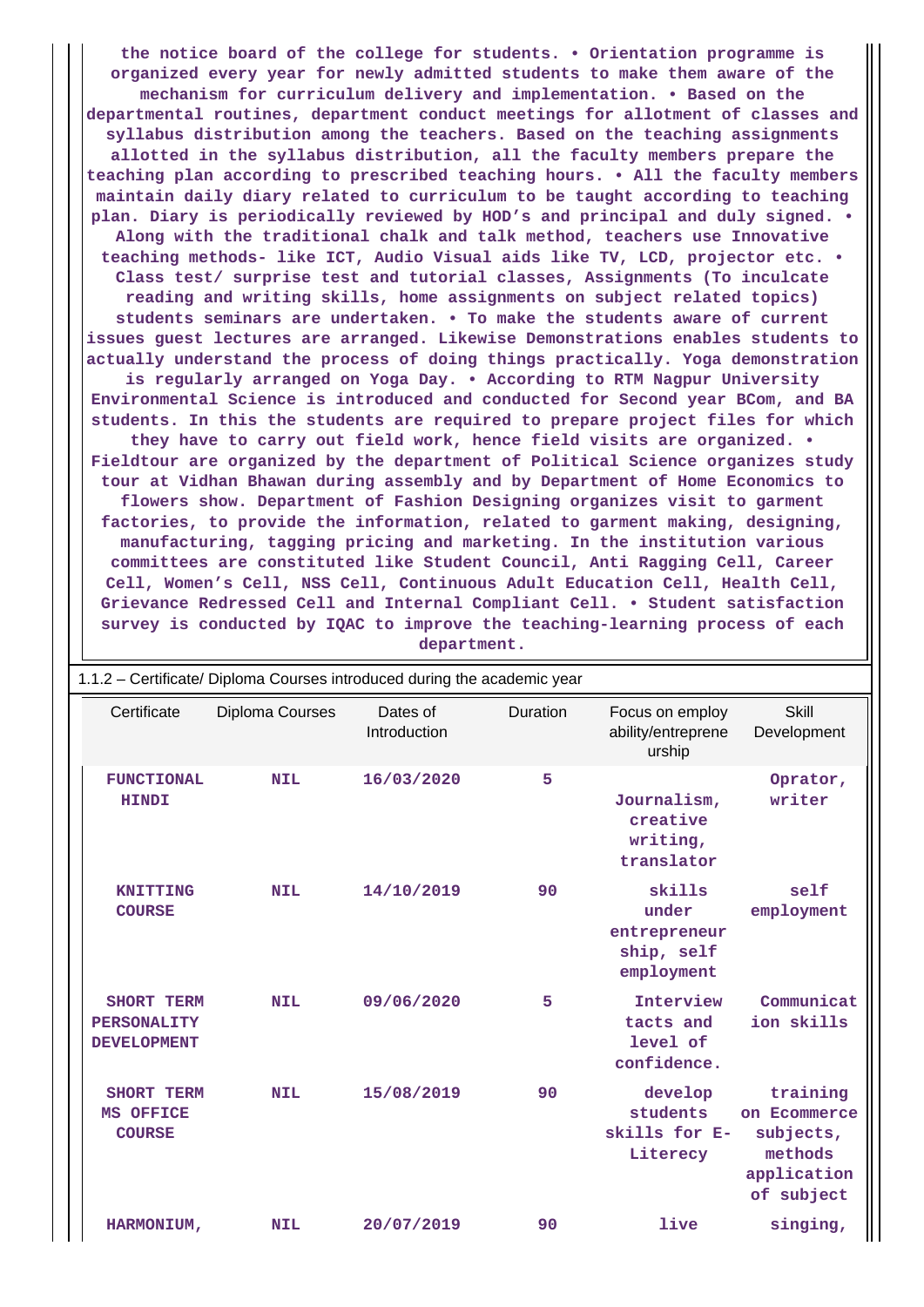| <b>SUNTHESISER</b><br>LIGHT VOCAL                                                                                                                                        |                          |                     | concerts,<br>took<br>classes,<br>music<br>studio,<br>akashwani<br>audition etc | play<br>instruments,<br>uploading<br>self video,<br>etc         |
|--------------------------------------------------------------------------------------------------------------------------------------------------------------------------|--------------------------|---------------------|--------------------------------------------------------------------------------|-----------------------------------------------------------------|
| 1.2 - Academic Flexibility                                                                                                                                               |                          |                     |                                                                                |                                                                 |
| 1.2.1 - New programmes/courses introduced during the academic year                                                                                                       |                          |                     |                                                                                |                                                                 |
| Programme/Course                                                                                                                                                         | Programme Specialization |                     |                                                                                | Dates of Introduction                                           |
| Nill                                                                                                                                                                     |                          | NIL                 | Nill                                                                           |                                                                 |
|                                                                                                                                                                          |                          | No file uploaded.   |                                                                                |                                                                 |
| 1.2.2 - Programmes in which Choice Based Credit System (CBCS)/Elective course system implemented at the<br>affiliated Colleges (if applicable) during the academic year. |                          |                     |                                                                                |                                                                 |
| Name of programmes adopting<br><b>CBCS</b>                                                                                                                               | Programme Specialization |                     |                                                                                | Date of implementation of<br><b>CBCS/Elective Course System</b> |
| <b>BA</b>                                                                                                                                                                |                          | <b>HINDI MEDIUM</b> |                                                                                | 20/06/2019                                                      |
| <b>BCom</b>                                                                                                                                                              |                          | <b>HINDI MEDIUM</b> |                                                                                | 20/06/2019                                                      |
| <b>MA</b>                                                                                                                                                                |                          | <b>HINDI</b>        |                                                                                | 16/08/2019                                                      |
| 1.2.3 - Students enrolled in Certificate/ Diploma Courses introduced during the year                                                                                     |                          |                     |                                                                                |                                                                 |
|                                                                                                                                                                          | Certificate              |                     |                                                                                | Diploma Course                                                  |
| <b>Number of Students</b><br>246                                                                                                                                         |                          |                     | Nil                                                                            |                                                                 |
| 1.3 - Curriculum Enrichment                                                                                                                                              |                          |                     |                                                                                |                                                                 |
| 1.3.1 – Value-added courses imparting transferable and life skills offered during the year                                                                               |                          |                     |                                                                                |                                                                 |
| <b>Value Added Courses</b>                                                                                                                                               | Date of Introduction     |                     |                                                                                | <b>Number of Students Enrolled</b>                              |
| <b>HAWAN PROGRAME</b>                                                                                                                                                    |                          | 03/08/2019          |                                                                                | 5                                                               |
|                                                                                                                                                                          |                          | No file uploaded.   |                                                                                |                                                                 |
| 1.3.2 - Field Projects / Internships under taken during the year                                                                                                         |                          |                     |                                                                                |                                                                 |
| Project/Programme Title                                                                                                                                                  | Programme Specialization |                     |                                                                                | No. of students enrolled for Field<br>Projects / Internships    |
| Nill                                                                                                                                                                     |                          | <b>NIL</b>          |                                                                                | <b>Nill</b>                                                     |
|                                                                                                                                                                          |                          | No file uploaded.   |                                                                                |                                                                 |
| 1.4 - Feedback System                                                                                                                                                    |                          |                     |                                                                                |                                                                 |
| 1.4.1 - Whether structured feedback received from all the stakeholders.                                                                                                  |                          |                     |                                                                                |                                                                 |
| <b>Students</b>                                                                                                                                                          |                          | Yes                 |                                                                                |                                                                 |
| <b>Teachers</b>                                                                                                                                                          |                          | Yes                 |                                                                                |                                                                 |
| Employers                                                                                                                                                                |                          | No                  |                                                                                |                                                                 |
| Alumni                                                                                                                                                                   |                          |                     | Yes                                                                            |                                                                 |
| Parents                                                                                                                                                                  | Yes                      |                     |                                                                                |                                                                 |
| 1.4.2 - How the feedback obtained is being analyzed and utilized for overall development of the institution?<br>(maximum 500 words)<br><b>Feedback Obtained</b>          |                          |                     |                                                                                |                                                                 |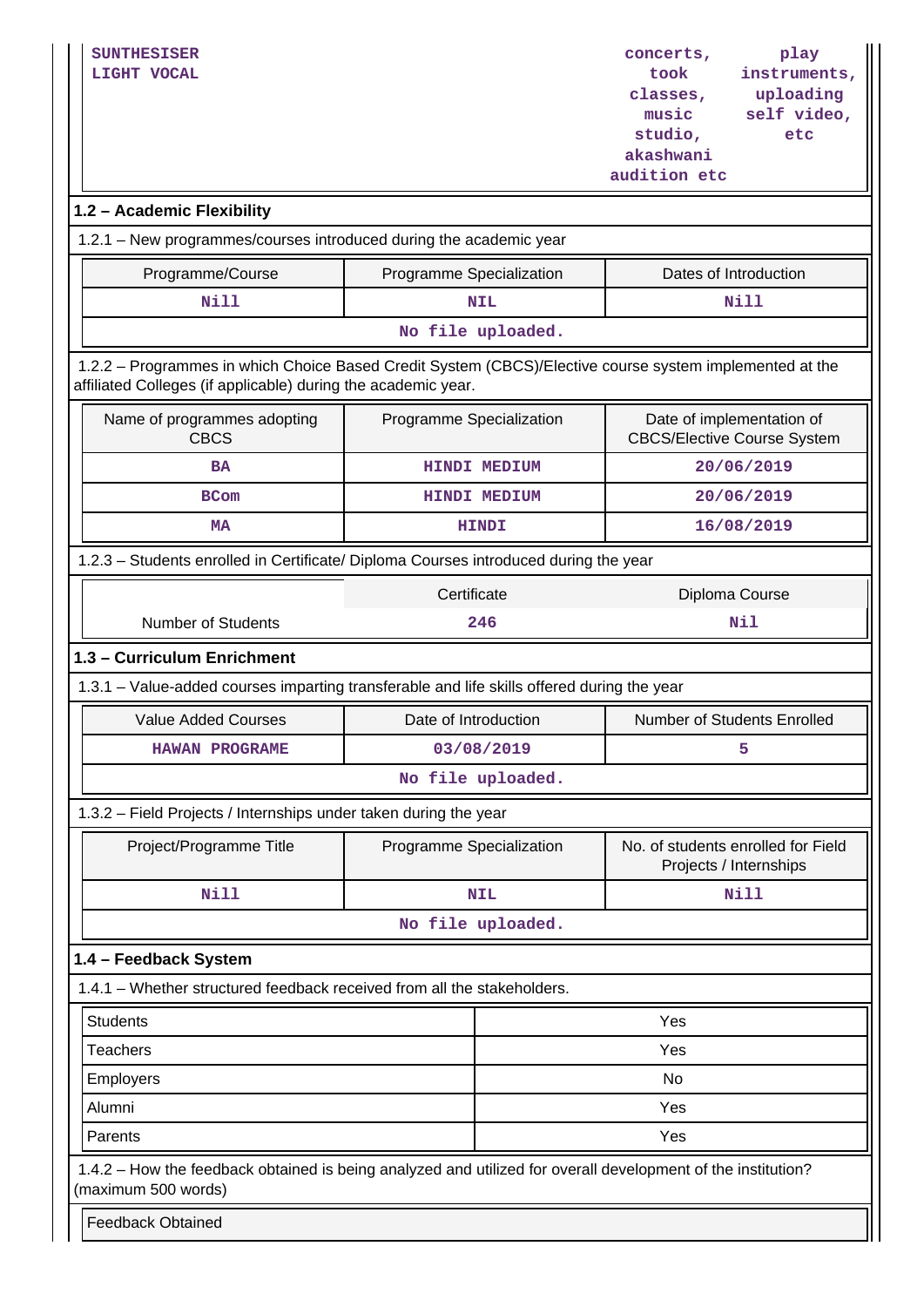**Feedback on the teaching – learning process is received from students as "Students Satisfaction Survey" based on a structured questionnaire framed and approved by the IQAC of this college. The questionnaire can be downloaded from the website and students can drop their filled in feedback form in the feedback receiving boxes present in the college campus. The received feedback is then analyzed by the IQAC and uploaded to the college website and it is also forwarded to the Head of Institution with necessary suggestion based on this feedback. Teacher provides informal as well as formal feedback to the Head of Institution on different academic, administrative and other affairs related to the college. Members of anti ragging committee and Internal Grievances ( if any ) and necessary suggestion can be registered to the Grievance Redressal Cell of the college through the "Samadhan" box fixed outside the Principal's office, the cell composition is altered every year at the beginning of academic session. Department receive feedback from parents through parents – teacher meeting and discuss different issues related to the overall development of their ward.**

## **CRITERION II – TEACHING- LEARNING AND EVALUATION**

### **2.1 – Student Enrolment and Profile**

| 2.1.1 - Demand Ratio during the year |                                                                                                                                                                                                                                                                                                                  |                              |                                   |                          |
|--------------------------------------|------------------------------------------------------------------------------------------------------------------------------------------------------------------------------------------------------------------------------------------------------------------------------------------------------------------|------------------------------|-----------------------------------|--------------------------|
| Name of the<br>Programme             | Programme<br>Specialization                                                                                                                                                                                                                                                                                      | Number of seats<br>available | Number of<br>Application received | <b>Students Enrolled</b> |
| <b>BA</b>                            | Compulsory<br>Hindi<br>.Compulsory<br>English<br>Sociology<br><b>Economics Hindi</b><br>literature<br>Political<br><b>Science Home</b><br><b>Economics Music</b><br>Fashion<br>Designing                                                                                                                         | 460                          | 236                               | 236                      |
| <b>BCom</b>                          | Compulsory<br>Hindi,<br>Compulsory<br>English,<br>Financial<br>Accounting<br><b>Business</b><br>Management<br>Company Law and<br>Secretarial<br>Practice<br>Economics<br>Statistics<br><b>Business Law</b><br>Cost and<br>Management<br>Accounting<br>Income Tax<br><b>Business</b><br>Finance Human<br>Resource | 660                          | 460                               | 460                      |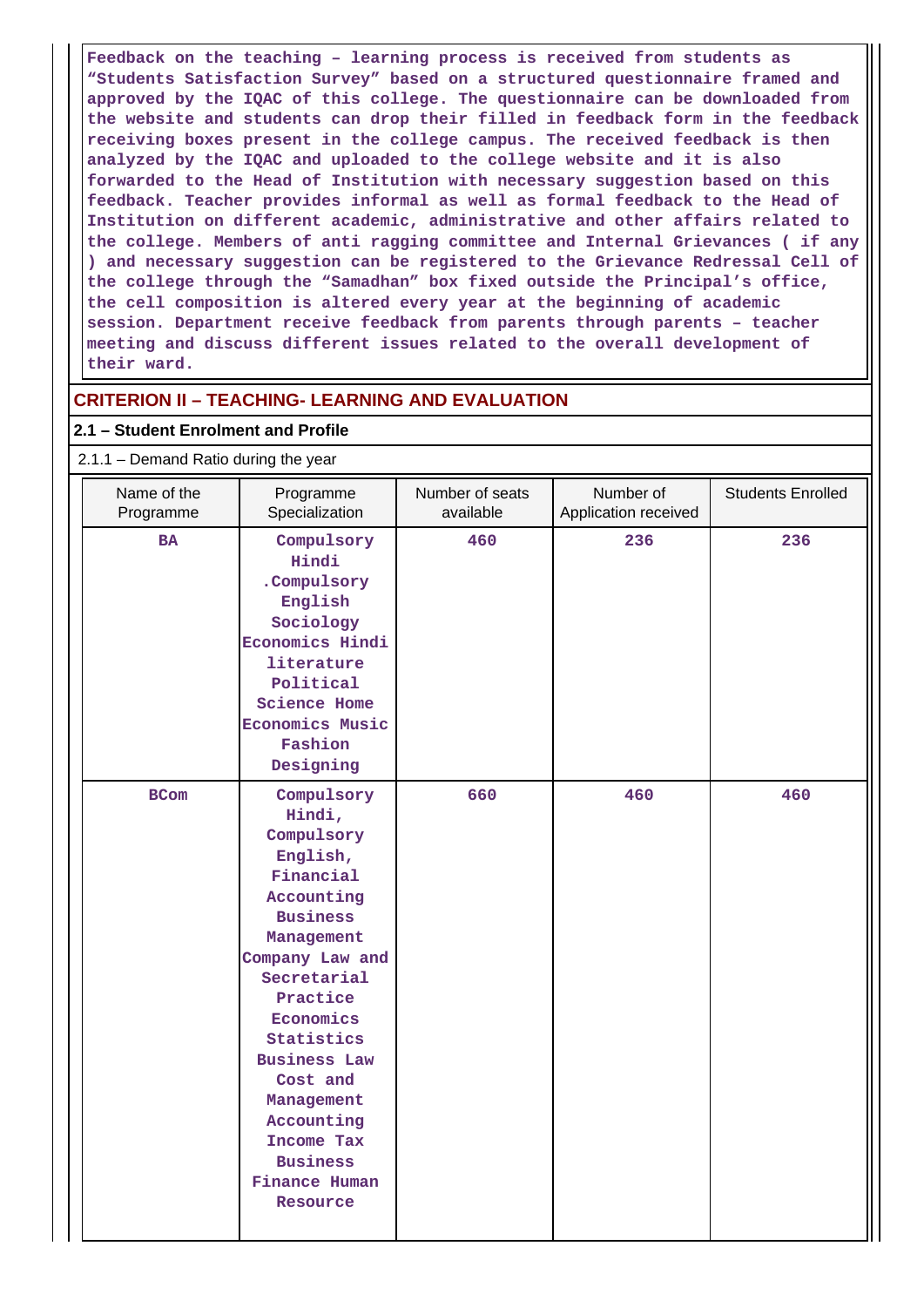| <b>MA</b>                                                                                                                                                                                                                                                                                                                                                                                                                                                                                                                                                                                                                                                                                                                                                                                                                                                                                                                                                                                                                                                                                                                                                                                                                                                                                                                                                                                                                                                                                                                                                                                                                                                                                                                                                                                                                                                                                                                                                                                                                                                                                                                                                                                                                                                                                                                                                                                                                                                                                           | Hindi<br>Literature                                          | 160 |                                                              |                                                                                                  |  | 18                                                                                               |  | 18                                                          |  |  |  |  |  |
|-----------------------------------------------------------------------------------------------------------------------------------------------------------------------------------------------------------------------------------------------------------------------------------------------------------------------------------------------------------------------------------------------------------------------------------------------------------------------------------------------------------------------------------------------------------------------------------------------------------------------------------------------------------------------------------------------------------------------------------------------------------------------------------------------------------------------------------------------------------------------------------------------------------------------------------------------------------------------------------------------------------------------------------------------------------------------------------------------------------------------------------------------------------------------------------------------------------------------------------------------------------------------------------------------------------------------------------------------------------------------------------------------------------------------------------------------------------------------------------------------------------------------------------------------------------------------------------------------------------------------------------------------------------------------------------------------------------------------------------------------------------------------------------------------------------------------------------------------------------------------------------------------------------------------------------------------------------------------------------------------------------------------------------------------------------------------------------------------------------------------------------------------------------------------------------------------------------------------------------------------------------------------------------------------------------------------------------------------------------------------------------------------------------------------------------------------------------------------------------------------------|--------------------------------------------------------------|-----|--------------------------------------------------------------|--------------------------------------------------------------------------------------------------|--|--------------------------------------------------------------------------------------------------|--|-------------------------------------------------------------|--|--|--|--|--|
|                                                                                                                                                                                                                                                                                                                                                                                                                                                                                                                                                                                                                                                                                                                                                                                                                                                                                                                                                                                                                                                                                                                                                                                                                                                                                                                                                                                                                                                                                                                                                                                                                                                                                                                                                                                                                                                                                                                                                                                                                                                                                                                                                                                                                                                                                                                                                                                                                                                                                                     |                                                              |     |                                                              | No file uploaded.                                                                                |  |                                                                                                  |  |                                                             |  |  |  |  |  |
| 2.2 - Catering to Student Diversity                                                                                                                                                                                                                                                                                                                                                                                                                                                                                                                                                                                                                                                                                                                                                                                                                                                                                                                                                                                                                                                                                                                                                                                                                                                                                                                                                                                                                                                                                                                                                                                                                                                                                                                                                                                                                                                                                                                                                                                                                                                                                                                                                                                                                                                                                                                                                                                                                                                                 |                                                              |     |                                                              |                                                                                                  |  |                                                                                                  |  |                                                             |  |  |  |  |  |
| 2.2.1 - Student - Full time teacher ratio (current year data)                                                                                                                                                                                                                                                                                                                                                                                                                                                                                                                                                                                                                                                                                                                                                                                                                                                                                                                                                                                                                                                                                                                                                                                                                                                                                                                                                                                                                                                                                                                                                                                                                                                                                                                                                                                                                                                                                                                                                                                                                                                                                                                                                                                                                                                                                                                                                                                                                                       |                                                              |     |                                                              |                                                                                                  |  |                                                                                                  |  |                                                             |  |  |  |  |  |
| Year                                                                                                                                                                                                                                                                                                                                                                                                                                                                                                                                                                                                                                                                                                                                                                                                                                                                                                                                                                                                                                                                                                                                                                                                                                                                                                                                                                                                                                                                                                                                                                                                                                                                                                                                                                                                                                                                                                                                                                                                                                                                                                                                                                                                                                                                                                                                                                                                                                                                                                | Number of<br>students enrolled<br>in the institution<br>(UG) |     | Number of<br>students enrolled<br>in the institution<br>(PG) | Number of<br>fulltime teachers<br>available in the<br>institution<br>teaching only UG<br>courses |  | Number of<br>fulltime teachers<br>available in the<br>institution<br>teaching only PG<br>courses |  | Number of<br>teachers<br>teaching both UG<br>and PG courses |  |  |  |  |  |
| 2019                                                                                                                                                                                                                                                                                                                                                                                                                                                                                                                                                                                                                                                                                                                                                                                                                                                                                                                                                                                                                                                                                                                                                                                                                                                                                                                                                                                                                                                                                                                                                                                                                                                                                                                                                                                                                                                                                                                                                                                                                                                                                                                                                                                                                                                                                                                                                                                                                                                                                                | 696<br>14<br>Nill<br>3<br>18                                 |     |                                                              |                                                                                                  |  |                                                                                                  |  |                                                             |  |  |  |  |  |
| 2.3 - Teaching - Learning Process                                                                                                                                                                                                                                                                                                                                                                                                                                                                                                                                                                                                                                                                                                                                                                                                                                                                                                                                                                                                                                                                                                                                                                                                                                                                                                                                                                                                                                                                                                                                                                                                                                                                                                                                                                                                                                                                                                                                                                                                                                                                                                                                                                                                                                                                                                                                                                                                                                                                   |                                                              |     |                                                              |                                                                                                  |  |                                                                                                  |  |                                                             |  |  |  |  |  |
| 2.3.1 – Percentage of teachers using ICT for effective teaching with Learning Management Systems (LMS), E-<br>learning resources etc. (current year data)                                                                                                                                                                                                                                                                                                                                                                                                                                                                                                                                                                                                                                                                                                                                                                                                                                                                                                                                                                                                                                                                                                                                                                                                                                                                                                                                                                                                                                                                                                                                                                                                                                                                                                                                                                                                                                                                                                                                                                                                                                                                                                                                                                                                                                                                                                                                           |                                                              |     |                                                              |                                                                                                  |  |                                                                                                  |  |                                                             |  |  |  |  |  |
| Number of<br>Number of<br>Number of ICT<br>Numberof smart<br>E-resources and<br><b>ICT Tools and</b><br><b>Teachers on Roll</b><br>enabled<br>teachers using<br>techniques used<br>classrooms<br>resources<br>ICT (LMS, e-<br>available<br>Classrooms<br>Resources)                                                                                                                                                                                                                                                                                                                                                                                                                                                                                                                                                                                                                                                                                                                                                                                                                                                                                                                                                                                                                                                                                                                                                                                                                                                                                                                                                                                                                                                                                                                                                                                                                                                                                                                                                                                                                                                                                                                                                                                                                                                                                                                                                                                                                                 |                                                              |     |                                                              |                                                                                                  |  |                                                                                                  |  |                                                             |  |  |  |  |  |
| 14                                                                                                                                                                                                                                                                                                                                                                                                                                                                                                                                                                                                                                                                                                                                                                                                                                                                                                                                                                                                                                                                                                                                                                                                                                                                                                                                                                                                                                                                                                                                                                                                                                                                                                                                                                                                                                                                                                                                                                                                                                                                                                                                                                                                                                                                                                                                                                                                                                                                                                  | 14                                                           |     | 68                                                           | 8                                                                                                |  | 6                                                                                                |  | 8                                                           |  |  |  |  |  |
|                                                                                                                                                                                                                                                                                                                                                                                                                                                                                                                                                                                                                                                                                                                                                                                                                                                                                                                                                                                                                                                                                                                                                                                                                                                                                                                                                                                                                                                                                                                                                                                                                                                                                                                                                                                                                                                                                                                                                                                                                                                                                                                                                                                                                                                                                                                                                                                                                                                                                                     |                                                              |     |                                                              | No file uploaded.                                                                                |  |                                                                                                  |  |                                                             |  |  |  |  |  |
|                                                                                                                                                                                                                                                                                                                                                                                                                                                                                                                                                                                                                                                                                                                                                                                                                                                                                                                                                                                                                                                                                                                                                                                                                                                                                                                                                                                                                                                                                                                                                                                                                                                                                                                                                                                                                                                                                                                                                                                                                                                                                                                                                                                                                                                                                                                                                                                                                                                                                                     |                                                              |     |                                                              | No file uploaded.                                                                                |  |                                                                                                  |  |                                                             |  |  |  |  |  |
|                                                                                                                                                                                                                                                                                                                                                                                                                                                                                                                                                                                                                                                                                                                                                                                                                                                                                                                                                                                                                                                                                                                                                                                                                                                                                                                                                                                                                                                                                                                                                                                                                                                                                                                                                                                                                                                                                                                                                                                                                                                                                                                                                                                                                                                                                                                                                                                                                                                                                                     |                                                              |     |                                                              |                                                                                                  |  |                                                                                                  |  |                                                             |  |  |  |  |  |
| 2.3.2 - Students mentoring system available in the institution? Give details. (maximum 500 words)<br>Monitoring of the student in the institution is conducted by the various departments. The objective of the<br>monitoring system includes identification of problems faced by slow learners and first generation learners,<br>specially from economically weak background, encouragement of promising talent, preparation of students for<br>job oriented courses. Orientation classes of 7 days duration are organized every year by all the departments at<br>the beginning of the academic year. The mentoring system is explained to students in detail. Necessary data<br>related to the students such as their contact number, E-mail, Family Income, category and gender are collected<br>by the mentor. The mentor forms a Whats App group along with the principal as admin and students of the<br>particular subject. Important messages and even entire assignments are shared in that group. Class tests,<br>surprise test, term end examination record maintain by the departments to review the performance of the<br>students. Mentors maintain interaction with mentees through one to one interaction and social networking sites.<br>Parents teachers meeting are organized on the regular basis to identify problems faced by students regarding<br>studies and other related issues. Tutorial classes, remedial classes are organized for the benefit of the students<br>identified as slow learner. The teacher student relationship has markedly improved by implementing mentor -<br>mentee relationship. Students feel free to approach their teachers / mentor regarding any and all problems faced<br>by them. Students had participated in various inter collegiate debate, poster, presentation and other similar<br>contest organized by the other colleges. students have enrolled various post graduation courses for higher<br>studies. The students also brought merit to the institution by their excellent performance in sports tournament.<br>Ours is a girls institution situated in an area which houses people from the socially and economically backward<br>classes. As such the value of education is not fully understood by them. The college has to deal with a steady<br>dropout rate due to early marriages and temporary jobs taken up to support their families. The mentors play an<br>important role in counseling them against this trend. |                                                              |     |                                                              |                                                                                                  |  |                                                                                                  |  |                                                             |  |  |  |  |  |
| Number of students enrolled in the<br>institution                                                                                                                                                                                                                                                                                                                                                                                                                                                                                                                                                                                                                                                                                                                                                                                                                                                                                                                                                                                                                                                                                                                                                                                                                                                                                                                                                                                                                                                                                                                                                                                                                                                                                                                                                                                                                                                                                                                                                                                                                                                                                                                                                                                                                                                                                                                                                                                                                                                   |                                                              |     |                                                              | Number of fulltime teachers                                                                      |  |                                                                                                  |  | Mentor: Mentee Ratio                                        |  |  |  |  |  |
|                                                                                                                                                                                                                                                                                                                                                                                                                                                                                                                                                                                                                                                                                                                                                                                                                                                                                                                                                                                                                                                                                                                                                                                                                                                                                                                                                                                                                                                                                                                                                                                                                                                                                                                                                                                                                                                                                                                                                                                                                                                                                                                                                                                                                                                                                                                                                                                                                                                                                                     | 714                                                          |     |                                                              | 14                                                                                               |  |                                                                                                  |  | 1:51                                                        |  |  |  |  |  |
| 2.4 - Teacher Profile and Quality                                                                                                                                                                                                                                                                                                                                                                                                                                                                                                                                                                                                                                                                                                                                                                                                                                                                                                                                                                                                                                                                                                                                                                                                                                                                                                                                                                                                                                                                                                                                                                                                                                                                                                                                                                                                                                                                                                                                                                                                                                                                                                                                                                                                                                                                                                                                                                                                                                                                   |                                                              |     |                                                              |                                                                                                  |  |                                                                                                  |  |                                                             |  |  |  |  |  |

2.4.1 – Number of full time teachers appointed during the year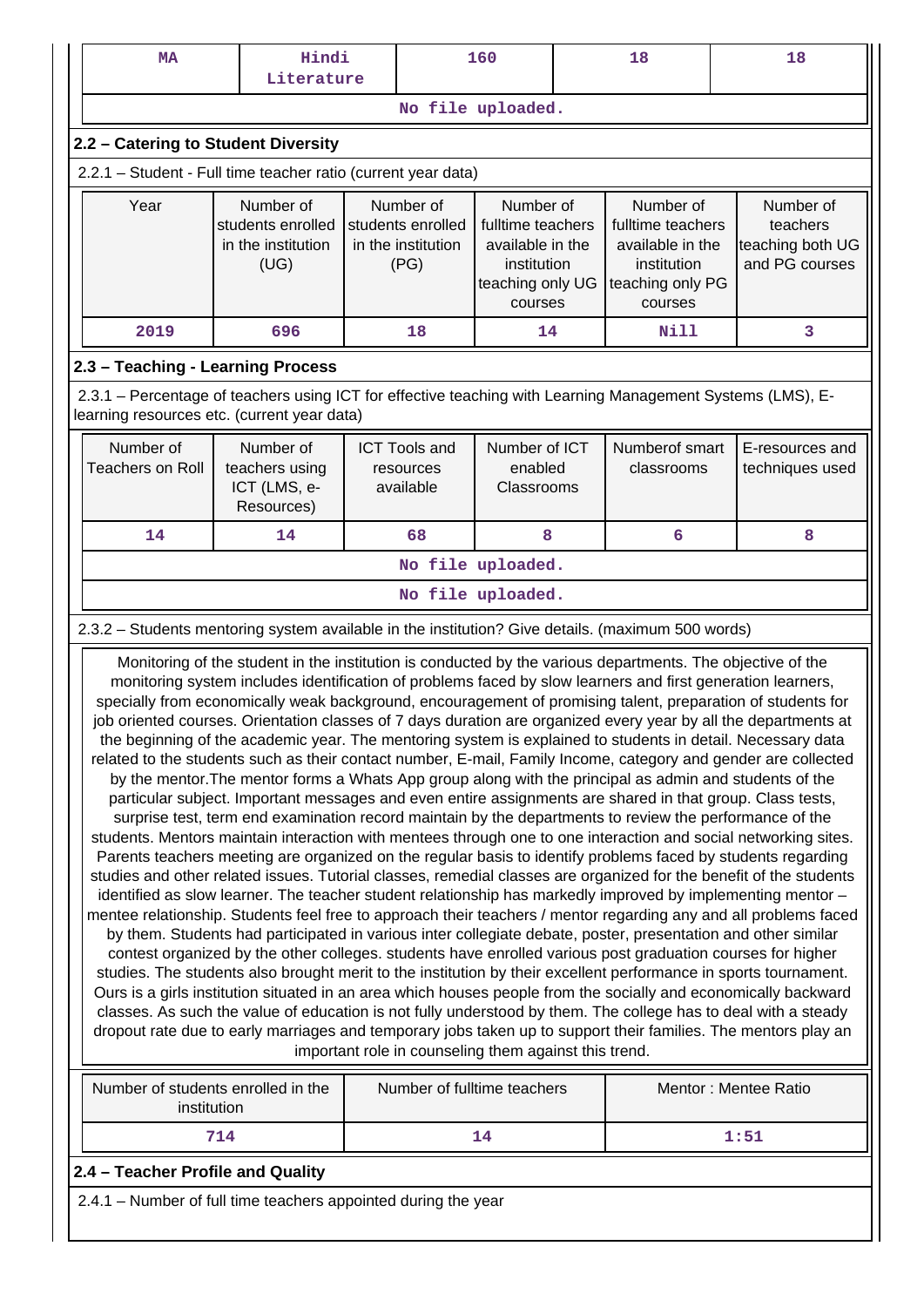| No. of sanctioned<br>positions | No. of filled positions                                                                                                                                                                        | Vacant positions |           | Positions filled during<br>the current year |                                                                                                                                                                                           | No. of faculty with<br>Ph.D                                                                                                                                          |
|--------------------------------|------------------------------------------------------------------------------------------------------------------------------------------------------------------------------------------------|------------------|-----------|---------------------------------------------|-------------------------------------------------------------------------------------------------------------------------------------------------------------------------------------------|----------------------------------------------------------------------------------------------------------------------------------------------------------------------|
| <b>Nill</b>                    | <b>Nill</b>                                                                                                                                                                                    |                  | 3         | <b>Nill</b>                                 |                                                                                                                                                                                           | 9                                                                                                                                                                    |
|                                | 2.4.2 - Honours and recognition received by teachers (received awards, recognition, fellowships at State, National,<br>International level from Government, recognised bodies during the year) |                  |           |                                             |                                                                                                                                                                                           |                                                                                                                                                                      |
| Year of Award                  | Name of full time teachers<br>receiving awards from<br>state level, national level,<br>international level                                                                                     |                  |           | Designation                                 |                                                                                                                                                                                           | Name of the award,<br>fellowship, received from<br>Government or recognized<br>bodies                                                                                |
| 2019                           | DR. SHRADDHA<br><b>ANILKUMAR</b>                                                                                                                                                               |                  | Principal |                                             | DR. A. P. J.<br><b>ABDUL KALAM</b><br><b>LIFETIME</b><br><b>ACHIEVEMENT</b><br>NATIONAL AWARD BY<br><b>INTERNATIONAL</b><br><b>INSTITUTE FOR</b><br>SOCIAL AND ECONOMIC<br><b>REFORMS</b> |                                                                                                                                                                      |
| 2020                           | DR. MEENA<br><b>BALPANDE</b>                                                                                                                                                                   |                  |           | Assistant<br>Professor                      |                                                                                                                                                                                           | KRANTI JYOTI<br><b>SAVITRIBAI FULE</b><br>ADARSH SAMAJ SEVIKA<br>BY MADAT SAMAJIK<br><b>SANSTHA</b>                                                                  |
| 2020                           | MRS. BABITA THOOL                                                                                                                                                                              |                  |           | Assistant<br>Professor                      |                                                                                                                                                                                           | <b>LEADERSHIP</b><br><b>CERTIFICATE FOR</b><br>PROMOTING SPLIT<br>FREE INDIA MOVEMENT<br>THROUGH NSS TO<br>PREVENT SPREAD OF<br>COVID-19, BY PLEDGE<br>FOR LIFE TEAM |
| 2020                           | DR. MEENA<br><b>BALPANDE</b>                                                                                                                                                                   |                  |           | Assistant<br>Professor                      |                                                                                                                                                                                           | <b>LEADERSHIP</b><br><b>CERTIFICATE FOR</b><br>PROMOTING SPLIT<br>FREE INDIA MOVEMENT<br>THROUGH NSS TO<br>PREVENT SPREAD OF<br>COVID-19, BY PLEDGE<br>FOR LIFE TEAM |
| 2020                           | DR. SHRADDHA<br><b>ANILKUMAR</b>                                                                                                                                                               |                  |           | Principal                                   |                                                                                                                                                                                           | LETTER OF<br><b>APPRECIATION FOR</b><br>SUPPORTING SPITTING<br>KILLS CAMPAIGN BY<br>PLEDGE FOR LIFE<br><b>TEAM</b>                                                   |
| 2020                           | DR. MEENA<br><b>BALPANDE</b>                                                                                                                                                                   |                  |           | Assistant<br>Professor                      |                                                                                                                                                                                           | LETTER OF<br><b>APPRECIATION FOR</b><br>SUPPORTING SPITTING<br>KILLS CAMPAIGN BY<br>PLEDGE FOR LIFE<br><b>TEAM</b>                                                   |
| 2020                           | MRS. BABITA THOOL                                                                                                                                                                              |                  |           | Assistant<br>Professor                      |                                                                                                                                                                                           | LETTER OF<br><b>APPRECIATION FOR</b>                                                                                                                                 |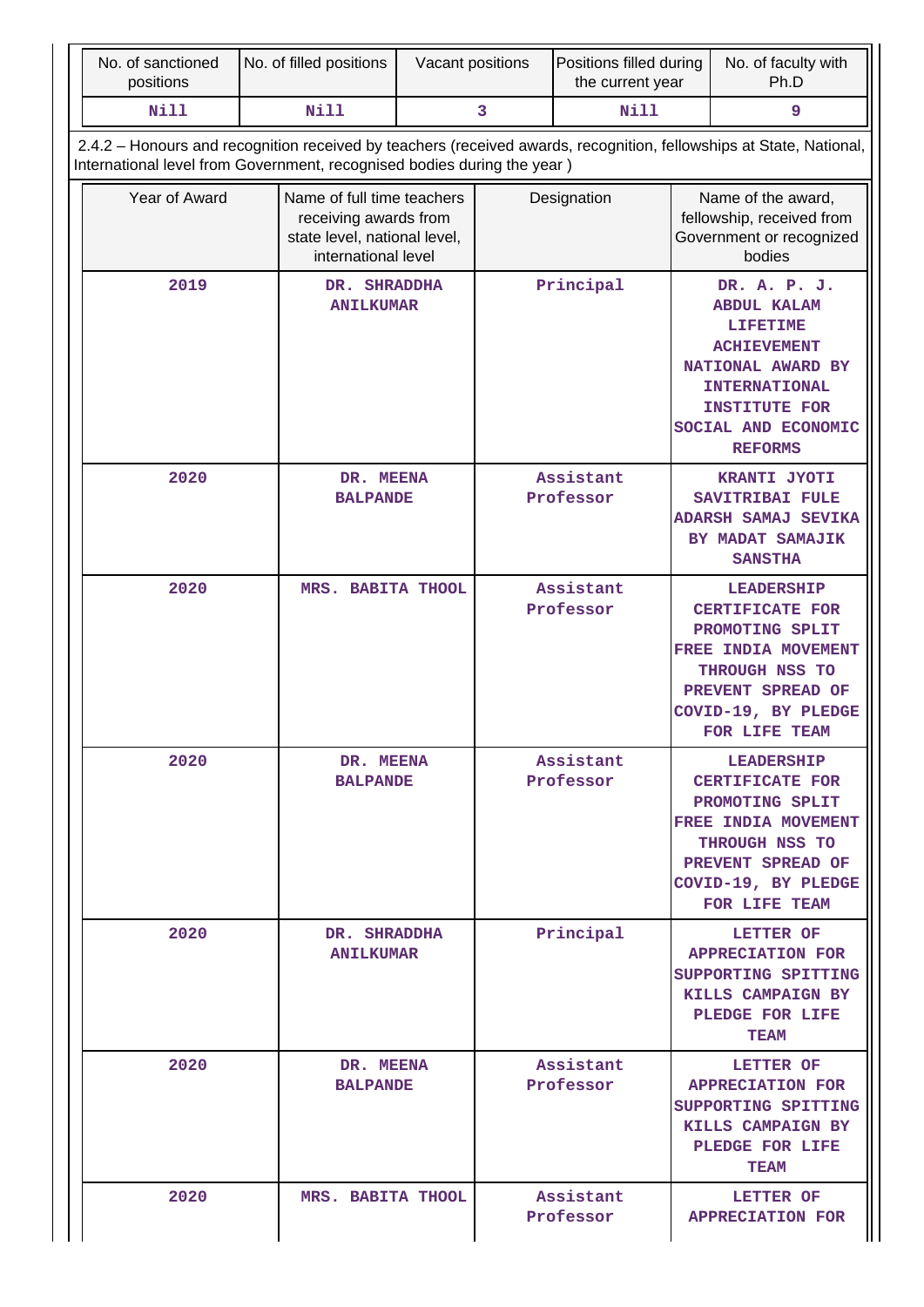|                   |                                                                                                                                |                         |               |                |                                                                |                                                                                                          | SUPPORTING SPITTING<br>KILLS CAMPAIGN BY<br>PLEDGE FOR LIFE<br><b>TEAM</b>      |  |  |  |  |
|-------------------|--------------------------------------------------------------------------------------------------------------------------------|-------------------------|---------------|----------------|----------------------------------------------------------------|----------------------------------------------------------------------------------------------------------|---------------------------------------------------------------------------------|--|--|--|--|
|                   | 2020                                                                                                                           | MRS. BABITA THOOL       |               |                | Assistant<br>Professor                                         | <b>LEADERSHIP FOR</b><br><b>TOBACO CONTROL</b><br><b>ACTIVITIES BY</b><br>PLEDGE FOR LIFE<br><b>TEAM</b> |                                                                                 |  |  |  |  |
| No file uploaded. |                                                                                                                                |                         |               |                |                                                                |                                                                                                          |                                                                                 |  |  |  |  |
|                   | 2.5 - Evaluation Process and Reforms                                                                                           |                         |               |                |                                                                |                                                                                                          |                                                                                 |  |  |  |  |
|                   | 2.5.1 - Number of days from the date of semester-end/ year- end examination till the declaration of results during<br>the year |                         |               |                |                                                                |                                                                                                          |                                                                                 |  |  |  |  |
|                   | Programme Name                                                                                                                 | Programme Code          | Semester/year |                | Last date of the last<br>semester-end/year-<br>end examination |                                                                                                          | Date of declaration of<br>results of semester-<br>end/ year- end<br>examination |  |  |  |  |
|                   | <b>BCom</b>                                                                                                                    | $\overline{\mathbf{2}}$ |               | 4              | 15/06/2020                                                     |                                                                                                          | 21/11/2020                                                                      |  |  |  |  |
|                   | <b>BCom</b>                                                                                                                    | $\overline{\mathbf{2}}$ |               | 3              | 02/12/2019                                                     |                                                                                                          | 23/01/2020                                                                      |  |  |  |  |
|                   | <b>BCom</b>                                                                                                                    | $\overline{a}$          |               | $\overline{2}$ | 15/06/2020                                                     |                                                                                                          | 15/10/2020                                                                      |  |  |  |  |
|                   | <b>BCom</b>                                                                                                                    | $\overline{2}$          |               | $\mathbf{1}$   | 27/11/2019                                                     |                                                                                                          | 31/01/2020                                                                      |  |  |  |  |
|                   | <b>BA</b>                                                                                                                      | $\mathbf{1}$            |               | 6              | 26/10/2020                                                     |                                                                                                          | 23/11/2020                                                                      |  |  |  |  |
|                   | <b>BA</b>                                                                                                                      | $\mathbf{1}$            |               | 5              | 08/01/2020                                                     |                                                                                                          | 12/02/2020                                                                      |  |  |  |  |
|                   | <b>BA</b>                                                                                                                      | 1                       |               | 4              | 15/06/2020                                                     |                                                                                                          | 17/10/2020                                                                      |  |  |  |  |
|                   | <b>BA</b>                                                                                                                      | $\mathbf{1}$            |               | 3              | 11/01/2020                                                     |                                                                                                          | 17/02/2020                                                                      |  |  |  |  |
|                   | <b>BA</b>                                                                                                                      | $\mathbf{1}$            |               | $\overline{a}$ | 15/06/2020                                                     |                                                                                                          | 17/10/2020                                                                      |  |  |  |  |
|                   | <b>BA</b>                                                                                                                      | 1                       |               | 1              | 08/01/2020                                                     |                                                                                                          | 17/02/2020                                                                      |  |  |  |  |

2.5.2 – Reforms initiated on Continuous Internal Evaluation(CIE) system at the institutional level (250 words)

 **Students' areas of weakness are identified and systematically attended to. Tutorial classes in English and remedial classes in English, Political Science and Economics are regularly taken for the benefit of students, class tests, surprise tests, assignments, student seminar, oral presentations, objective tests, solving of previous years' question papers are undertaken. Discussions on various current topics are encouraged. Educational tours and picnics are also arranged.**

 2.5.3 – Academic calendar prepared and adhered for conduct of Examination and other related matters (250 words)

 **Our college is affiliated to RTM Nagpur University. The university conducts examination at the end of each semester. Students are informed about university notices and circular related to the examination from time to time through student notice boards, departmental notice boards, social networking sites and also verbally by the faculty members. Internal assessment examinations are also conducted by all departments and students informed well in advance about it.**

**2.6 – Student Performance and Learning Outcomes**

 2.6.1 – Program outcomes, program specific outcomes and course outcomes for all programs offered by the institution are stated and displayed in website of the institution (to provide the weblink)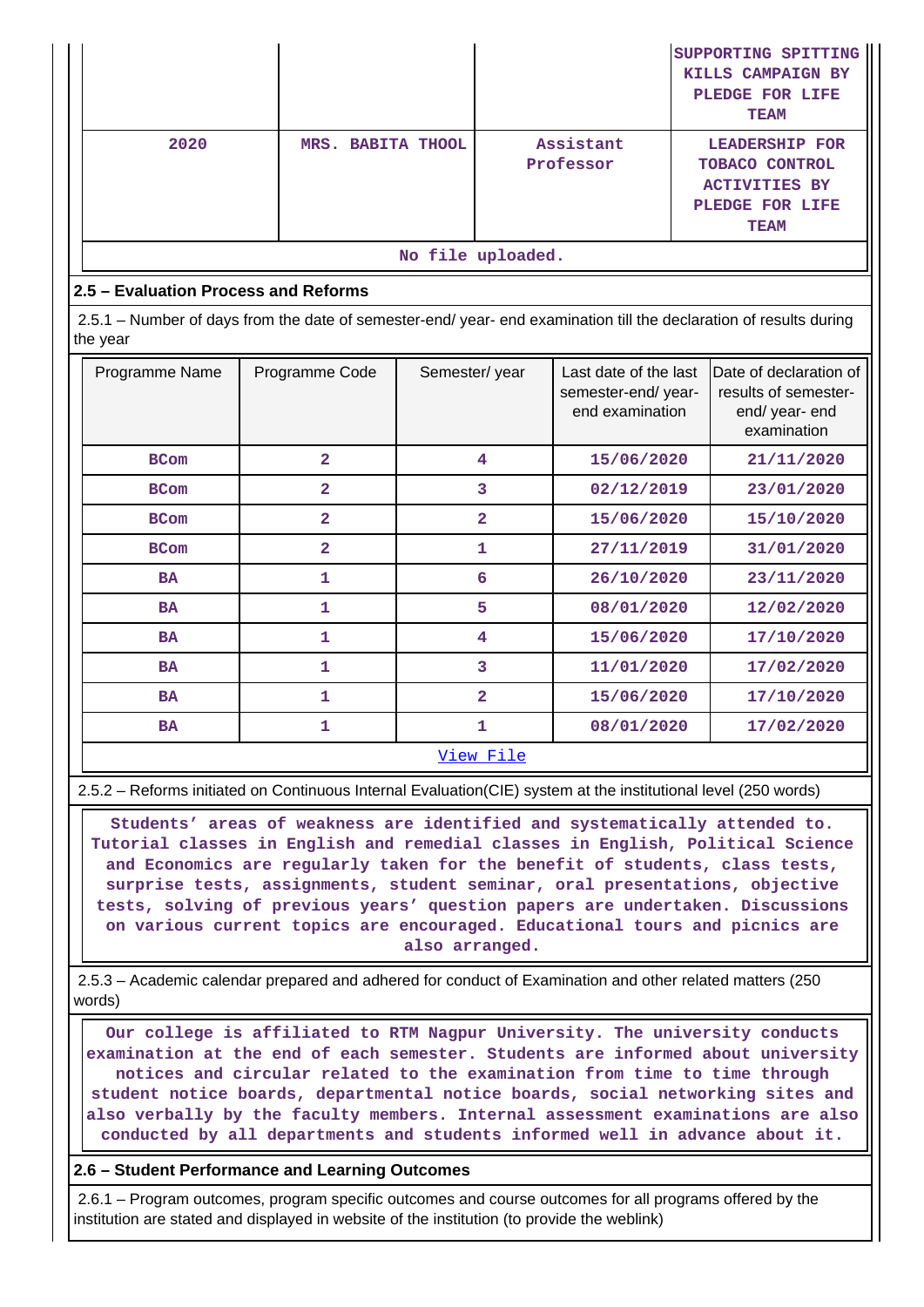| http://dakmnagpur.in/uploaded/Program Outcomes24-2020.pdf<br>2.6.2 - Pass percentage of students<br>Number of<br>Number of<br>Pass Percentage<br>Programme<br>Programme<br>Programme<br>Code<br>Name<br>Specialization<br>students<br>students passed<br>appeared in the<br>in final year<br>final year<br>examination<br>examination<br>Hindi<br>3<br>13<br>13<br>100<br><b>MA</b><br>2<br>Financial<br>111<br>111<br>100<br><b>BCom</b><br>Accounting,<br>Economics,<br>Cost and<br>Management<br>Accounting,<br><b>Business</b><br>Finance,<br>Human<br>Resource<br>Management,<br>Statistics<br>$\mathbf{1}$<br>51<br>BA<br>Compulsory<br>51<br>100<br>Hindi<br>Compulsory<br>English<br>Sociology<br>Economics<br>Hindi<br>literature<br>Political<br><b>Science Home</b><br>Economics<br>Music<br>Fashion<br>Designing<br>No file uploaded.<br>2.7 - Student Satisfaction Survey<br>2.7.1 - Student Satisfaction Survey (SSS) on overall institutional performance (Institution may design the<br>questionnaire) (results and details be provided as weblink)<br>http://dakmnaqpur.in/uploaded/SSSOuestions dayanand college.pdf<br><b>CRITERION III - RESEARCH, INNOVATIONS AND EXTENSION</b> |  |             |                               |                   |                                                                                                             |                                    |  |  |  |  |  |
|------------------------------------------------------------------------------------------------------------------------------------------------------------------------------------------------------------------------------------------------------------------------------------------------------------------------------------------------------------------------------------------------------------------------------------------------------------------------------------------------------------------------------------------------------------------------------------------------------------------------------------------------------------------------------------------------------------------------------------------------------------------------------------------------------------------------------------------------------------------------------------------------------------------------------------------------------------------------------------------------------------------------------------------------------------------------------------------------------------------------------------------------------------------------------------------------------|--|-------------|-------------------------------|-------------------|-------------------------------------------------------------------------------------------------------------|------------------------------------|--|--|--|--|--|
|                                                                                                                                                                                                                                                                                                                                                                                                                                                                                                                                                                                                                                                                                                                                                                                                                                                                                                                                                                                                                                                                                                                                                                                                      |  |             |                               |                   |                                                                                                             |                                    |  |  |  |  |  |
|                                                                                                                                                                                                                                                                                                                                                                                                                                                                                                                                                                                                                                                                                                                                                                                                                                                                                                                                                                                                                                                                                                                                                                                                      |  |             |                               |                   |                                                                                                             |                                    |  |  |  |  |  |
|                                                                                                                                                                                                                                                                                                                                                                                                                                                                                                                                                                                                                                                                                                                                                                                                                                                                                                                                                                                                                                                                                                                                                                                                      |  |             |                               |                   |                                                                                                             |                                    |  |  |  |  |  |
|                                                                                                                                                                                                                                                                                                                                                                                                                                                                                                                                                                                                                                                                                                                                                                                                                                                                                                                                                                                                                                                                                                                                                                                                      |  |             |                               |                   |                                                                                                             |                                    |  |  |  |  |  |
|                                                                                                                                                                                                                                                                                                                                                                                                                                                                                                                                                                                                                                                                                                                                                                                                                                                                                                                                                                                                                                                                                                                                                                                                      |  |             |                               |                   |                                                                                                             |                                    |  |  |  |  |  |
|                                                                                                                                                                                                                                                                                                                                                                                                                                                                                                                                                                                                                                                                                                                                                                                                                                                                                                                                                                                                                                                                                                                                                                                                      |  |             |                               |                   |                                                                                                             |                                    |  |  |  |  |  |
|                                                                                                                                                                                                                                                                                                                                                                                                                                                                                                                                                                                                                                                                                                                                                                                                                                                                                                                                                                                                                                                                                                                                                                                                      |  |             |                               |                   |                                                                                                             |                                    |  |  |  |  |  |
|                                                                                                                                                                                                                                                                                                                                                                                                                                                                                                                                                                                                                                                                                                                                                                                                                                                                                                                                                                                                                                                                                                                                                                                                      |  |             |                               |                   |                                                                                                             |                                    |  |  |  |  |  |
|                                                                                                                                                                                                                                                                                                                                                                                                                                                                                                                                                                                                                                                                                                                                                                                                                                                                                                                                                                                                                                                                                                                                                                                                      |  |             |                               |                   |                                                                                                             |                                    |  |  |  |  |  |
| 3.1 - Resource Mobilization for Research                                                                                                                                                                                                                                                                                                                                                                                                                                                                                                                                                                                                                                                                                                                                                                                                                                                                                                                                                                                                                                                                                                                                                             |  |             |                               |                   |                                                                                                             |                                    |  |  |  |  |  |
|                                                                                                                                                                                                                                                                                                                                                                                                                                                                                                                                                                                                                                                                                                                                                                                                                                                                                                                                                                                                                                                                                                                                                                                                      |  |             |                               |                   | 3.1.1 - Research funds sanctioned and received from various agencies, industry and other organisations      |                                    |  |  |  |  |  |
| Nature of the Project                                                                                                                                                                                                                                                                                                                                                                                                                                                                                                                                                                                                                                                                                                                                                                                                                                                                                                                                                                                                                                                                                                                                                                                |  | Duration    | Name of the funding<br>agency |                   | Total grant<br>sanctioned                                                                                   | Amount received<br>during the year |  |  |  |  |  |
| <b>Nill</b>                                                                                                                                                                                                                                                                                                                                                                                                                                                                                                                                                                                                                                                                                                                                                                                                                                                                                                                                                                                                                                                                                                                                                                                          |  | $\mathbf 0$ |                               | <b>NIL</b>        | 0                                                                                                           | $\mathbf 0$                        |  |  |  |  |  |
|                                                                                                                                                                                                                                                                                                                                                                                                                                                                                                                                                                                                                                                                                                                                                                                                                                                                                                                                                                                                                                                                                                                                                                                                      |  |             |                               | No file uploaded. |                                                                                                             |                                    |  |  |  |  |  |
| 3.2 - Innovation Ecosystem                                                                                                                                                                                                                                                                                                                                                                                                                                                                                                                                                                                                                                                                                                                                                                                                                                                                                                                                                                                                                                                                                                                                                                           |  |             |                               |                   |                                                                                                             |                                    |  |  |  |  |  |
| practices during the year                                                                                                                                                                                                                                                                                                                                                                                                                                                                                                                                                                                                                                                                                                                                                                                                                                                                                                                                                                                                                                                                                                                                                                            |  |             |                               |                   | 3.2.1 – Workshops/Seminars Conducted on Intellectual Property Rights (IPR) and Industry-Academia Innovative |                                    |  |  |  |  |  |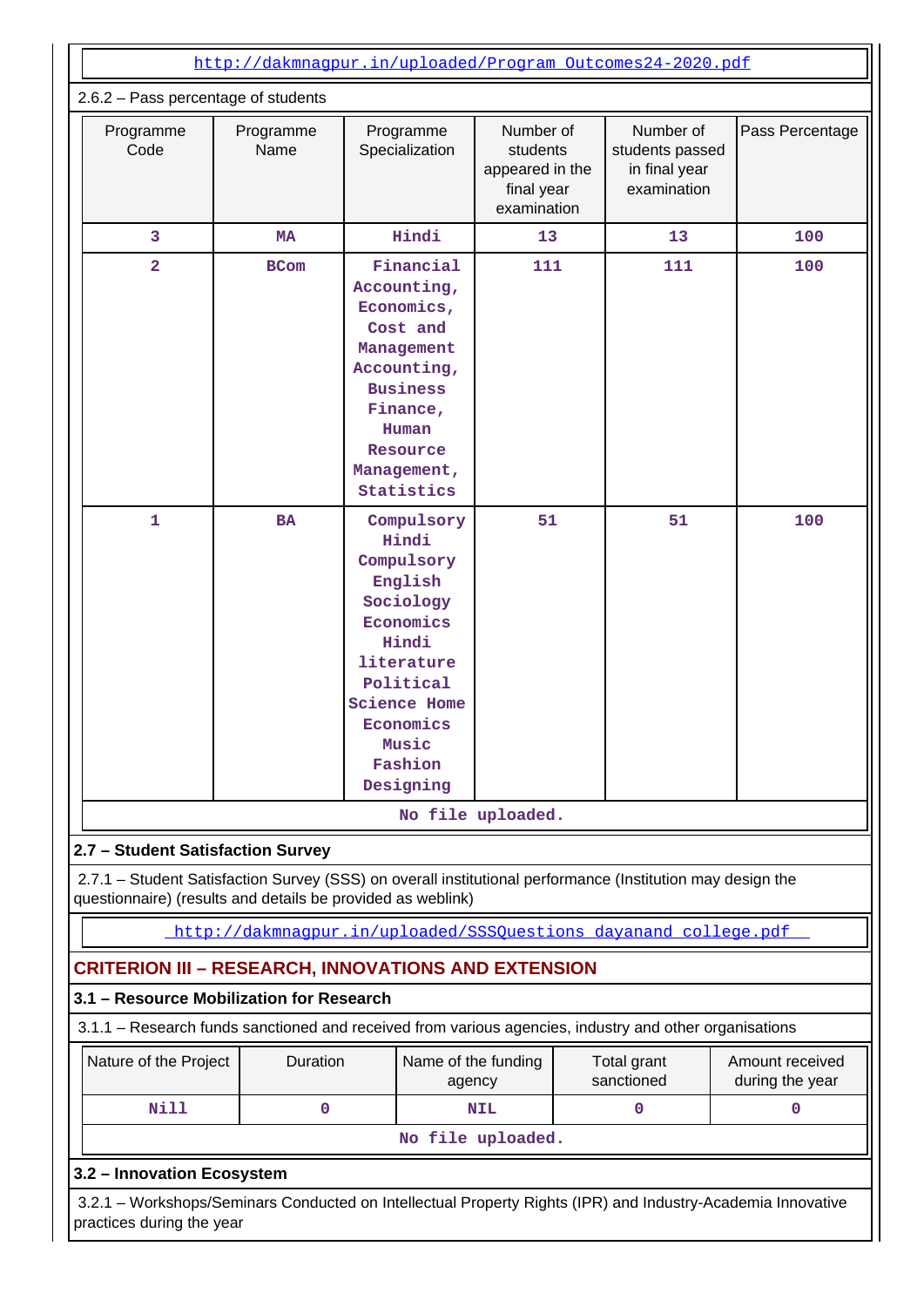|                                                                                                                                                                                                                                                                                                                                                                                                                                                                                                                                                                                                                                                                                                                                                                                                                                                                                                                                                                                                                                                                                                                                                                                                                                                                                                                                                                                                                                                                                                                                                                                                                                                                                                                       |                                                 |                   |                   |  |                  |         |             | Date                  |  |                                                                    |  |                                                                                                                    |  |
|-----------------------------------------------------------------------------------------------------------------------------------------------------------------------------------------------------------------------------------------------------------------------------------------------------------------------------------------------------------------------------------------------------------------------------------------------------------------------------------------------------------------------------------------------------------------------------------------------------------------------------------------------------------------------------------------------------------------------------------------------------------------------------------------------------------------------------------------------------------------------------------------------------------------------------------------------------------------------------------------------------------------------------------------------------------------------------------------------------------------------------------------------------------------------------------------------------------------------------------------------------------------------------------------------------------------------------------------------------------------------------------------------------------------------------------------------------------------------------------------------------------------------------------------------------------------------------------------------------------------------------------------------------------------------------------------------------------------------|-------------------------------------------------|-------------------|-------------------|--|------------------|---------|-------------|-----------------------|--|--------------------------------------------------------------------|--|--------------------------------------------------------------------------------------------------------------------|--|
| Title of workshop/seminar<br>Name of the Dept.<br><b>NIL</b><br><b>NIL</b><br>3.2.2 - Awards for Innovation won by Institution/Teachers/Research scholars/Students during the year<br>Name of Awardee<br>Title of the innovation<br>Awarding Agency<br>Date of award<br>Category<br><b>Nill</b><br><b>NIL</b><br><b>NIL</b><br><b>NIL</b><br><b>NIL</b><br>No file uploaded.<br>3.2.3 – No. of Incubation centre created, start-ups incubated on campus during the year<br>Incubation<br>Name of the<br>Name<br>Sponsered By<br>Nature of Start-<br>Date of<br>Center<br>Start-up<br>Commencement<br>up<br><b>NIL</b><br>Nill<br><b>NIL</b><br><b>NIL</b><br><b>NIL</b><br><b>NIL</b><br>No file uploaded.<br>3.3 - Research Publications and Awards<br>3.3.1 - Incentive to the teachers who receive recognition/awards<br>National<br>International<br><b>State</b><br>$\mathbf 0$<br>5<br>$\mathbf 0$<br>3.3.2 - Ph. Ds awarded during the year (applicable for PG College, Research Center)<br>Number of PhD's Awarded<br>Name of the Department<br>Nill<br><b>NIL</b><br>3.3.3 - Research Publications in the Journals notified on UGC website during the year<br><b>Number of Publication</b><br>Average Impact Factor (if<br><b>Type</b><br>Department<br>any)<br>6.21<br>International<br>Library Science<br>4<br>6.26<br>National<br>Political Science<br>1<br>National<br>Music<br>5<br>$\mathbf 0$<br>National<br>1<br>$\mathbf 0$<br>Commerce<br>View File<br>3.3.4 – Books and Chapters in edited Volumes / Books published, and papers in National/International Conference<br>Proceedings per Teacher during the year<br>Number of Publication<br>Department<br>Librart Science<br>5<br>Home EConomics |                                                 |                   |                   |  |                  |         |             |                       |  |                                                                    |  |                                                                                                                    |  |
|                                                                                                                                                                                                                                                                                                                                                                                                                                                                                                                                                                                                                                                                                                                                                                                                                                                                                                                                                                                                                                                                                                                                                                                                                                                                                                                                                                                                                                                                                                                                                                                                                                                                                                                       |                                                 |                   |                   |  |                  |         |             |                       |  |                                                                    |  |                                                                                                                    |  |
|                                                                                                                                                                                                                                                                                                                                                                                                                                                                                                                                                                                                                                                                                                                                                                                                                                                                                                                                                                                                                                                                                                                                                                                                                                                                                                                                                                                                                                                                                                                                                                                                                                                                                                                       |                                                 |                   |                   |  |                  |         |             |                       |  |                                                                    |  |                                                                                                                    |  |
|                                                                                                                                                                                                                                                                                                                                                                                                                                                                                                                                                                                                                                                                                                                                                                                                                                                                                                                                                                                                                                                                                                                                                                                                                                                                                                                                                                                                                                                                                                                                                                                                                                                                                                                       |                                                 |                   |                   |  |                  |         |             |                       |  |                                                                    |  |                                                                                                                    |  |
|                                                                                                                                                                                                                                                                                                                                                                                                                                                                                                                                                                                                                                                                                                                                                                                                                                                                                                                                                                                                                                                                                                                                                                                                                                                                                                                                                                                                                                                                                                                                                                                                                                                                                                                       |                                                 |                   |                   |  |                  |         |             |                       |  |                                                                    |  |                                                                                                                    |  |
|                                                                                                                                                                                                                                                                                                                                                                                                                                                                                                                                                                                                                                                                                                                                                                                                                                                                                                                                                                                                                                                                                                                                                                                                                                                                                                                                                                                                                                                                                                                                                                                                                                                                                                                       |                                                 |                   |                   |  |                  |         |             |                       |  |                                                                    |  |                                                                                                                    |  |
|                                                                                                                                                                                                                                                                                                                                                                                                                                                                                                                                                                                                                                                                                                                                                                                                                                                                                                                                                                                                                                                                                                                                                                                                                                                                                                                                                                                                                                                                                                                                                                                                                                                                                                                       |                                                 |                   |                   |  |                  |         |             |                       |  |                                                                    |  |                                                                                                                    |  |
|                                                                                                                                                                                                                                                                                                                                                                                                                                                                                                                                                                                                                                                                                                                                                                                                                                                                                                                                                                                                                                                                                                                                                                                                                                                                                                                                                                                                                                                                                                                                                                                                                                                                                                                       |                                                 |                   |                   |  |                  |         |             |                       |  |                                                                    |  |                                                                                                                    |  |
|                                                                                                                                                                                                                                                                                                                                                                                                                                                                                                                                                                                                                                                                                                                                                                                                                                                                                                                                                                                                                                                                                                                                                                                                                                                                                                                                                                                                                                                                                                                                                                                                                                                                                                                       |                                                 |                   |                   |  |                  |         |             |                       |  |                                                                    |  |                                                                                                                    |  |
|                                                                                                                                                                                                                                                                                                                                                                                                                                                                                                                                                                                                                                                                                                                                                                                                                                                                                                                                                                                                                                                                                                                                                                                                                                                                                                                                                                                                                                                                                                                                                                                                                                                                                                                       |                                                 |                   |                   |  |                  |         |             |                       |  |                                                                    |  |                                                                                                                    |  |
|                                                                                                                                                                                                                                                                                                                                                                                                                                                                                                                                                                                                                                                                                                                                                                                                                                                                                                                                                                                                                                                                                                                                                                                                                                                                                                                                                                                                                                                                                                                                                                                                                                                                                                                       |                                                 |                   |                   |  |                  |         |             |                       |  |                                                                    |  |                                                                                                                    |  |
|                                                                                                                                                                                                                                                                                                                                                                                                                                                                                                                                                                                                                                                                                                                                                                                                                                                                                                                                                                                                                                                                                                                                                                                                                                                                                                                                                                                                                                                                                                                                                                                                                                                                                                                       |                                                 |                   |                   |  |                  |         |             |                       |  |                                                                    |  |                                                                                                                    |  |
|                                                                                                                                                                                                                                                                                                                                                                                                                                                                                                                                                                                                                                                                                                                                                                                                                                                                                                                                                                                                                                                                                                                                                                                                                                                                                                                                                                                                                                                                                                                                                                                                                                                                                                                       |                                                 |                   |                   |  |                  |         |             |                       |  |                                                                    |  |                                                                                                                    |  |
|                                                                                                                                                                                                                                                                                                                                                                                                                                                                                                                                                                                                                                                                                                                                                                                                                                                                                                                                                                                                                                                                                                                                                                                                                                                                                                                                                                                                                                                                                                                                                                                                                                                                                                                       |                                                 |                   |                   |  |                  |         |             |                       |  |                                                                    |  |                                                                                                                    |  |
|                                                                                                                                                                                                                                                                                                                                                                                                                                                                                                                                                                                                                                                                                                                                                                                                                                                                                                                                                                                                                                                                                                                                                                                                                                                                                                                                                                                                                                                                                                                                                                                                                                                                                                                       |                                                 |                   |                   |  |                  |         |             |                       |  |                                                                    |  |                                                                                                                    |  |
|                                                                                                                                                                                                                                                                                                                                                                                                                                                                                                                                                                                                                                                                                                                                                                                                                                                                                                                                                                                                                                                                                                                                                                                                                                                                                                                                                                                                                                                                                                                                                                                                                                                                                                                       |                                                 |                   |                   |  |                  |         |             |                       |  |                                                                    |  |                                                                                                                    |  |
|                                                                                                                                                                                                                                                                                                                                                                                                                                                                                                                                                                                                                                                                                                                                                                                                                                                                                                                                                                                                                                                                                                                                                                                                                                                                                                                                                                                                                                                                                                                                                                                                                                                                                                                       |                                                 |                   |                   |  |                  |         |             |                       |  |                                                                    |  |                                                                                                                    |  |
|                                                                                                                                                                                                                                                                                                                                                                                                                                                                                                                                                                                                                                                                                                                                                                                                                                                                                                                                                                                                                                                                                                                                                                                                                                                                                                                                                                                                                                                                                                                                                                                                                                                                                                                       |                                                 |                   |                   |  |                  |         |             |                       |  |                                                                    |  |                                                                                                                    |  |
|                                                                                                                                                                                                                                                                                                                                                                                                                                                                                                                                                                                                                                                                                                                                                                                                                                                                                                                                                                                                                                                                                                                                                                                                                                                                                                                                                                                                                                                                                                                                                                                                                                                                                                                       |                                                 |                   |                   |  |                  |         |             |                       |  |                                                                    |  |                                                                                                                    |  |
|                                                                                                                                                                                                                                                                                                                                                                                                                                                                                                                                                                                                                                                                                                                                                                                                                                                                                                                                                                                                                                                                                                                                                                                                                                                                                                                                                                                                                                                                                                                                                                                                                                                                                                                       |                                                 |                   |                   |  |                  |         |             |                       |  |                                                                    |  |                                                                                                                    |  |
|                                                                                                                                                                                                                                                                                                                                                                                                                                                                                                                                                                                                                                                                                                                                                                                                                                                                                                                                                                                                                                                                                                                                                                                                                                                                                                                                                                                                                                                                                                                                                                                                                                                                                                                       |                                                 |                   |                   |  |                  |         |             |                       |  |                                                                    |  |                                                                                                                    |  |
|                                                                                                                                                                                                                                                                                                                                                                                                                                                                                                                                                                                                                                                                                                                                                                                                                                                                                                                                                                                                                                                                                                                                                                                                                                                                                                                                                                                                                                                                                                                                                                                                                                                                                                                       |                                                 |                   |                   |  |                  |         |             |                       |  |                                                                    |  |                                                                                                                    |  |
|                                                                                                                                                                                                                                                                                                                                                                                                                                                                                                                                                                                                                                                                                                                                                                                                                                                                                                                                                                                                                                                                                                                                                                                                                                                                                                                                                                                                                                                                                                                                                                                                                                                                                                                       |                                                 |                   |                   |  |                  |         |             |                       |  |                                                                    |  |                                                                                                                    |  |
|                                                                                                                                                                                                                                                                                                                                                                                                                                                                                                                                                                                                                                                                                                                                                                                                                                                                                                                                                                                                                                                                                                                                                                                                                                                                                                                                                                                                                                                                                                                                                                                                                                                                                                                       |                                                 |                   |                   |  |                  |         |             |                       |  |                                                                    |  |                                                                                                                    |  |
|                                                                                                                                                                                                                                                                                                                                                                                                                                                                                                                                                                                                                                                                                                                                                                                                                                                                                                                                                                                                                                                                                                                                                                                                                                                                                                                                                                                                                                                                                                                                                                                                                                                                                                                       |                                                 |                   |                   |  |                  |         |             |                       |  |                                                                    |  |                                                                                                                    |  |
|                                                                                                                                                                                                                                                                                                                                                                                                                                                                                                                                                                                                                                                                                                                                                                                                                                                                                                                                                                                                                                                                                                                                                                                                                                                                                                                                                                                                                                                                                                                                                                                                                                                                                                                       |                                                 |                   |                   |  |                  |         |             |                       |  |                                                                    |  |                                                                                                                    |  |
|                                                                                                                                                                                                                                                                                                                                                                                                                                                                                                                                                                                                                                                                                                                                                                                                                                                                                                                                                                                                                                                                                                                                                                                                                                                                                                                                                                                                                                                                                                                                                                                                                                                                                                                       |                                                 |                   |                   |  |                  |         |             |                       |  | 1                                                                  |  |                                                                                                                    |  |
|                                                                                                                                                                                                                                                                                                                                                                                                                                                                                                                                                                                                                                                                                                                                                                                                                                                                                                                                                                                                                                                                                                                                                                                                                                                                                                                                                                                                                                                                                                                                                                                                                                                                                                                       |                                                 |                   | English           |  |                  |         |             |                       |  | 1                                                                  |  |                                                                                                                    |  |
|                                                                                                                                                                                                                                                                                                                                                                                                                                                                                                                                                                                                                                                                                                                                                                                                                                                                                                                                                                                                                                                                                                                                                                                                                                                                                                                                                                                                                                                                                                                                                                                                                                                                                                                       |                                                 |                   | Political Science |  |                  |         |             |                       |  | 1                                                                  |  |                                                                                                                    |  |
|                                                                                                                                                                                                                                                                                                                                                                                                                                                                                                                                                                                                                                                                                                                                                                                                                                                                                                                                                                                                                                                                                                                                                                                                                                                                                                                                                                                                                                                                                                                                                                                                                                                                                                                       |                                                 |                   | Music             |  |                  |         |             |                       |  | 1                                                                  |  |                                                                                                                    |  |
|                                                                                                                                                                                                                                                                                                                                                                                                                                                                                                                                                                                                                                                                                                                                                                                                                                                                                                                                                                                                                                                                                                                                                                                                                                                                                                                                                                                                                                                                                                                                                                                                                                                                                                                       |                                                 |                   |                   |  |                  |         | View File   |                       |  |                                                                    |  |                                                                                                                    |  |
|                                                                                                                                                                                                                                                                                                                                                                                                                                                                                                                                                                                                                                                                                                                                                                                                                                                                                                                                                                                                                                                                                                                                                                                                                                                                                                                                                                                                                                                                                                                                                                                                                                                                                                                       | Web of Science or PubMed/ Indian Citation Index |                   |                   |  |                  |         |             |                       |  |                                                                    |  | 3.3.5 - Bibliometrics of the publications during the last Academic year based on average citation index in Scopus/ |  |
|                                                                                                                                                                                                                                                                                                                                                                                                                                                                                                                                                                                                                                                                                                                                                                                                                                                                                                                                                                                                                                                                                                                                                                                                                                                                                                                                                                                                                                                                                                                                                                                                                                                                                                                       | Title of the<br>Paper                           | Name of<br>Author |                   |  | Title of journal | Year of | publication | <b>Citation Index</b> |  | Institutional<br>affiliation as<br>mentioned in<br>the publication |  | Number of<br>citations<br>excluding self<br>citation                                                               |  |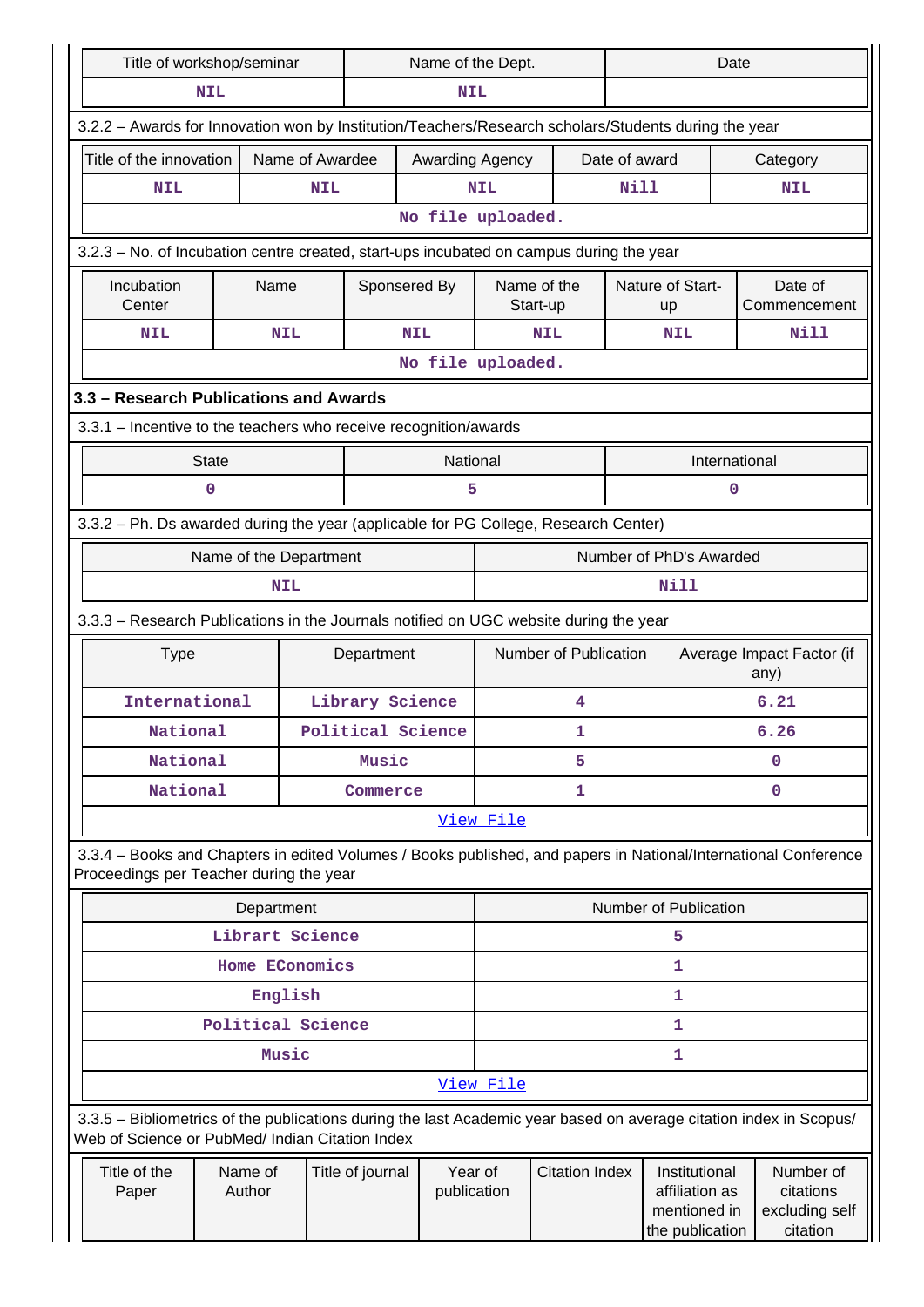| When did<br>you start<br>writing<br>poems and<br>what<br>prompted<br>you to<br>choose For<br>poetry Sky<br>is the<br>limit       | Dr.Chetna<br>Pathak          | <b>VIDYAWARTA</b>                              | 2019 | 7.041 | <b>VIDYAWARTA</b>          | $\mathbf{1}$   |
|----------------------------------------------------------------------------------------------------------------------------------|------------------------------|------------------------------------------------|------|-------|----------------------------|----------------|
| Post<br>-Colonial<br>Indian<br>Women<br>Writers:<br>Feminist P<br>erspective                                                     | Dr.Chetna<br>Pathak          | <b>LANGLIT</b>                                 | 2019 | 5.61  | <b>LANGLIT</b>             | $\mathbf{1}$   |
| <b>Awareness</b><br>of Social<br>Issues and<br>Concerns<br>for the<br>poor and D<br>owntrodden<br>in Ranjana<br>Sharan's<br>Poem | Dr.Chetna<br>Pathak          | <b>AANTA</b>                                   | 2019 | 5.5   | <b>AANTA</b>               | $\mathbf{1}$   |
| An<br>Empirical<br>Literature<br>a Key to<br>Rural<br>Upliftment                                                                 | Dr.Chetna<br>Pathak          | Research<br>Journey                            | 2019 | 6.261 | Research<br>Journey        | $\mathbf{1}$   |
| <b>New</b><br>Dimensions<br>Supplement<br>ary<br>Learning<br>In Higher<br>Education                                              | Dr.Shrad<br>dhaAnilkum<br>ar | <b>IJRAR</b>                                   | 2019 | 5.655 | <b>IJRAR</b>               | $\mathbf{1}$   |
| <b>NAAC</b><br><b>Based</b><br>Practices<br>in<br>Academics<br>LibraryInI<br>ndia : A<br>Study                                   | Dr.Shrad<br>dhaAnilkum<br>ar | Research<br>Journey                            | 2019 | 5.75  | Research<br>Journey        | $\overline{a}$ |
| Security<br>Tools for<br>Informatio<br>n System<br>UGC cared                                                                     | Dr.Shrad<br>dhaAnilkum<br>ar | Our<br>Heritage<br>Journal<br>Impact<br>Factor | 2019 | 5.75  | Our<br>Heritage<br>Journal | $\overline{2}$ |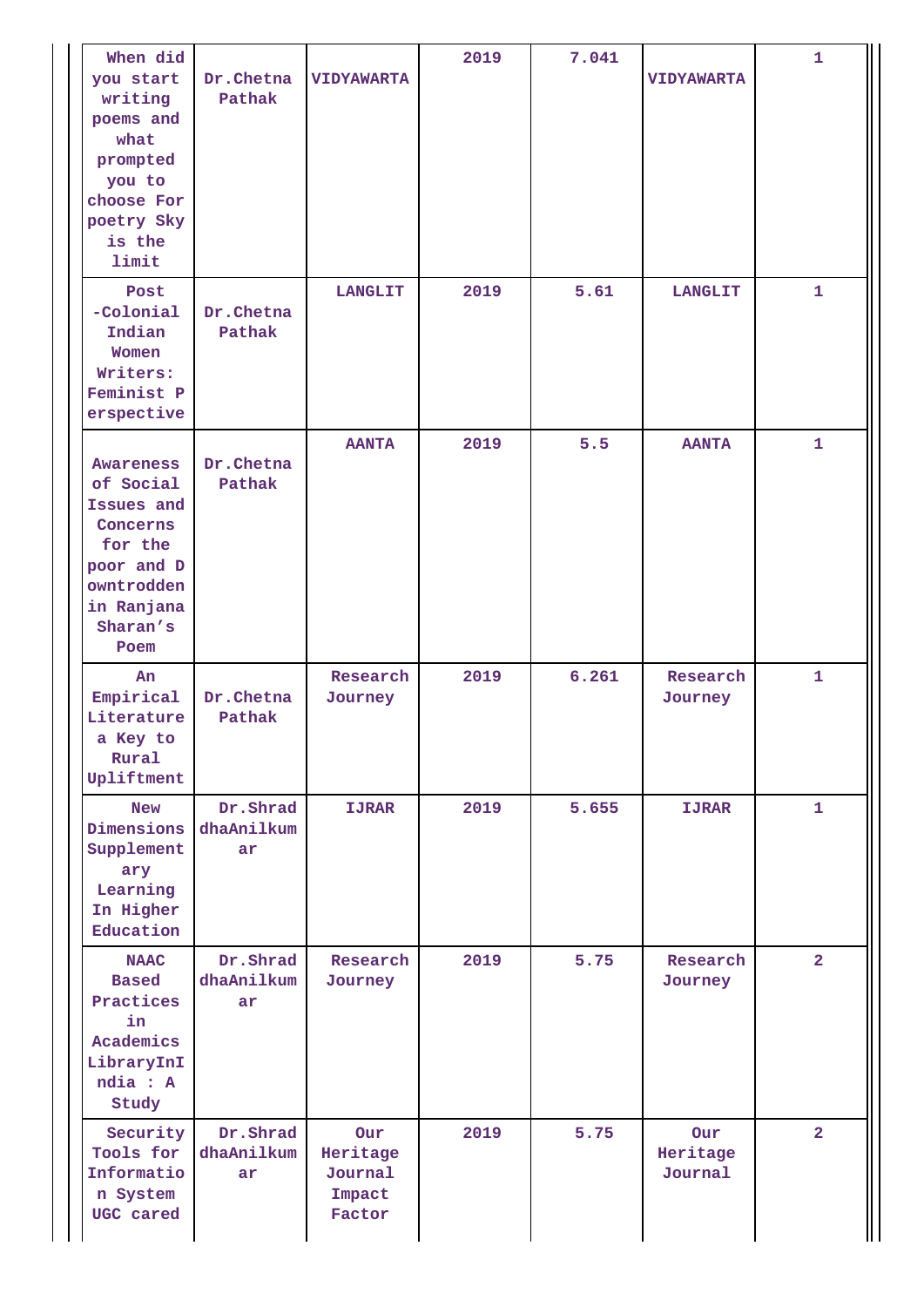| Approved                                                                                                                                                                                                           |              |                   |                                                                       | 4.912            |  |                        |                   |  |                                                          |                                                      |                                                                 |                                                                    |  |
|--------------------------------------------------------------------------------------------------------------------------------------------------------------------------------------------------------------------|--------------|-------------------|-----------------------------------------------------------------------|------------------|--|------------------------|-------------------|--|----------------------------------------------------------|------------------------------------------------------|-----------------------------------------------------------------|--------------------------------------------------------------------|--|
|                                                                                                                                                                                                                    |              |                   |                                                                       |                  |  |                        | View File         |  |                                                          |                                                      |                                                                 |                                                                    |  |
| 3.3.6 - h-Index of the Institutional Publications during the year. (based on Scopus/ Web of science)                                                                                                               |              |                   |                                                                       |                  |  |                        |                   |  |                                                          |                                                      |                                                                 |                                                                    |  |
| Title of the<br>Paper                                                                                                                                                                                              |              | Name of<br>Author |                                                                       | Title of journal |  | Year of<br>publication |                   |  | h-index                                                  | Number of<br>citations<br>excluding self<br>citation |                                                                 | Institutional<br>affiliation as<br>mentioned in<br>the publication |  |
| <b>NIL</b>                                                                                                                                                                                                         |              | <b>NIL</b>        |                                                                       | <b>NIL</b>       |  |                        | Nill              |  | <b>Nill</b>                                              |                                                      | <b>Nill</b><br><b>NIL</b>                                       |                                                                    |  |
|                                                                                                                                                                                                                    |              |                   |                                                                       |                  |  |                        | No file uploaded. |  |                                                          |                                                      |                                                                 |                                                                    |  |
| 3.3.7 - Faculty participation in Seminars/Conferences and Symposia during the year:                                                                                                                                |              |                   |                                                                       |                  |  |                        |                   |  |                                                          |                                                      |                                                                 |                                                                    |  |
| Number of Faculty                                                                                                                                                                                                  |              |                   |                                                                       | International    |  | National               |                   |  | <b>State</b>                                             |                                                      |                                                                 | Local                                                              |  |
| Attended/Semi<br>nars/Workshops                                                                                                                                                                                    |              |                   |                                                                       | 50               |  |                        | 198               |  | $\overline{\mathbf{2}}$                                  |                                                      |                                                                 | <b>Nill</b>                                                        |  |
| Presented<br>papers                                                                                                                                                                                                |              |                   |                                                                       | $\overline{a}$   |  |                        | 9                 |  | <b>Nill</b>                                              |                                                      |                                                                 | Nill                                                               |  |
| Resource<br>persons                                                                                                                                                                                                |              |                   |                                                                       | <b>Nill</b>      |  |                        | 4                 |  | <b>Nill</b>                                              |                                                      |                                                                 | <b>Nill</b>                                                        |  |
|                                                                                                                                                                                                                    |              |                   |                                                                       |                  |  |                        | No file uploaded. |  |                                                          |                                                      |                                                                 |                                                                    |  |
| 3.4 - Extension Activities                                                                                                                                                                                         |              |                   |                                                                       |                  |  |                        |                   |  |                                                          |                                                      |                                                                 |                                                                    |  |
| 3.4.1 – Number of extension and outreach programmes conducted in collaboration with industry, community and<br>Non- Government Organisations through NSS/NCC/Red cross/Youth Red Cross (YRC) etc., during the year |              |                   |                                                                       |                  |  |                        |                   |  |                                                          |                                                      |                                                                 |                                                                    |  |
| Title of the activities                                                                                                                                                                                            |              |                   | Organising unit/agency/<br>collaborating agency                       |                  |  |                        |                   |  | Number of teachers<br>participated in such<br>activities |                                                      | Number of students<br>participated in such<br>activities<br>100 |                                                                    |  |
| International<br>Yoga Day                                                                                                                                                                                          |              |                   | N.S.S.Unit<br>Physical Education<br>Life long Extension<br>Department |                  |  |                        | 20                |  |                                                          |                                                      |                                                                 |                                                                    |  |
| Tree Plantation<br>Programme                                                                                                                                                                                       |              |                   |                                                                       | N.S, S, Unit     |  |                        | 20                |  |                                                          |                                                      | 50                                                              |                                                                    |  |
| Tobacca Control<br>Pakhwada                                                                                                                                                                                        |              |                   |                                                                       | N.S, S, Unit     |  |                        | 3                 |  |                                                          |                                                      |                                                                 | 60                                                                 |  |
| Mahavruksha Dindi                                                                                                                                                                                                  |              |                   |                                                                       | N.S, S, Unit     |  |                        |                   |  | $\mathbf{1}$                                             |                                                      |                                                                 | 10 <sub>1</sub>                                                    |  |
| World Population<br>Day                                                                                                                                                                                            |              |                   |                                                                       | N.S, S, Unit     |  |                        |                   |  | $\overline{2}$                                           |                                                      |                                                                 | 60                                                                 |  |
| Yuva MMahitidut<br>Program                                                                                                                                                                                         |              |                   |                                                                       | N.S, S, Unit     |  |                        |                   |  | $\overline{4}$                                           |                                                      |                                                                 | 70                                                                 |  |
| <b>Traffic Awareness</b><br>Programme                                                                                                                                                                              |              |                   |                                                                       | N.S, S, Unit     |  |                        |                   |  | $\overline{3}$                                           |                                                      |                                                                 | 60                                                                 |  |
| Swachhata<br>Pakhwada                                                                                                                                                                                              |              |                   |                                                                       | N.S, S, Unit     |  |                        |                   |  | $\overline{2}$                                           |                                                      |                                                                 | 50                                                                 |  |
| Chatraneta<br>Sammelan                                                                                                                                                                                             | N.S, S, Unit |                   |                                                                       |                  |  | $\overline{a}$         |                   |  | 60                                                       |                                                      |                                                                 |                                                                    |  |
| Voting<br><b>Registration Camp</b><br>Awareness Program                                                                                                                                                            |              |                   |                                                                       | N.S, S, Unit     |  |                        |                   |  | 3                                                        |                                                      |                                                                 | 100                                                                |  |

Н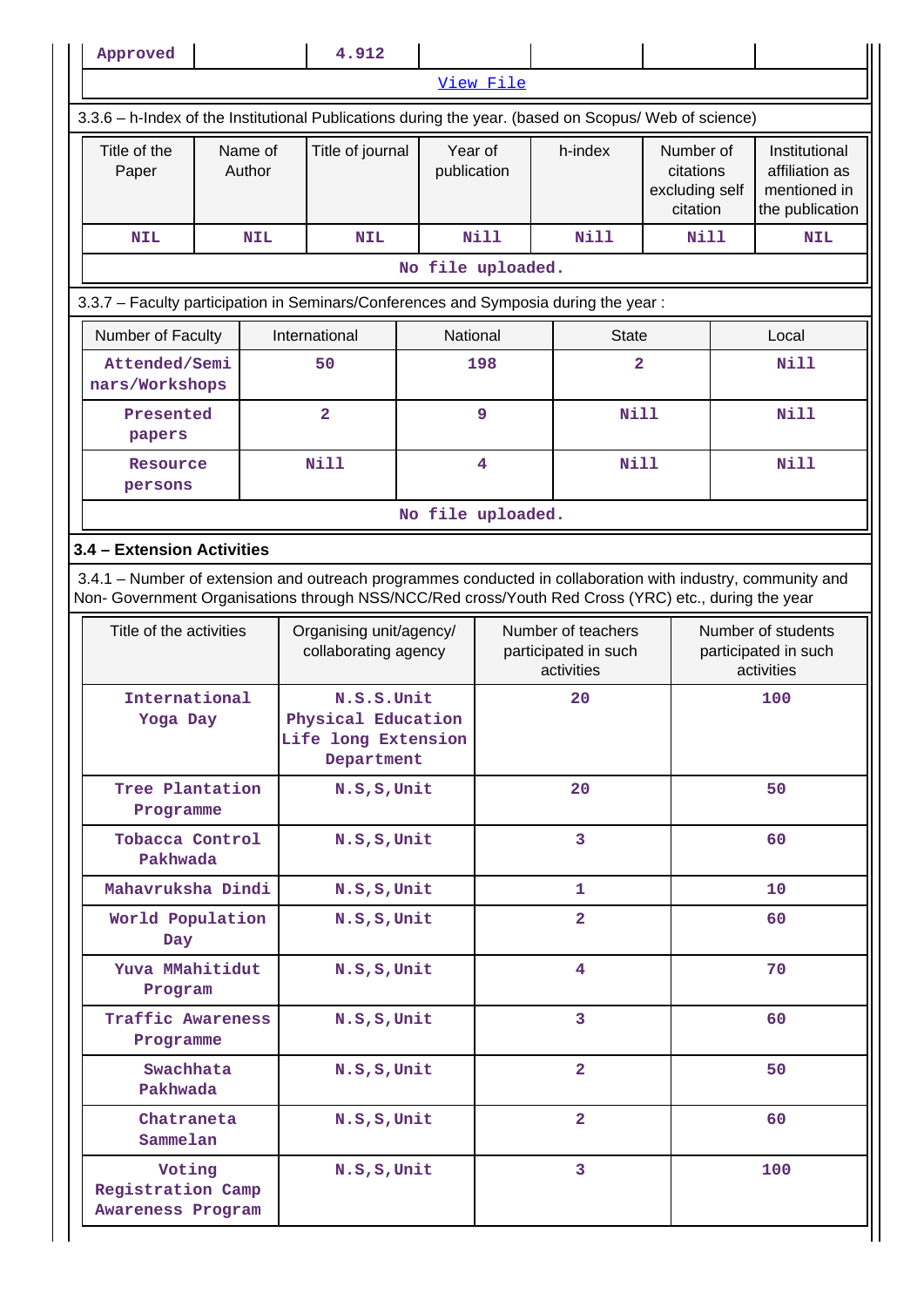3.4.2 – Awards and recognition received for extension activities from Government and other recognized bodies during the year

| Name of the activity                                                                                                                                                                                           | Award/Recognition                                                                                                  |                         |                                                     | <b>Awarding Bodies</b>                                                                                     |                                                         | Number of students<br><b>Benefited</b> |  |
|----------------------------------------------------------------------------------------------------------------------------------------------------------------------------------------------------------------|--------------------------------------------------------------------------------------------------------------------|-------------------------|-----------------------------------------------------|------------------------------------------------------------------------------------------------------------|---------------------------------------------------------|----------------------------------------|--|
| Education Social                                                                                                                                                                                               | Dr.A.P.J.Abdul<br>Kalam Life Time<br>Achievement<br>National Award (<br>Dr. Shraddha<br>Anilkumar )                |                         |                                                     | International<br>Institute for<br>Social And Economic<br>$Reform R$ $R$ $ADA$<br>Rangamandira<br>Bengaluru |                                                         | 430                                    |  |
| Tobacco Control<br>Activity $\{ N.S.S.\}$                                                                                                                                                                      | Achievement Award<br>Leadership In<br><b>Tobacco Control</b><br>$\{Gold Medal\}$                                   |                         | Sambandh ( Health<br>Foundation ) Caring<br>Friends |                                                                                                            |                                                         | 80                                     |  |
| <b>Tobacco Control</b><br>Activity $\{ N.S.S.\}$                                                                                                                                                               | Achievement Award<br>Leadership In<br>Tobacco Control<br>${silver Medal}$<br>(Dayanand Arya<br>Kanya Mahavidyalaya |                         |                                                     | Sambandh ( Health<br>Foundation ) Caring<br>Friends                                                        |                                                         | 50                                     |  |
| Tobacco Control<br>Activity $\{ N.S.S.\}$                                                                                                                                                                      | Achievement Award<br>Leadership In<br>Tobacco Control<br>{Mrs.Babita Thol,<br>Ku. Prachi Kamble }                  |                         |                                                     | Sambandh ( Health<br>Foundation ) Caring<br>Friends                                                        | 50                                                      |                                        |  |
| Education Social                                                                                                                                                                                               | KrantiJyoti<br>Savitribai Fule<br>Aadarsha<br>Samajsevika Purskar<br>(Dr. Meena<br>Balpande )                      |                         |                                                     | Madad Samajik<br>Sanstha , Nagpur                                                                          | 42                                                      |                                        |  |
|                                                                                                                                                                                                                |                                                                                                                    |                         | No file uploaded                                    |                                                                                                            |                                                         |                                        |  |
| 3.4.3 - Students participating in extension activities with Government Organisations, Non-Government<br>Organisations and programmes such as Swachh Bharat, Aids Awareness, Gender Issue, etc. during the year |                                                                                                                    |                         |                                                     |                                                                                                            |                                                         |                                        |  |
| Name of the scheme                                                                                                                                                                                             | Organising unit/Agen<br>cy/collaborating<br>agency                                                                 | Name of the activity    |                                                     | Number of teachers<br>participated in such<br>activites                                                    | Number of students<br>participated in such<br>activites |                                        |  |
| Tree<br>Plantation<br>Programme                                                                                                                                                                                | N.S.S.Unit                                                                                                         | Plantation<br>Programme | Tree                                                | 20                                                                                                         |                                                         | 50                                     |  |

| Name of the scheme                                            | Organising unit/Agen<br>cy/collaborating<br>agency | Name of the activity                                          | Number of teachers<br>participated in such<br>activites | Number of students<br>participated in such<br>activites |
|---------------------------------------------------------------|----------------------------------------------------|---------------------------------------------------------------|---------------------------------------------------------|---------------------------------------------------------|
| Tree<br>Plantation<br>Programme                               | N.S.S.Unit                                         | Tree<br>Plantation<br>Programme                               | 20                                                      | 50                                                      |
| International<br>Yoga Day                                     | N.S.S.Unit                                         | International<br>Yoga Day                                     | 20                                                      | 100                                                     |
| <b>Blood</b><br>Donation Camp                                 | N.S.S.Unit                                         | Blood<br>Donation Camp                                        | 4                                                       | 50                                                      |
| Three Day<br>Camp HIV Test<br>General Health<br>Check-up Camp | N.S.S.Unit                                         | Three Day<br>Camp HIV Test<br>General Health<br>Check-up Camp | 4                                                       | 90                                                      |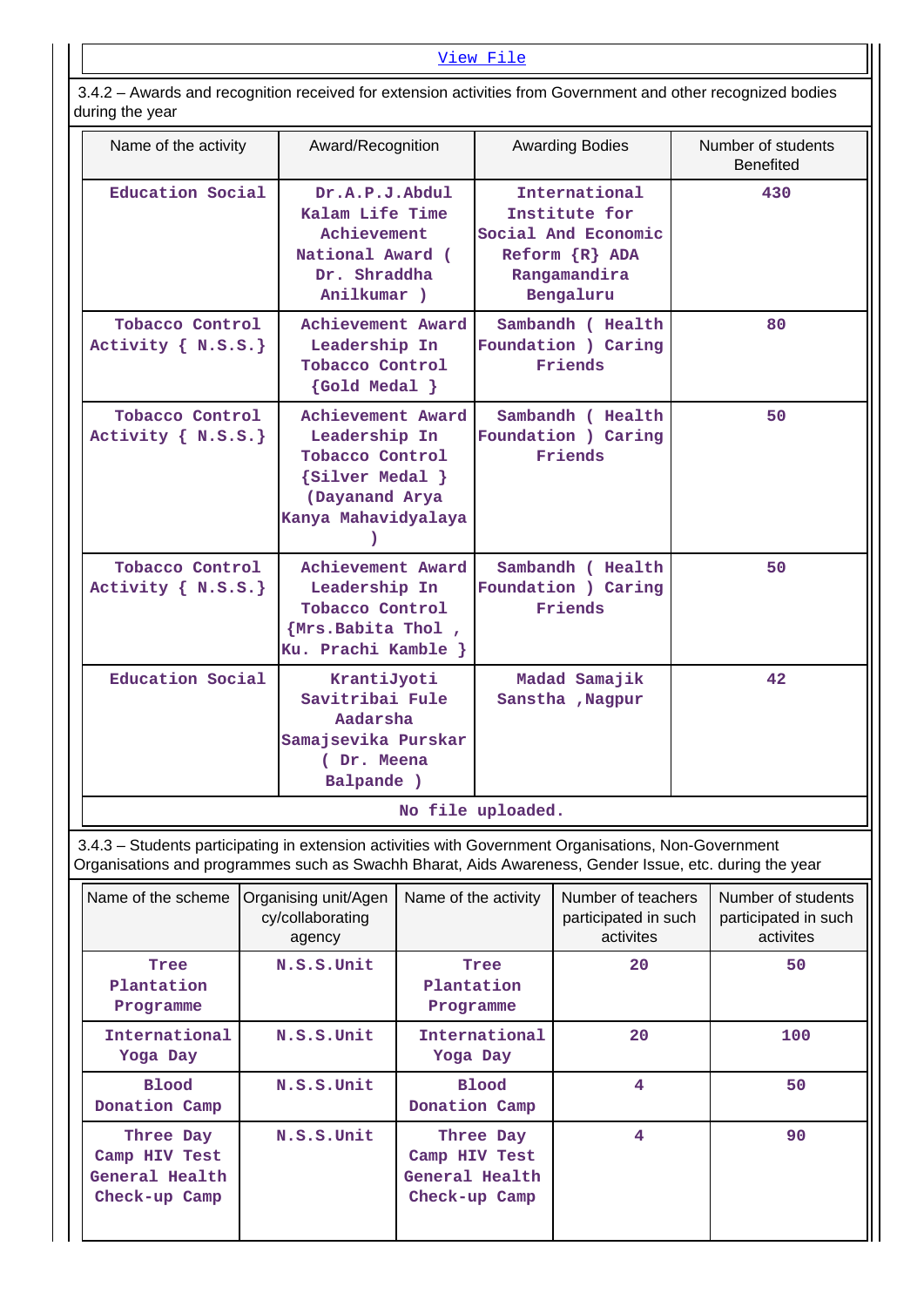| Three Day<br>Camp HIV Test<br>General Health<br>Check-up Camp                                                                                                         |                         | N.S.S.Unit  |                                                                                                   | Camp HIV Test<br>Check-up Camp | Three Day<br>General Health             |                    | $\overline{\mathbf{2}}$ |      | 50                                                        |
|-----------------------------------------------------------------------------------------------------------------------------------------------------------------------|-------------------------|-------------|---------------------------------------------------------------------------------------------------|--------------------------------|-----------------------------------------|--------------------|-------------------------|------|-----------------------------------------------------------|
| Aids<br>Awareness<br>Programme                                                                                                                                        |                         | N.S.S.Unit  |                                                                                                   | <b>Awareness</b><br>Programme  | Aids                                    |                    | 3                       |      | 60                                                        |
| Swachhata<br>Pakhwada                                                                                                                                                 |                         | N.S.S.Unit  |                                                                                                   |                                | $\overline{a}$<br>Swachhata<br>Pakhwada |                    |                         | 60   |                                                           |
| Traffic<br>Awareness<br>Programme                                                                                                                                     |                         | N.S.S.Unit  |                                                                                                   | Awareness<br>Programme         | Traffic                                 | 3                  |                         |      | 60                                                        |
| World<br>Population Day                                                                                                                                               |                         | N.S.S.Unit  |                                                                                                   | Population Day                 | World                                   |                    | $\overline{2}$          |      | 60                                                        |
| Tobacca<br>Control<br>Pakhwada                                                                                                                                        | N.S.S.Unit              |             |                                                                                                   |                                | Tobacca<br>Control<br>Pakhwada          |                    | 60                      |      |                                                           |
|                                                                                                                                                                       |                         |             |                                                                                                   |                                | View File                               |                    |                         |      |                                                           |
| 3.5 - Collaborations                                                                                                                                                  |                         |             |                                                                                                   |                                |                                         |                    |                         |      |                                                           |
| 3.5.1 – Number of Collaborative activities for research, faculty exchange, student exchange during the year                                                           |                         |             |                                                                                                   |                                |                                         |                    |                         |      |                                                           |
| Nature of activity                                                                                                                                                    |                         | Participant |                                                                                                   | Source of financial support    |                                         |                    | Duration                |      |                                                           |
| <b>NIL</b>                                                                                                                                                            |                         |             | <b>NIL</b>                                                                                        |                                |                                         | <b>NIL</b>         |                         |      | $\mathbf 0$                                               |
|                                                                                                                                                                       |                         |             |                                                                                                   |                                | No file uploaded.                       |                    |                         |      |                                                           |
| 3.5.2 - Linkages with institutions/industries for internship, on-the- job training, project work, sharing of research<br>facilities etc. during the year              |                         |             |                                                                                                   |                                |                                         |                    |                         |      |                                                           |
| Nature of linkage                                                                                                                                                     | Title of the<br>linkage |             | Name of the<br>partnering<br>institution/<br>industry<br>/research lab<br>with contact<br>details |                                | <b>Duration From</b>                    |                    | <b>Duration To</b>      |      | Participant                                               |
| <b>NIL</b>                                                                                                                                                            |                         | <b>NIL</b>  |                                                                                                   | <b>NIL</b>                     | <b>Nill</b>                             |                    |                         | Nill | $\mathbf 0$                                               |
|                                                                                                                                                                       |                         |             |                                                                                                   |                                | No file uploaded.                       |                    |                         |      |                                                           |
| 3.5.3 - MoUs signed with institutions of national, international importance, other universities, industries, corporate<br>houses etc. during the year                 |                         |             |                                                                                                   |                                |                                         |                    |                         |      |                                                           |
| Organisation                                                                                                                                                          | Date of MoU signed      |             |                                                                                                   |                                |                                         | Purpose/Activities |                         |      | Number of<br>students/teachers<br>participated under MoUs |
| Maharashtra<br>Center For<br>Entrepreneurship<br>Development, (<br>MCED ) An<br>Autonomcus Society<br>Working Under<br>Directorate of<br>Industries,<br>Government of |                         |             | <b>Nill</b>                                                                                       |                                | Entrepreneurship                        | Introduction of    |                         |      | Nill                                                      |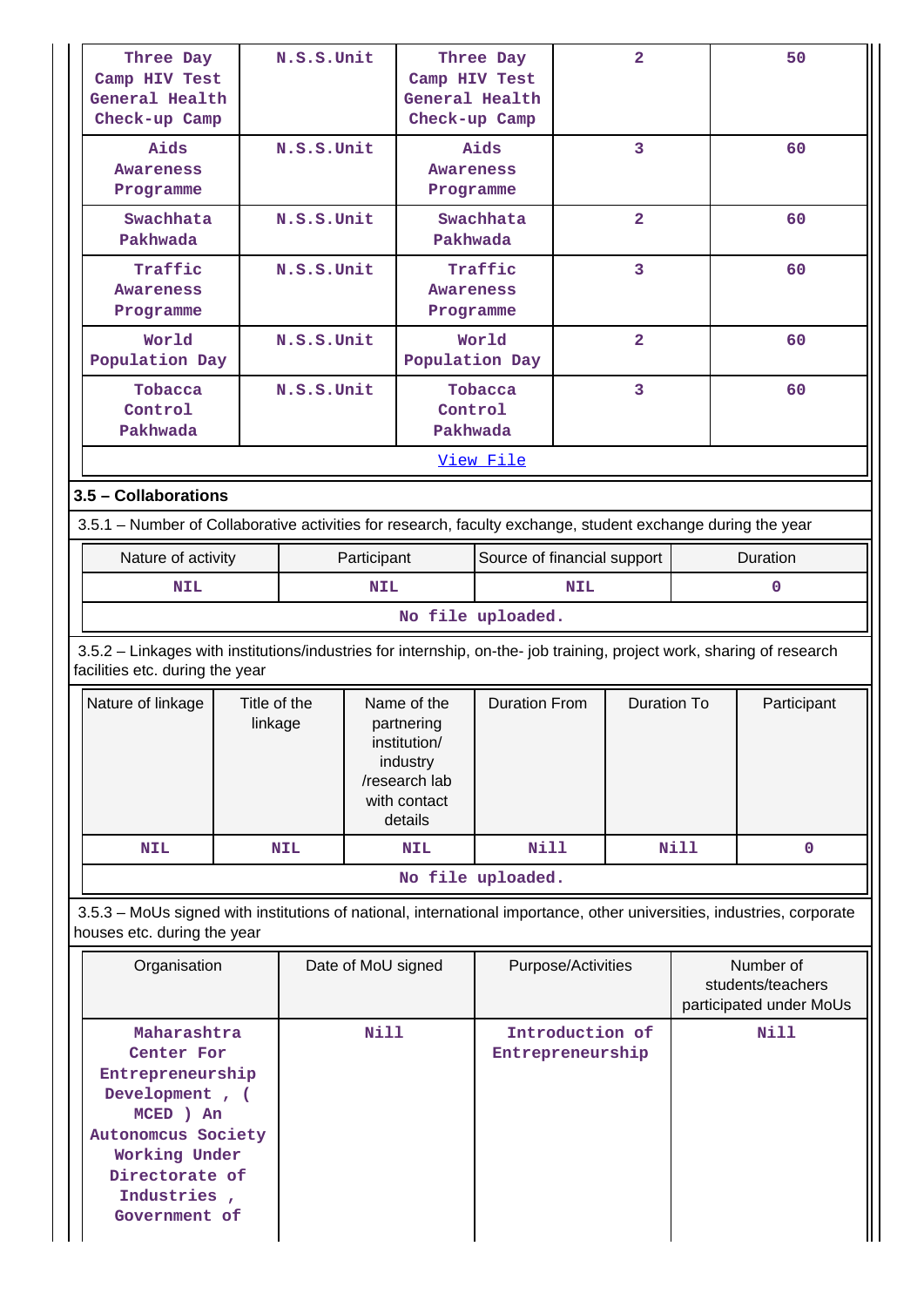| Maharashtra                                                                                 |                                                  |                                                                                                                                                                     |                    |  |  |  |  |  |  |
|---------------------------------------------------------------------------------------------|--------------------------------------------------|---------------------------------------------------------------------------------------------------------------------------------------------------------------------|--------------------|--|--|--|--|--|--|
| College of<br>International<br>Management India                                             | 05/08/2019                                       | Airline Customer,<br>Service Executive                                                                                                                              | 94                 |  |  |  |  |  |  |
| M/s Edubridge<br>Learning Private<br>Ltd.                                                   | Nill                                             | For placement of<br>students,<br>Generation of<br>employbility, 30<br>students trained,<br>CITI Bank, Disha<br>College                                              | 32                 |  |  |  |  |  |  |
| Ayurvan<br>Foundation Nagpur<br>Maharashtra State                                           | 28/03/2019                                       | Awareness of<br>plants and its,<br>Save environment<br>usages, Guest<br>Lectures organized,<br>plants distribute<br>to society to do<br>plantation at our<br>colony | 54                 |  |  |  |  |  |  |
| FOR CCMSERP<br><b>USAGES AND DATA</b><br>PROTECTION HANDOVER                                | Nill                                             | Introduction of<br>New Technology                                                                                                                                   | 28                 |  |  |  |  |  |  |
|                                                                                             |                                                  | No file uploaded.                                                                                                                                                   |                    |  |  |  |  |  |  |
| <b>CRITERION IV - INFRASTRUCTURE AND LEARNING RESOURCES</b>                                 |                                                  |                                                                                                                                                                     |                    |  |  |  |  |  |  |
| 4.1 - Physical Facilities                                                                   |                                                  |                                                                                                                                                                     |                    |  |  |  |  |  |  |
| 4.1.1 - Budget allocation, excluding salary for infrastructure augmentation during the year |                                                  |                                                                                                                                                                     |                    |  |  |  |  |  |  |
|                                                                                             | Budget allocated for infrastructure augmentation | Budget utilized for infrastructure development                                                                                                                      |                    |  |  |  |  |  |  |
|                                                                                             | 125000                                           | 117000                                                                                                                                                              |                    |  |  |  |  |  |  |
| 4.1.2 – Details of augmentation in infrastructure facilities during the year                |                                                  |                                                                                                                                                                     |                    |  |  |  |  |  |  |
|                                                                                             | <b>Facilities</b>                                | <b>Existing or Newly Added</b>                                                                                                                                      |                    |  |  |  |  |  |  |
|                                                                                             | Campus Area                                      | Existing                                                                                                                                                            |                    |  |  |  |  |  |  |
|                                                                                             | Class rooms                                      | Existing                                                                                                                                                            |                    |  |  |  |  |  |  |
|                                                                                             | Laboratories                                     |                                                                                                                                                                     | Existing           |  |  |  |  |  |  |
|                                                                                             | Seminar Halls                                    |                                                                                                                                                                     | Existing           |  |  |  |  |  |  |
| during the year (rs. in lakhs)                                                              | Value of the equipment purchased                 |                                                                                                                                                                     | Existing           |  |  |  |  |  |  |
|                                                                                             | Classrooms with LCD facilities                   |                                                                                                                                                                     | Existing           |  |  |  |  |  |  |
|                                                                                             | Classrooms with Wi-Fi OR LAN                     |                                                                                                                                                                     | Existing           |  |  |  |  |  |  |
|                                                                                             | View File                                        |                                                                                                                                                                     |                    |  |  |  |  |  |  |
|                                                                                             | 4.2 - Library as a Learning Resource             |                                                                                                                                                                     |                    |  |  |  |  |  |  |
| 4.2.1 - Library is automated {Integrated Library Management System (ILMS)}                  |                                                  |                                                                                                                                                                     |                    |  |  |  |  |  |  |
| Name of the ILMS<br>software                                                                | Nature of automation (fully<br>or patially)      | Version                                                                                                                                                             | Year of automation |  |  |  |  |  |  |
| LIB MAN                                                                                     | Partially                                        | 1.0                                                                                                                                                                 | 2006               |  |  |  |  |  |  |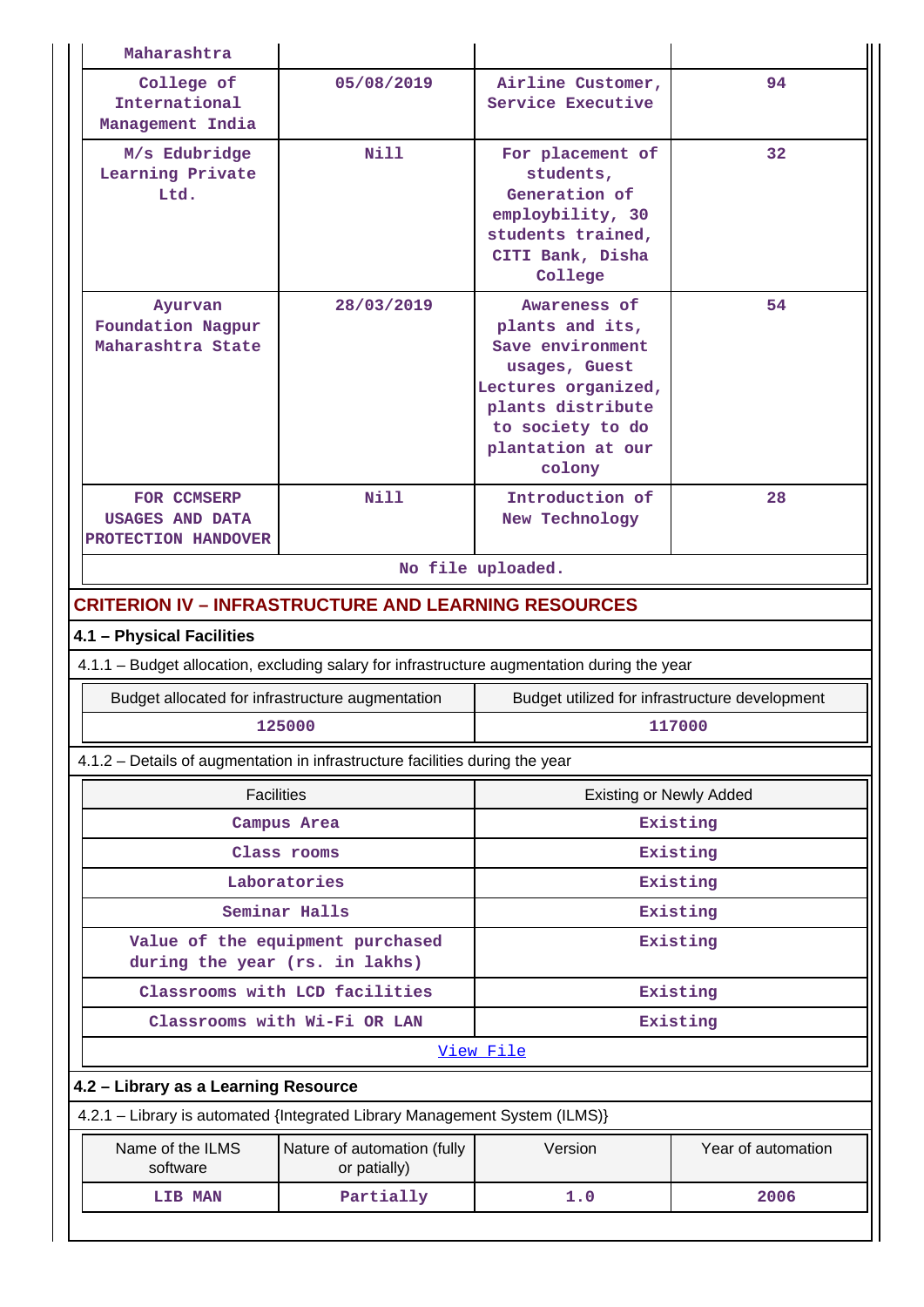| 4.2.2 - Library Services                                                            |                                            |                         |              |                                               |                            |                     |                                                                                                                                                                                                                                            |                    |                                                   |         |               |
|-------------------------------------------------------------------------------------|--------------------------------------------|-------------------------|--------------|-----------------------------------------------|----------------------------|---------------------|--------------------------------------------------------------------------------------------------------------------------------------------------------------------------------------------------------------------------------------------|--------------------|---------------------------------------------------|---------|---------------|
| Library<br>Service Type                                                             |                                            |                         | Existing     |                                               |                            | Newly Added         |                                                                                                                                                                                                                                            |                    |                                                   | Total   |               |
| Text<br><b>Books</b>                                                                |                                            | 6498                    |              | 396832                                        |                            | 22                  | 6565                                                                                                                                                                                                                                       |                    | 6520                                              |         | 403397        |
| Reference<br><b>Books</b>                                                           |                                            | 6911                    |              | 327106                                        |                            | 19                  | 3795                                                                                                                                                                                                                                       |                    | 6930                                              |         | 330901        |
| e-Books                                                                             |                                            | 3135000                 |              | 5900                                          |                            | 3100000<br>5900     |                                                                                                                                                                                                                                            |                    | 6235000                                           |         | 11800         |
| Digital<br>Database                                                                 |                                            | 4                       |              | 5900                                          |                            | Nill                | Nill                                                                                                                                                                                                                                       |                    | 4                                                 |         | 5900          |
| Weeding<br>(hard &<br>soft)                                                         |                                            | 878                     |              | 32000                                         |                            | Nill<br>Nill        |                                                                                                                                                                                                                                            |                    | 878                                               |         | 32000         |
|                                                                                     |                                            |                         |              |                                               | No file uploaded.          |                     |                                                                                                                                                                                                                                            |                    |                                                   |         |               |
| (Learning Management System (LMS) etc                                               | Name of the Teacher                        |                         |              | Name of the Module                            |                            |                     | 4.2.3 - E-content developed by teachers such as: e-PG- Pathshala, CEC (under e-PG- Pathshala CEC (Under<br>Graduate) SWAYAM other MOOCs platform NPTEL/NMEICT/any other Government initiatives & institutional<br>Platform on which module |                    |                                                   |         |               |
|                                                                                     |                                            |                         |              |                                               |                            |                     | is developed                                                                                                                                                                                                                               |                    | Date of launching e-                              | content |               |
| DR. MUGDHA<br><b>DESHPANDE</b>                                                      |                                            |                         | <b>PAPER</b> | <b>BLOG-STUDY</b><br><b>MATERIAL QUESTION</b> |                            | <b>BLOGSPOT</b>     |                                                                                                                                                                                                                                            |                    | 10/04/2020                                        |         |               |
|                                                                                     | DR. TANUJA RAJPUT                          |                         | <b>PAPER</b> | <b>BLOG-STUDY</b><br><b>MATERIAL QUESTION</b> |                            | <b>BLOGSPOT</b>     |                                                                                                                                                                                                                                            |                    | 20/04/2020                                        |         |               |
|                                                                                     |                                            |                         |              |                                               |                            | View File           |                                                                                                                                                                                                                                            |                    |                                                   |         |               |
| 4.3 - IT Infrastructure                                                             |                                            |                         |              |                                               |                            |                     |                                                                                                                                                                                                                                            |                    |                                                   |         |               |
| 4.3.1 - Technology Upgradation (overall)                                            |                                            |                         |              |                                               |                            |                     |                                                                                                                                                                                                                                            |                    |                                                   |         |               |
| <b>Type</b>                                                                         | <b>Total Co</b><br>mputers                 | Computer<br>Lab         |              | Internet                                      | <b>Browsing</b><br>centers | Computer<br>Centers | Office                                                                                                                                                                                                                                     | Departme<br>nts    | Available<br><b>Bandwidt</b><br>h (MBPS/<br>GBPS) |         | <b>Others</b> |
| Existin<br>g                                                                        | 66                                         | $\overline{2}$          |              | 3                                             | $\mathbf{1}$               | $6\overline{6}$     | 1                                                                                                                                                                                                                                          | 6                  | 90                                                |         | $\mathbf 0$   |
| Added                                                                               | $\mathbf 0$                                | 0                       |              | 0                                             | $\mathbf 0$                | $\mathbf 0$         | 0                                                                                                                                                                                                                                          | 0                  | $\mathbf 0$                                       |         | 0             |
| Total                                                                               | 66                                         | $\overline{\mathbf{2}}$ |              | 3                                             | 1                          | 6                   | 1                                                                                                                                                                                                                                          | 6                  | 90                                                |         | 0             |
| 4.3.2 - Bandwidth available of internet connection in the Institution (Leased line) |                                            |                         |              |                                               |                            |                     |                                                                                                                                                                                                                                            |                    |                                                   |         |               |
|                                                                                     |                                            |                         |              |                                               |                            | 90 MBPS/ GBPS       |                                                                                                                                                                                                                                            |                    |                                                   |         |               |
| 4.3.3 - Facility for e-content                                                      |                                            |                         |              |                                               |                            |                     |                                                                                                                                                                                                                                            |                    |                                                   |         |               |
|                                                                                     | Name of the e-content development facility |                         |              |                                               |                            |                     | Provide the link of the videos and media centre and                                                                                                                                                                                        | recording facility |                                                   |         |               |
|                                                                                     |                                            |                         | <b>NIL</b>   |                                               |                            |                     |                                                                                                                                                                                                                                            | <u>NIL</u>         |                                                   |         |               |
| 4.4 - Maintenance of Campus Infrastructure                                          |                                            |                         |              |                                               |                            |                     |                                                                                                                                                                                                                                            |                    |                                                   |         |               |
|                                                                                     |                                            |                         |              |                                               |                            |                     | 4.4.1 - Expenditure incurred on maintenance of physical facilities and academic support facilities, excluding salary                                                                                                                       |                    |                                                   |         |               |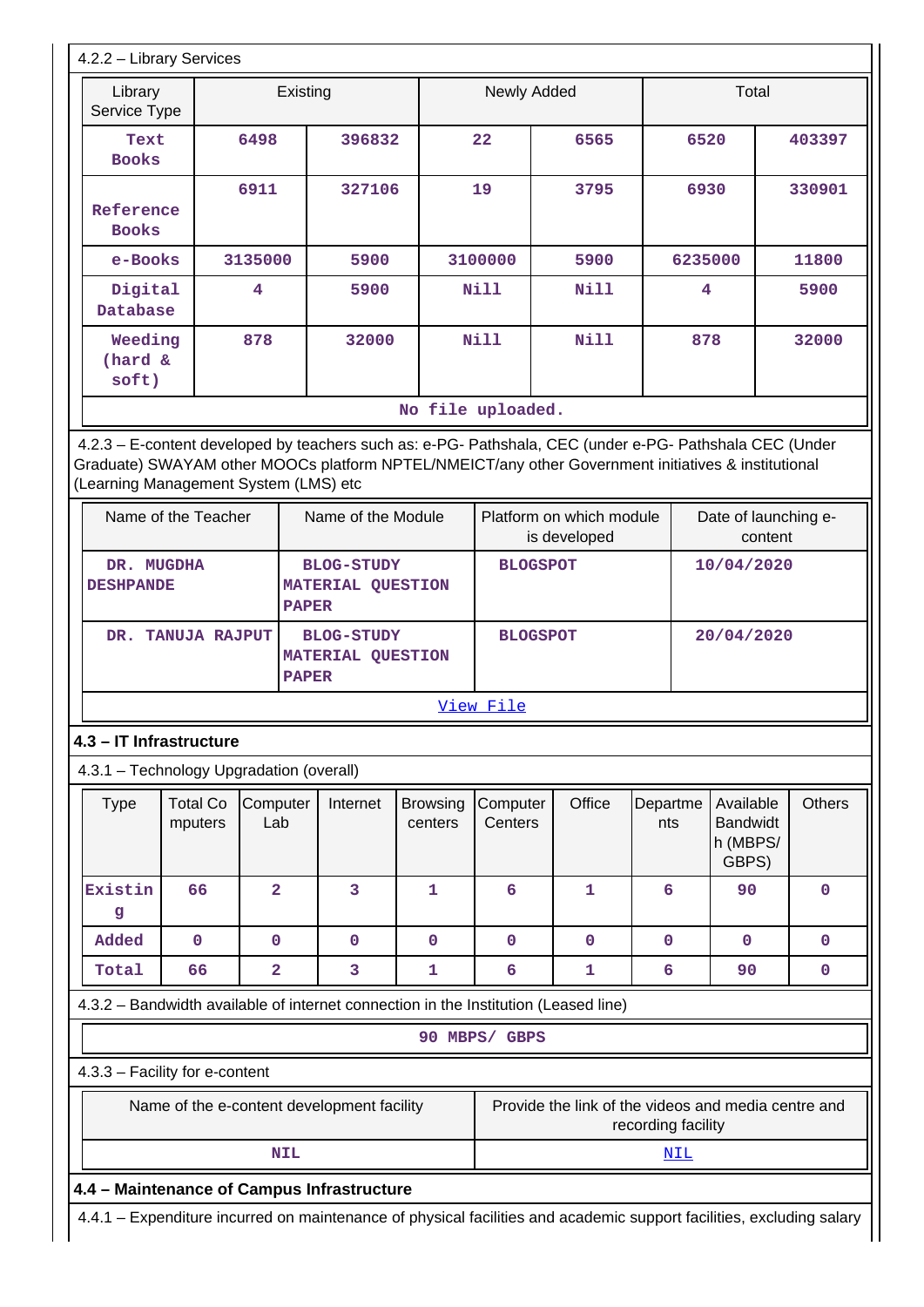component, during the year

| Assigned Budget on<br>academic facilities | Expenditure incurred on<br>maintenance of academic<br><b>facilities</b> | Assigned budget on<br>physical facilities | Expenditure incurredon<br>maintenance of physical<br>facilites |
|-------------------------------------------|-------------------------------------------------------------------------|-------------------------------------------|----------------------------------------------------------------|
| 460897                                    | 147306                                                                  | 236360                                    | 183335                                                         |

 4.4.2 – Procedures and policies for maintaining and utilizing physical, academic and support facilities - laboratory, library, sports complex, computers, classrooms etc. (maximum 500 words) (information to be available in institutional Website, provide link)

 **The physical facilities including Laboratories, Classrooms and Computers etc. are made available for the students those who are admitted in the college. The students seek admission to desired courses including a laboratory curriculum they are charged for the laboratory expenses at the time of the admission as suggested by the statutory body in addition to that a non-salary grants are allocated for the maintenance of the laboratories and the classrooms which a part of the teaching and the learning processes. The classrooms boards and furniture facilities are utilized regularly by the students but sometime it is**

**also made available for the other governmental and the non-governmental organizations for conducting the exams , university exam, elections etc, if not in use for the said period. The maintenance and the cleaning of the classrooms and the laboratories are done with the efforts of the non-teaching staff and in major cases the college goes for the maintenance contract to local experts. The college garden is maintained by the gardener appointed by the Governing body ( Arya Vidhya Sabha). Music instruments are utilized regularly by the enrolled students and the maintenance of these instruments done through call basis to local experts. The college has adequate number of the computers with internet connections and the utility software's distributed in different locales like office, laboratories, library, departments etc. All the stakeholders have equal opportunity to use those facilities as per the rules and the policies of the institution. The central computer laboratory connected in LAN is open for the students as time permits them, the office computers which are also connected through the LAN is consisting of the office software making work easier and systematic are restricted their use only to the appointed office staff. The library is also provided LAN facility for the computers and they are loaded with the library software. The departments and the staff can make use of the computer system with internet at their seating places in addition that some of**

**the staff has their own laptops and the internet. All computer related facilities are given a contract of their maintenance annually to Tangent computer Services. The ICT Smart Class Seminar Rooms and the related systemsare maintained with AMC of the corresponding service provider. The college website has maintained regularly by AMC with MasterSoft ERP Solutions Pvt. Ltd. The AMC**

**of CMS Software Is also made with MasterSoft ERP Solutions Pvt. Ltd. The maintenance of UPS and the Generator is regularly done by AMC at Sunshine Enterprises. Electrical and the Plumbing related maintenance is done with the help local skilled persons (Shivam Electrical Jaripatka. Academic and Support Facilities The academic support facilities like library, the sports and the other platforms supporting overall development of the students .The activities like fumigation and keeping library clean is done frequently by library staff., Library software -Libman Mastersoft is maintained regularly by AMC.**

[http://dakmnagpur.in/uploaded/Physical\\_%20Academic%20and%20Support%20Facilities.pdf](http://dakmnagpur.in/uploaded/Physical_%20Academic%20and%20Support%20Facilities.pdf)

## **CRITERION V – STUDENT SUPPORT AND PROGRESSION**

### **5.1 – Student Support**

5.1.1 – Scholarships and Financial Support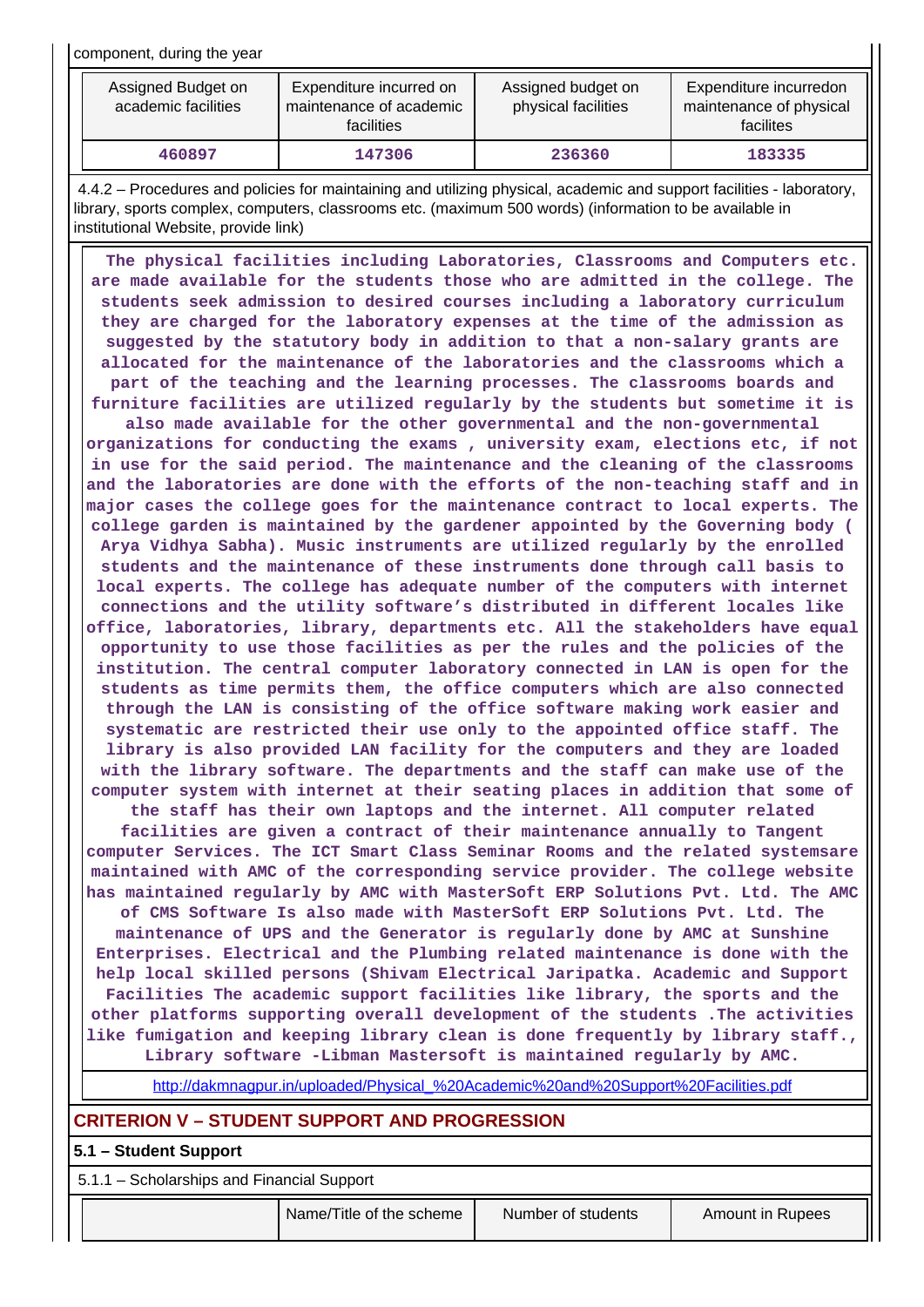| Financial Support<br>from institution   | Sunshine Trust,<br>Nagpur                                                   | 10   | 30000   |  |
|-----------------------------------------|-----------------------------------------------------------------------------|------|---------|--|
| Financial Support<br>from Other Sources |                                                                             |      |         |  |
| a) National                             | Chatrapati Shahu<br>Maharaj<br>Scholarship, Govt<br>of India<br>Scholarhsip | 736  | 1891242 |  |
| b) International                        | <b>NIL</b>                                                                  | Nill | 0       |  |
| No file uploaded.                       |                                                                             |      |         |  |

 5.1.2 – Number of capability enhancement and development schemes such as Soft skill development, Remedial coaching, Language lab, Bridge courses, Yoga, Meditation, Personal Counselling and Mentoring etc.,

| Name of the capability<br>enhancement scheme | Date of implemetation | Number of students<br>enrolled | Agencies involved                   |  |  |
|----------------------------------------------|-----------------------|--------------------------------|-------------------------------------|--|--|
| Personal<br>Counselling and<br>Mentoring     | 10/09/2019            | 714                            | <b>DAKM</b>                         |  |  |
| Yoga                                         | 21/06/2019            | 60                             | Janardan Swami<br>Yogabhyasi Mandal |  |  |
| <b>Bridge Course</b>                         | 01/08/2019            | 337                            | <b>DAKM</b>                         |  |  |
| Remedial Teaching                            | 20/08/2019            | 60                             | <b>DAKM</b>                         |  |  |
| $M_0$ file unlooded                          |                       |                                |                                     |  |  |

### **No file uploaded.**

 5.1.3 – Students benefited by guidance for competitive examinations and career counselling offered by the institution during the year

|                   | Year                                                            | Name of the<br>scheme      | Number of<br>benefited<br>students for<br>competitive<br>examination | Number of<br>benefited<br>students by<br>career<br>counseling<br>activities | Number of<br>students who<br>have passedin<br>the comp. exam | Number of<br>studentsp placed |
|-------------------|-----------------------------------------------------------------|----------------------------|----------------------------------------------------------------------|-----------------------------------------------------------------------------|--------------------------------------------------------------|-------------------------------|
|                   | 2019                                                            | <b>MPSC</b><br>Preparation | 110                                                                  | 50                                                                          | Nill                                                         | <b>Nill</b>                   |
|                   | 2019                                                            | <b>MSED</b>                | 130                                                                  | 130                                                                         | Nill                                                         | <b>Nill</b>                   |
|                   | 2020<br>Symposium<br>on "Career<br>in Higher<br><b>Studies"</b> |                            | 85                                                                   | 30                                                                          | <b>Nill</b>                                                  | <b>Nill</b>                   |
| No file uploaded. |                                                                 |                            |                                                                      |                                                                             |                                                              |                               |

 5.1.4 – Institutional mechanism for transparency, timely redressal of student grievances, Prevention of sexual harassment and ragging cases during the year

| Total grievances received | Number of grievances redressed | Avg. number of days for grievance<br>redressal |
|---------------------------|--------------------------------|------------------------------------------------|
|                           |                                |                                                |

## **5.2 – Student Progression**

5.2.1 – Details of campus placement during the year

| 5.2.1<br>Details of<br>r campus placement during the year |               |  |  |  |  |
|-----------------------------------------------------------|---------------|--|--|--|--|
| campus                                                    | Off<br>campus |  |  |  |  |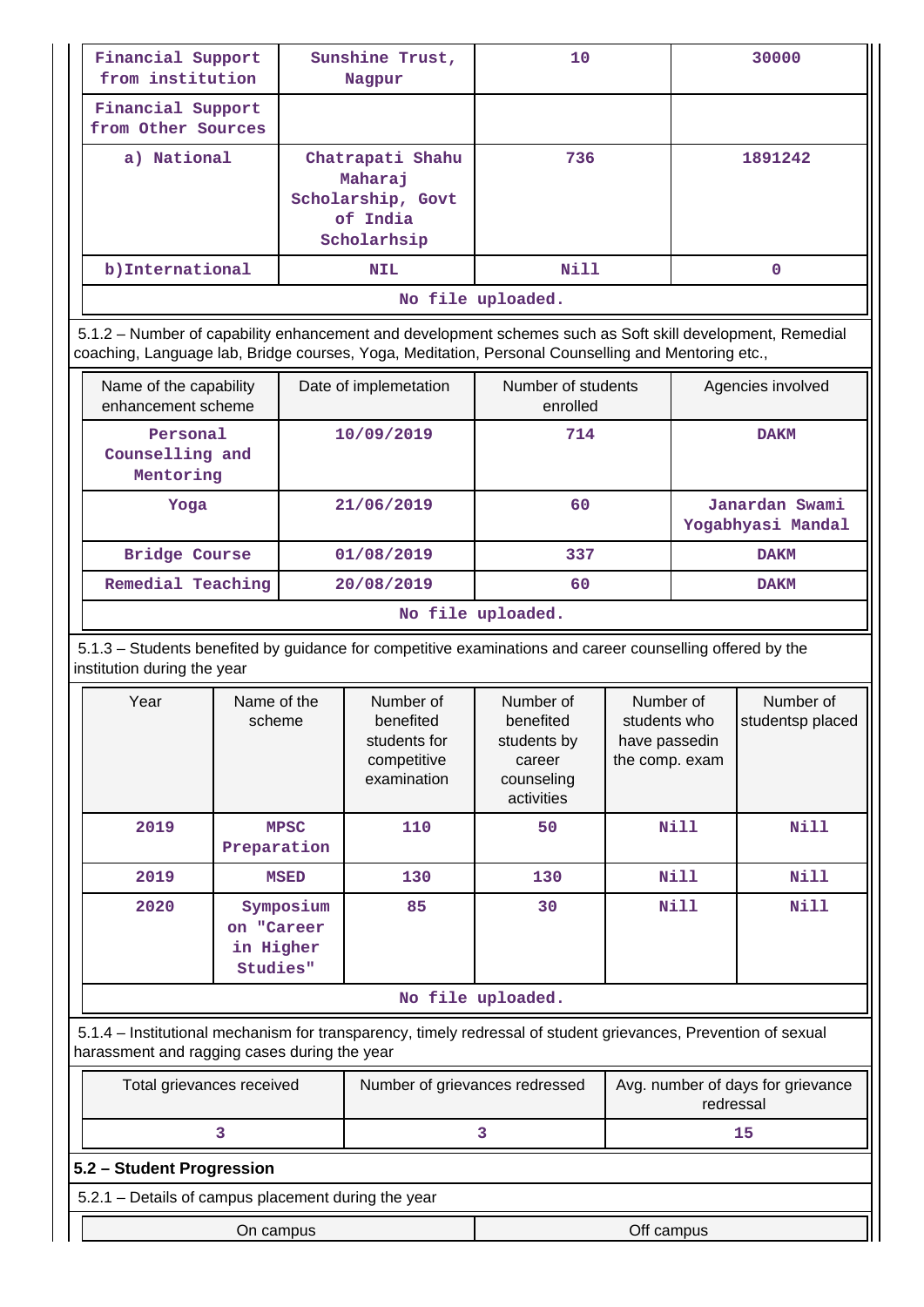| Nameof<br>organizations<br>visited                                            | Number of<br>students<br>participated                                                                                                                                                  | Number of<br>stduents placed | Nameof<br>organizations<br>visited | Number of<br>students<br>participated                             | Number of<br>stduents placed                    |  |  |  |
|-------------------------------------------------------------------------------|----------------------------------------------------------------------------------------------------------------------------------------------------------------------------------------|------------------------------|------------------------------------|-------------------------------------------------------------------|-------------------------------------------------|--|--|--|
| <b>NIL</b>                                                                    | <b>Nill</b>                                                                                                                                                                            | <b>Nill</b>                  | <b>NIL</b>                         | <b>Nill</b>                                                       | <b>Nill</b>                                     |  |  |  |
|                                                                               |                                                                                                                                                                                        |                              | No file uploaded.                  |                                                                   |                                                 |  |  |  |
| 5.2.2 - Student progression to higher education in percentage during the year |                                                                                                                                                                                        |                              |                                    |                                                                   |                                                 |  |  |  |
| Year                                                                          | Number of<br>students<br>enrolling into<br>higher education                                                                                                                            | Programme<br>graduated from  | Depratment<br>graduated from       | Name of<br>institution joined                                     | Name of<br>programme<br>admitted to             |  |  |  |
| 2019                                                                          | $\mathbf{1}$                                                                                                                                                                           | <b>BA</b>                    | <b>FASHION</b><br><b>DESIGNING</b> | LAD<br><b>COLLEGE</b>                                             | <b>MFD</b>                                      |  |  |  |
| 2019                                                                          | $\overline{\mathbf{4}}$                                                                                                                                                                | <b>B.COM</b>                 | <b>COMMERCE</b>                    | G.S., PWS,<br><b>SINDHU</b><br><b>COLLEGE</b>                     | M.COM                                           |  |  |  |
| 2019                                                                          | 10                                                                                                                                                                                     | <b>BA</b>                    | <b>HINDI</b>                       | DAKM,<br><b>RAJKUMAR</b><br><b>COLLEGE</b>                        | <b>MA HINDI</b>                                 |  |  |  |
| 2019                                                                          | $\mathbf{1}$                                                                                                                                                                           | <b>BA</b>                    | <b>POLITICAL</b><br><b>SCIENCE</b> | <b>RTMNU</b>                                                      | <b>MA</b><br><b>POLITICAL</b><br><b>SCIENCE</b> |  |  |  |
| 2019                                                                          | $\mathbf{1}$                                                                                                                                                                           | <b>BA</b>                    | <b>ENGLISH</b>                     | <b>PWS</b><br><b>COLLEGE</b>                                      | MA ENGLISH                                      |  |  |  |
| 2019                                                                          | $\overline{\mathbf{4}}$                                                                                                                                                                | <b>BA</b>                    | <b>ECONOMICS</b>                   | PWS<br>COLLEGE,<br>VNGIASS,<br><b>RTMNU</b>                       | <b>MA</b><br><b>ECONOMICSS</b>                  |  |  |  |
| 2019                                                                          | $\overline{\mathbf{4}}$                                                                                                                                                                | <b>BA</b>                    | <b>SOCIOLOGY</b>                   | <b>PWS</b><br><b>COLLEGE,</b><br><b>RAKUMAR</b><br><b>COLLEGE</b> | <b>MA</b><br><b>SOCIOLOGY</b>                   |  |  |  |
|                                                                               |                                                                                                                                                                                        |                              | View File                          |                                                                   |                                                 |  |  |  |
|                                                                               | 5.2.3 - Students qualifying in state/ national/ international level examinations during the year<br>(eg:NET/SET/SLET/GATE/GMAT/CAT/GRE/TOFEL/Civil Services/State Government Services) |                              |                                    |                                                                   |                                                 |  |  |  |
|                                                                               | <b>Items</b>                                                                                                                                                                           |                              |                                    | Number of students selected/ qualifying                           |                                                 |  |  |  |
|                                                                               | <b>NET</b>                                                                                                                                                                             |                              | 1                                  |                                                                   |                                                 |  |  |  |
|                                                                               |                                                                                                                                                                                        |                              | No file uploaded.                  |                                                                   |                                                 |  |  |  |
|                                                                               | 5.2.4 - Sports and cultural activities / competitions organised at the institution level during the year                                                                               |                              |                                    |                                                                   |                                                 |  |  |  |
| Activity                                                                      |                                                                                                                                                                                        | Level                        |                                    | Number of Participants                                            |                                                 |  |  |  |
| FOOT BALL                                                                     |                                                                                                                                                                                        |                              | <b>INTER COLLEGIATE</b>            | 16                                                                |                                                 |  |  |  |
| <b>MINI GOLF</b>                                                              |                                                                                                                                                                                        |                              | <b>INTER COLLEGIATE</b>            |                                                                   | 8                                               |  |  |  |
|                                                                               | <b>WOOD BALL</b>                                                                                                                                                                       |                              | INTER COLLEGIATE                   |                                                                   | 6                                               |  |  |  |
|                                                                               | <b>KABADDI</b>                                                                                                                                                                         |                              | <b>INTER COLLEGIATE</b>            |                                                                   | 8                                               |  |  |  |
|                                                                               | <b>ANNUAL ATHLETIC MEET</b>                                                                                                                                                            |                              | <b>INTER COLLEGIATE</b>            |                                                                   | 6<br>5.                                         |  |  |  |
|                                                                               | <b>BADMINTON</b>                                                                                                                                                                       |                              | <b>INTER COLLEGIATE</b>            |                                                                   | 8                                               |  |  |  |
| <b>VOLLEY BALL</b>                                                            |                                                                                                                                                                                        | INTER COLLEGIATE             |                                    |                                                                   |                                                 |  |  |  |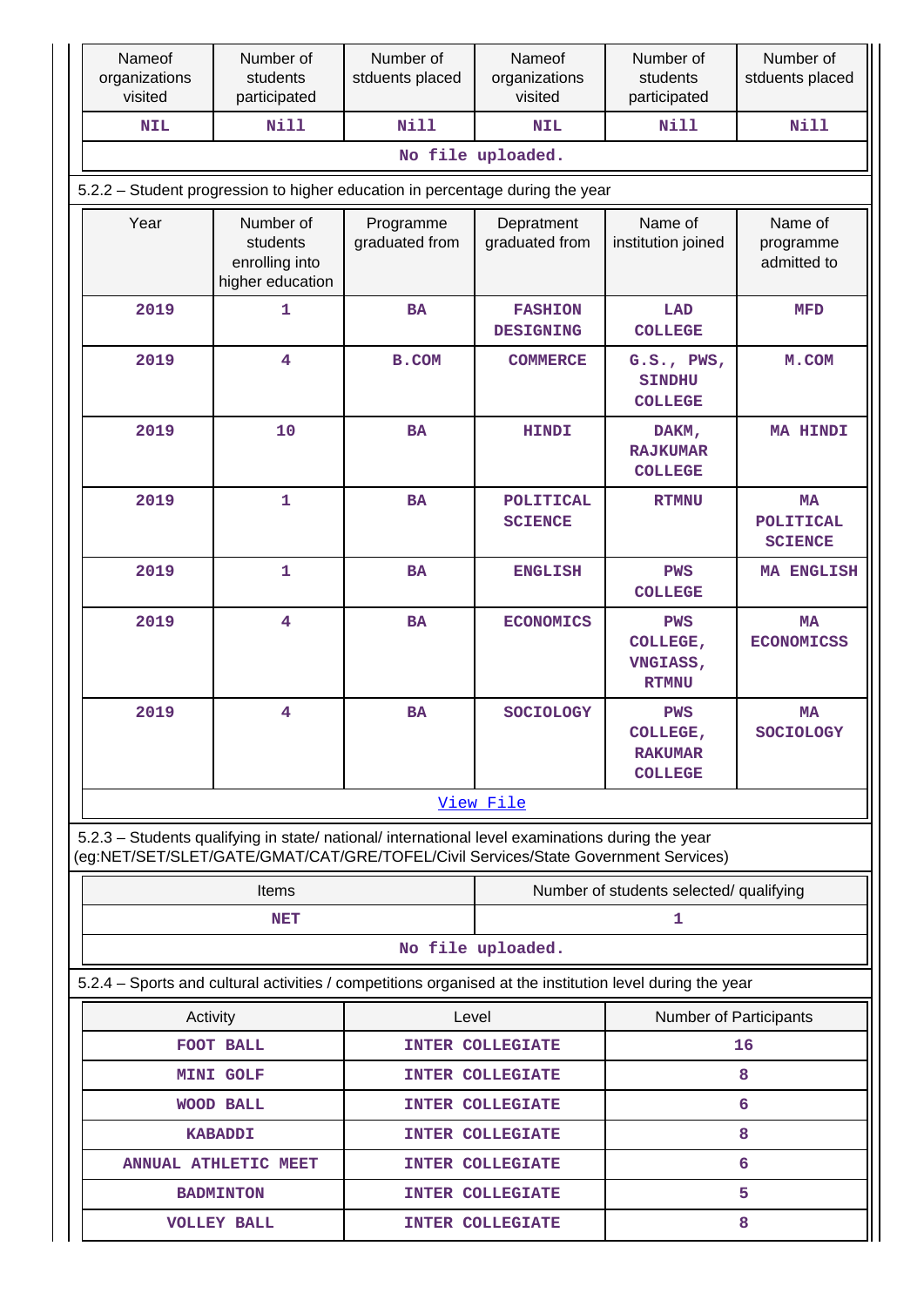| <b>BASKET BALL</b>   | <b>INTER COLLEGIATE</b> |  |  |  |
|----------------------|-------------------------|--|--|--|
| TUG OF WAR           | <b>INTER COLLEGIATE</b> |  |  |  |
| <b>CROSS COUNTRY</b> | <b>INTER COLLEGIATE</b> |  |  |  |
| -- -                 |                         |  |  |  |

### **5.3 – Student Participation and Activities**

 5.3.1 – Number of awards/medals for outstanding performance in sports/cultural activities at national/international level (award for a team event should be counted as one)

| Year              | Name of the<br>award/medal | National/<br>Internaional | Number of<br>awards for<br>Sports | Number of<br>awards for<br>Cultural | Student ID<br>number | Name of the<br>student |
|-------------------|----------------------------|---------------------------|-----------------------------------|-------------------------------------|----------------------|------------------------|
| Nill              | <b>NIL</b>                 | Nill                      | Nill                              | Nill                                | <b>NIL</b>           | <b>NIL</b>             |
| No file uploaded. |                            |                           |                                   |                                     |                      |                        |

 5.3.2 – Activity of Student Council & representation of students on academic & administrative bodies/committees of the institution (maximum 500 words)

 **The Institution has following comittees where students representation exists. Student Council Comittee. IQAC Class Representative Cultural Committee NSS NCC Sports Committee Alumni Committee The Student Council Committee was organizedin 2012 on basis of highest marking the C.R. was nominated. Sports, cultural Programme, NSS, NCC students representatives were unanimous selected by the Principal and Staff member. The representatives works for the students under the guidance of the teacher regular meetings are held to inform the students regarding various activities from time to time. The students representative conducts various programme like cultural, sports etc under the supervision of the teachers. The different departments like Anti-ragging cell, ICC, Health Cell organizes programmes like Health Cell organizes programmes like Health check-up, Dental Check Sickle Cell awareness programme, Brain Day Programme, Blood Donation camp, the students representatives play vital role of leadership. The students in fund raising the economically backward class for fees submission. The volunteers work for enrolling the students in NSS, NCC, voters list etc and help in arranging programmes like Maharashtra Carnival Programme Students Day, Teacher's Day, Promote admission the college, informing about Objectives of Student Council Cell The aspirations of the students Representative Council include representating the interests of the entire students and promoting social responsibility in the local community. Building team spirit by encouraging students to participate in all the curricular and cocurricular activities. Supporting the welfare of the student body as whole.**

**Providing an environment for students to as certain and discuss student opinions. Fund raising activity for economical backward students. Developing relationships and supporting the activities of other cells of the college. Brining the college and wider community closer together by supportingcommunity programmes and charities. Creating leadership opportunities for the students.**

### **5.4 – Alumni Engagement**

5.4.1 – Whether the institution has registered Alumni Association?

 **No**

5.4.2 – No. of enrolled Alumni:

**136** 

5.4.3 – Alumni contribution during the year (in Rupees) :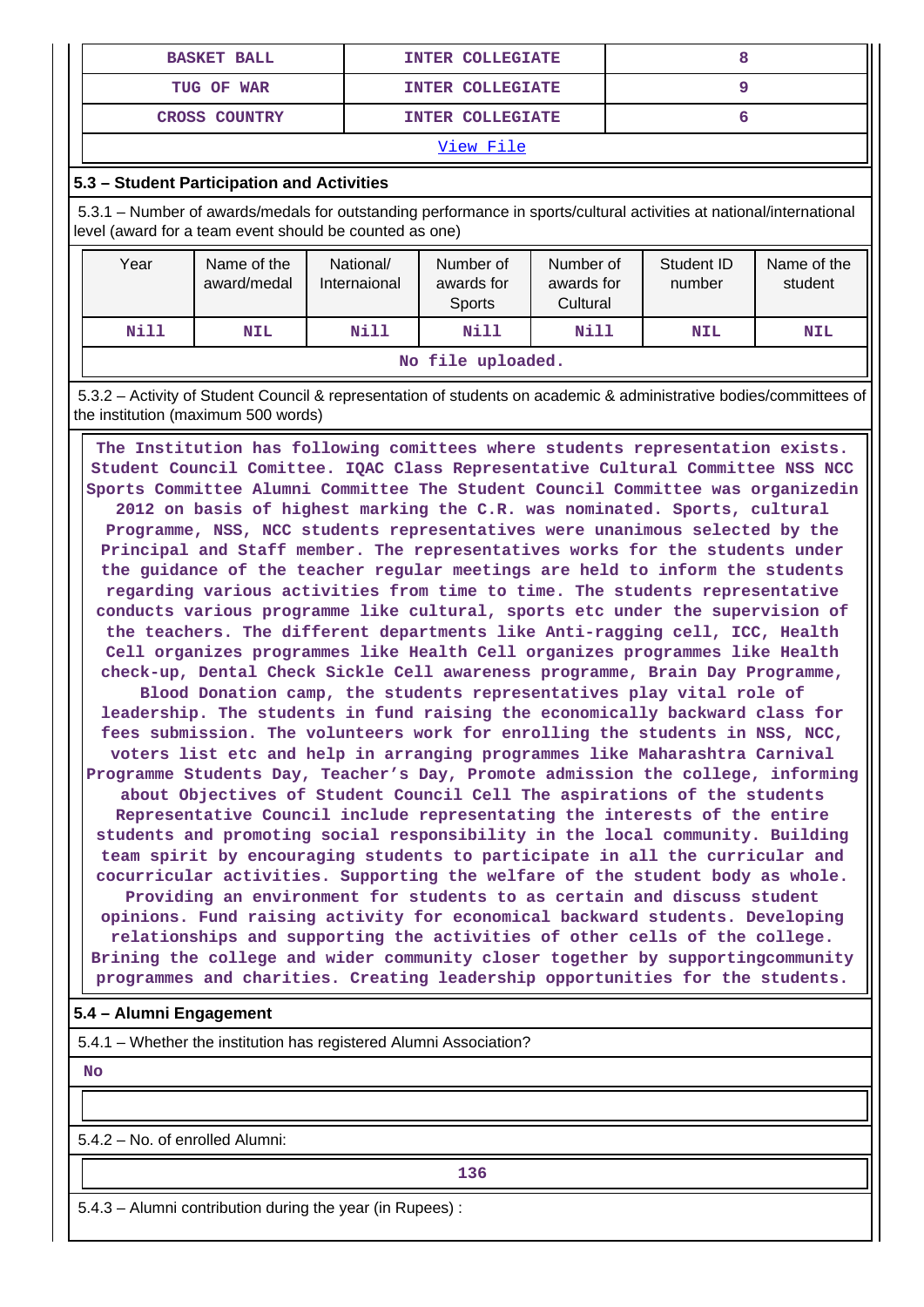5.4.4 – Meetings/activities organized by Alumni Association :

**0**

 **A glimps of programs organized under Gayatri Chhatra Sangh an Alumnae association o This association provides the alumni to come together share their academic, social and life experiences with one another and also acquainting the Alma mater with useful information which help the all round development of the educational activities going on. o Maintaining close relationship with alumni association organize Alumni meeting as they all interacted with one another also some alumnis are selected as member for Association. In this way some students become member of the association they took active part in all on going programs or activities. o For our independence Day program huge number of alumnis come together celebrate and convey their gratitude towards the Nation through their speech. o Also we organize Hindi Diwas program invite a group of Artists. Every year these alumni come together enjoys the play based on stories by Premchand, Nirala, Sumitrananda Pant so on which they have already in their syllabus. o We also conduct programs invite some experts who guides these alumnis for Banking exams Net/Set exams, LIC agents so on. o College organizes various competitions like Music, Debate, Quiz, Essay writing so on so many alumnis come work as an volunteer for the program also participates in Quiz, Music debate, in this way the college maintains close relationship with alumnae keeping up the sense of belonging to the college from where they have completedtheir graduation. Also organizes health related activities like gynic problems, eye check up, H.B. check up, blood donation camps etc. Alumnis participates in these programs. o In this way Gayatri Chhatra Sangh an Alumni association organizes various programs for our alumni maintain good relationship with them.**

#### **CRITERION VI – GOVERNANCE, LEADERSHIP AND MANAGEMENT**

#### **6.1 – Institutional Vision and Leadership**

 6.1.1 – Mention two practices of decentralization and participative management during the last year (maximum 500 words)

 **Arya Vidya Sabha, a charitable and philanthropic institution established Dayanand Arya Kanya Mahavidyalaya Jaripatka, Nagpur with a great vision of providing higher education to girl students coming from the poor and minority families residing in Jaripatka and its surrounding area in Nagpur. The members of Arya Vidya Sabha observed that the girls after passing 10th and 12th standard classes were unable to pursue higher education for the following reasons – 1) There was no girls college in Jaripatka or in its vanity. Parents were reluctant to send their daughter to co-education college. 2) For various social reasons, the parents preferred to get their daughters married at early age. The establishment of the college was a great step in women's education and their empowerment. Importing education to there girls is not an easy task convincing and pursuing parents to send their daughters to college Telling them the importance of higher education for girls, financially helping them for the education of their daughters making them realize the health and social problems girls may face owing to early marriage all there have been the efforts being made by Arya Vidya Sabha members, their supporing near and dear ones, and the college staff Principal, Teachers and other staff members. (We know that social perform history of India testifies to the great contribution of Arya Samaj founded by Swami Dayanand Saraswati to the cause of women folk in India) Decentralization and Participative Management Educational activity is a kind of secred journey – a pilgrimage to reach/achieve "sacred goals" envisioned by the founders of an educational institution. It is a team work – all members, involved in it, work in union following the working structure of the institution. Naturally, for proper governance, the college work is well-**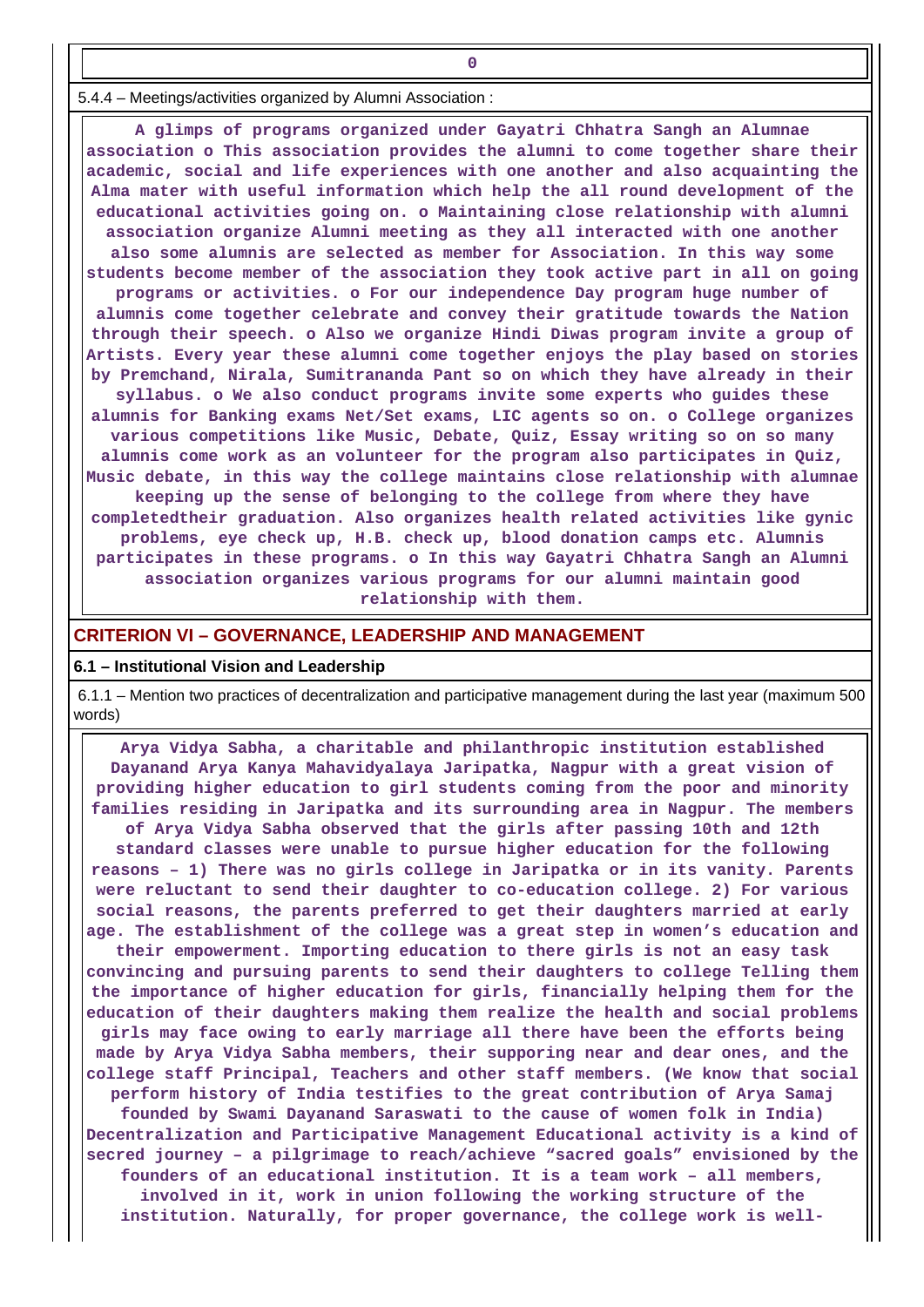**decentralized. The Principal is the Head of the College. She is the leader and her leadership is like a lighthouse leading the staff to work in the right direction in order to successfully achieve the targets fixed. It is her responsibility to maintain discipline in the college. Discipline and proper working in the college depend on the comprehensive working structure. It is prepared according to the Educational Objectives and activities to go on with the beginning of the session. The principal in consultation with the staff allocates the work to the teachers considering their talent, aptitude and capability. Admission of students, timetable framing according to the syllabi prepared by the university and the workload of the teachers prescribed by the Government Teachers are made in-charge to look after academic, physical (games and sports) cultural and other relevant activities such as N.S.S. NCC. Heads of various departments, in consultation with the principal plan Seminars, Lectures, paper reading etc in their respective subjects and organize them involving students and teachers. In order to make the events successful all staff members extend their cooperation and support.**

#### 6.1.2 – Does the institution have a Management Information System (MIS)?

## *Yes*

#### **6.2 – Strategy Development and Deployment**

6.2.1 – Quality improvement strategies adopted by the institution for each of the following (with in 100 words each):

| <b>Strategy Type</b>       | Details                                                                                                                                                                                                                                                                                                                                                                                                                                                                                                                                                                                                                                                                       |
|----------------------------|-------------------------------------------------------------------------------------------------------------------------------------------------------------------------------------------------------------------------------------------------------------------------------------------------------------------------------------------------------------------------------------------------------------------------------------------------------------------------------------------------------------------------------------------------------------------------------------------------------------------------------------------------------------------------------|
| Curriculum Development     | Curriculum designing and development<br>is decided by the affiliating<br>university. Principal faculty members<br>interact with the university and<br>provide their views related to<br>curriculum development. Some motivated<br>skill development faculty members are<br>on board of studies and other<br>university committees that design<br>syllabus.                                                                                                                                                                                                                                                                                                                    |
| Teaching and Learning      | Teaching plan is prepared by teachers<br>in their respective subjects and<br>monitored by the principal for<br>completion of syllabus. Teaching is<br>strictly adhered to computer aided<br>methods of teaching - Learning are<br>used. Interactive learning facilities<br>i.e. use of L.C.D. projectors, white<br>boards and other technical modes are<br>made available. Subjects related films,<br>documentaries, live Lectures on You<br>Tube are shown to students. Students<br>are motivated to use computers for<br>various technical work for technical<br>awareness and guidance. Experts from<br>other colleges are invited which may be<br>beneficial to students. |
| Examination and Evaluation | Semester examinations are conducted<br>by the affiliating university. College<br>conducts internal assessment of<br>students according to the university<br>guidelines. Class test / Surprise test,<br>student seminars, interactive sessions,                                                                                                                                                                                                                                                                                                                                                                                                                                |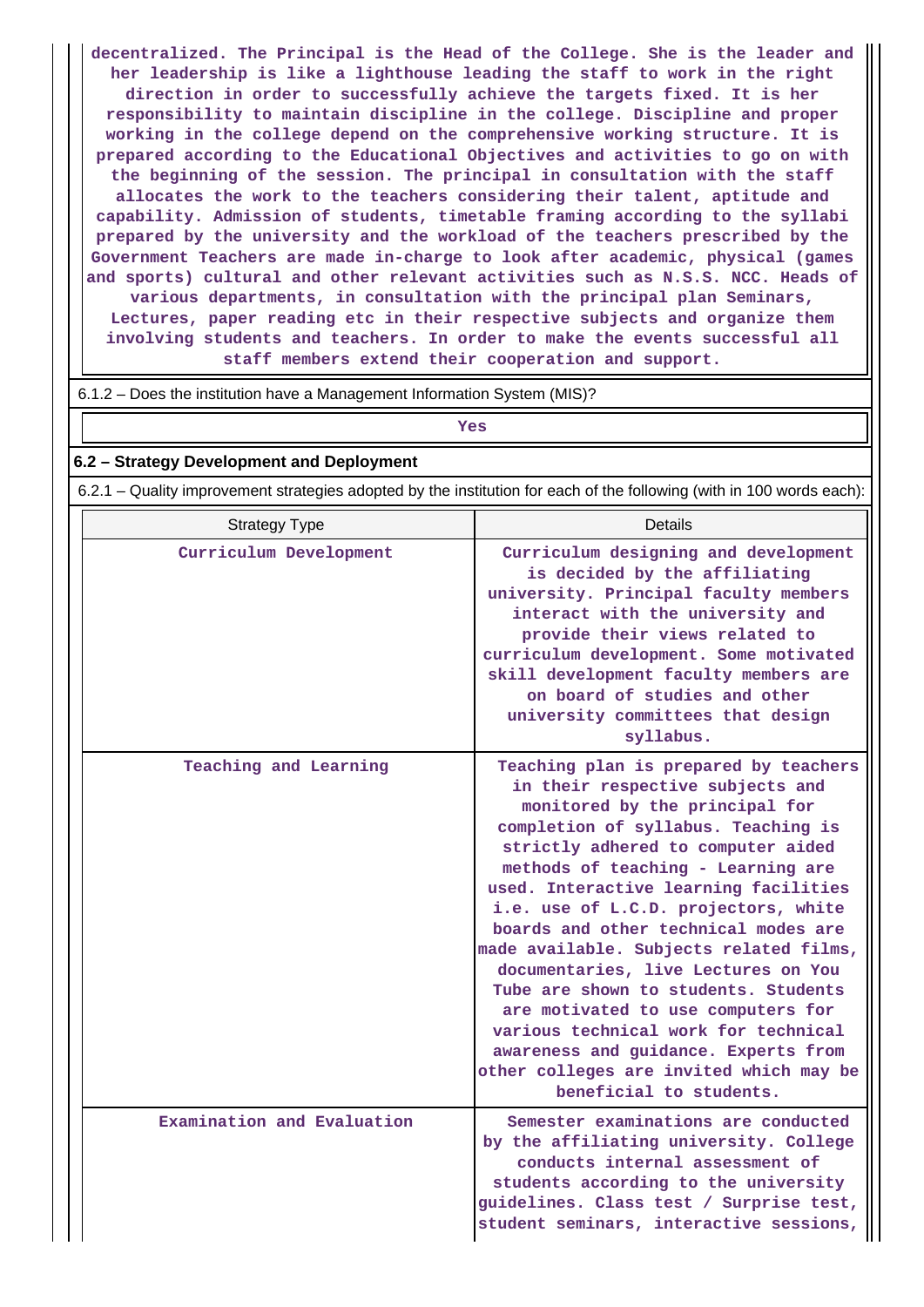|                                                               | practical examinations, debates etc are<br>conducted by the departments to<br>evaluate the students performance.<br>Question papers based on University<br>pattern is prepared by teachers and<br>distributed among students.                                                                                                                                                                                                                                                                                                                                                                                                                                                                                                                                                                                                                                                                                                                                                                                                                                                                                                                                                                                                                                                                                                                                                                                                                                                                     |
|---------------------------------------------------------------|---------------------------------------------------------------------------------------------------------------------------------------------------------------------------------------------------------------------------------------------------------------------------------------------------------------------------------------------------------------------------------------------------------------------------------------------------------------------------------------------------------------------------------------------------------------------------------------------------------------------------------------------------------------------------------------------------------------------------------------------------------------------------------------------------------------------------------------------------------------------------------------------------------------------------------------------------------------------------------------------------------------------------------------------------------------------------------------------------------------------------------------------------------------------------------------------------------------------------------------------------------------------------------------------------------------------------------------------------------------------------------------------------------------------------------------------------------------------------------------------------|
| Research and Development                                      | Faculty members are encouraged to<br>contribute research papers to National<br>International Journals to enhance their<br>knowledge and also get inspired to<br>undertake minor, major research<br>projects to ICSSR. Three Journals -<br>Kala Drishti peer reviewed with ISSN<br>No, Literary Voices, Vishleshka are<br>yearly published by the college.                                                                                                                                                                                                                                                                                                                                                                                                                                                                                                                                                                                                                                                                                                                                                                                                                                                                                                                                                                                                                                                                                                                                         |
| Library, ICT and Physical<br>Infrastructure / Instrumentation | The college constantly encourages the<br>use of ICT based techniques of study by<br>the entire faculty. Learning sources,<br>books, journals and magazines are<br>available in the library. Competitions,<br>exhibitions, display of books and other<br>related activities are undertaken by<br>the library. Faculty of access to e-<br>books, e-journals, databases,<br>eshodhsindhu etc is provided to<br>teachers and students through NLIST Log<br>in . Use of ICT on teaching through<br>L.C.D. Projector, white board, computer<br>etc is made. Teachers are encouraged to<br>use e-resources, audio and video<br>resources and share them with students.<br>Use of smart class rooms and seminar<br>rooms is encouraged. No institution can<br>achieve its stipulated goals withouts<br>its proper functioning. For proper<br>functioning, suitable and effective<br>working structure needs to be evolved<br>by suitably and juditiously<br>distributing work among the teaching<br>and non-teaching staff members of the<br>college. The college has a very<br>effective working system run under the<br>able and dynamic leadership and<br>guidance of the principal and strong<br>and active support of the management.<br>The principal is unquestionably a<br>unifying link between one and the other<br>segment of the college-management<br>teaching and non teaching staff, and<br>students, preparing congenial<br>atmosphere in the college for smooth<br>and fruitful working. |
| Human Resource Management                                     | 1) Good work is recognised and<br>appreciated. 2) Self appraisal,<br>confidential report for teachers,<br>student's evaluation by teachers. 3)<br>Students are encouraged to participate                                                                                                                                                                                                                                                                                                                                                                                                                                                                                                                                                                                                                                                                                                                                                                                                                                                                                                                                                                                                                                                                                                                                                                                                                                                                                                          |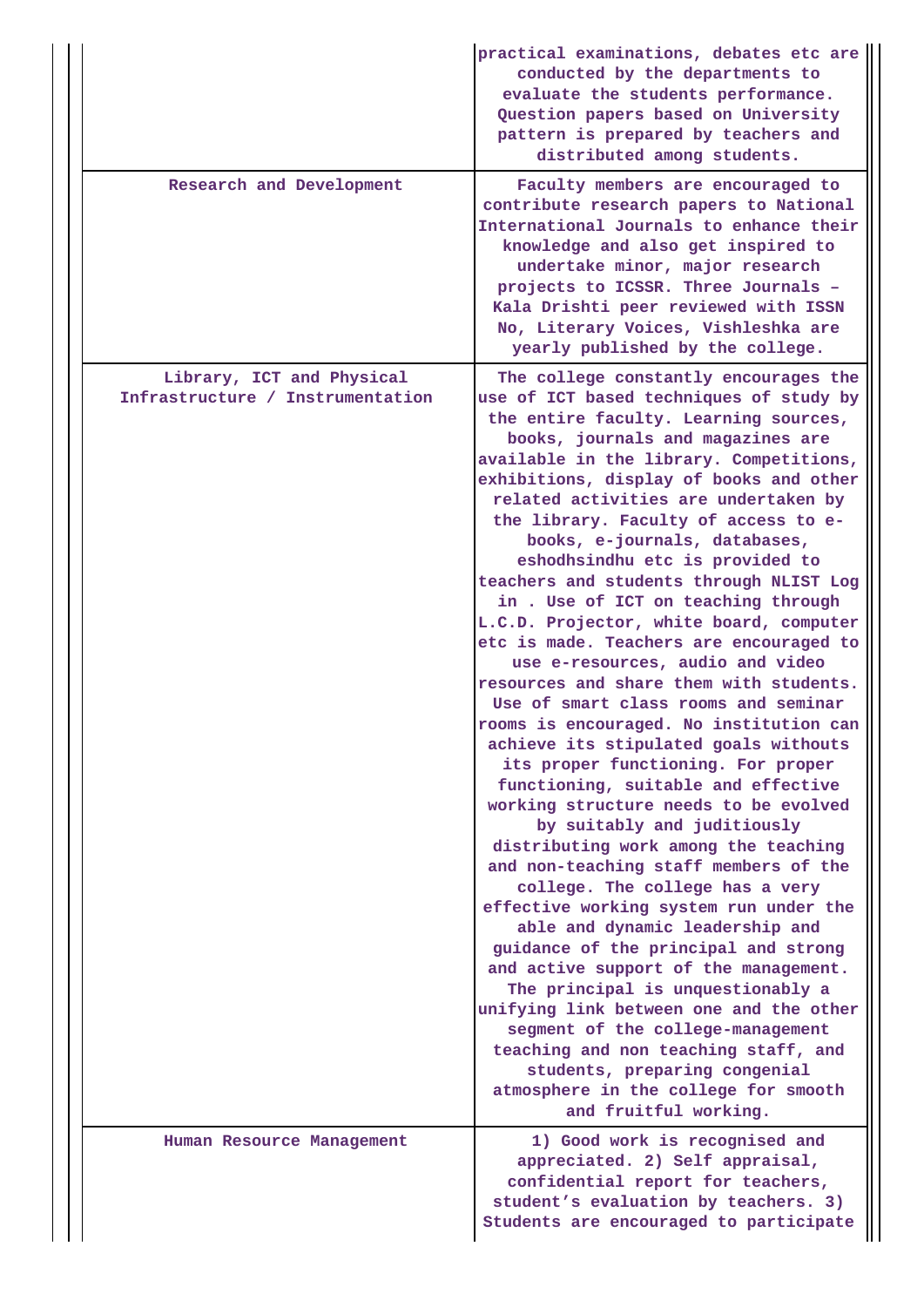|                       | in seminars, special teachers, picnics,<br>quiz, debate, music and<br>otherintercollegiate competitions to<br>increase their skill and experience. 4)<br>IQAC organises lectures of eminent<br>passions for improving knowledge of<br>teachers. 5) Staff members and students<br>are made available e-resources thro<br>NLIST, e-Shodhganga, e-pathshala,<br>eadhyayan etc. and encouraged to<br>utilise it. 6) Faculty members are<br>encouraged to participate in training<br>workshops and staff development<br>programs.                                                                                                                                                                                                                                                                                           |
|-----------------------|------------------------------------------------------------------------------------------------------------------------------------------------------------------------------------------------------------------------------------------------------------------------------------------------------------------------------------------------------------------------------------------------------------------------------------------------------------------------------------------------------------------------------------------------------------------------------------------------------------------------------------------------------------------------------------------------------------------------------------------------------------------------------------------------------------------------|
| Admission of Students | For admission of students and an<br>admission committee is formed every<br>year. college admission rules are<br>formed on the basis of rules guidelines<br>received from university. as has been<br>already mentioned basically the college<br>was started by Arya Vidya Sabha for the<br>girls coming from the poor families and<br>minority communities in jaripatka which<br>were financially helpless. college<br>admission is on merit list, staff<br>members help students to select the<br>subject as per as their capacity and<br>convincing them to best possible<br>financial help for their admission. the<br>college admission committee receives<br>the forms, verifies them and along with<br>scholarship forms and online<br>registration from university, the<br>office give admission to the students |

6.2.2 – Implementation of e-governance in areas of operations:

| E-governace area              | Details                                                                                                                                                                                                                                                                                                                                |  |  |  |  |  |
|-------------------------------|----------------------------------------------------------------------------------------------------------------------------------------------------------------------------------------------------------------------------------------------------------------------------------------------------------------------------------------|--|--|--|--|--|
| Planning and Development      | Library is partially automated<br>through use of LIBMAN Software Office<br>is fully automated using CMS (Computer<br>Management Software) provided by Master<br>Software.                                                                                                                                                              |  |  |  |  |  |
| Administration                | Students and teachers along with<br>principal remain in touch through<br>Whatsapp groups Important notices and<br>instructions to students are posted<br>into the group. Similar such Whatsapp<br>group of faculty members and teachers<br>are created. Notices and circulars<br>pertaining to teachers are posted on<br>these groups. |  |  |  |  |  |
| Finance and Accounts          | Office is fully automated salary of<br>faculty members is transferred directly<br>to bank account.                                                                                                                                                                                                                                     |  |  |  |  |  |
| Student Admission and Support | Admission process is transparent and<br>report Merit list is sent to University                                                                                                                                                                                                                                                        |  |  |  |  |  |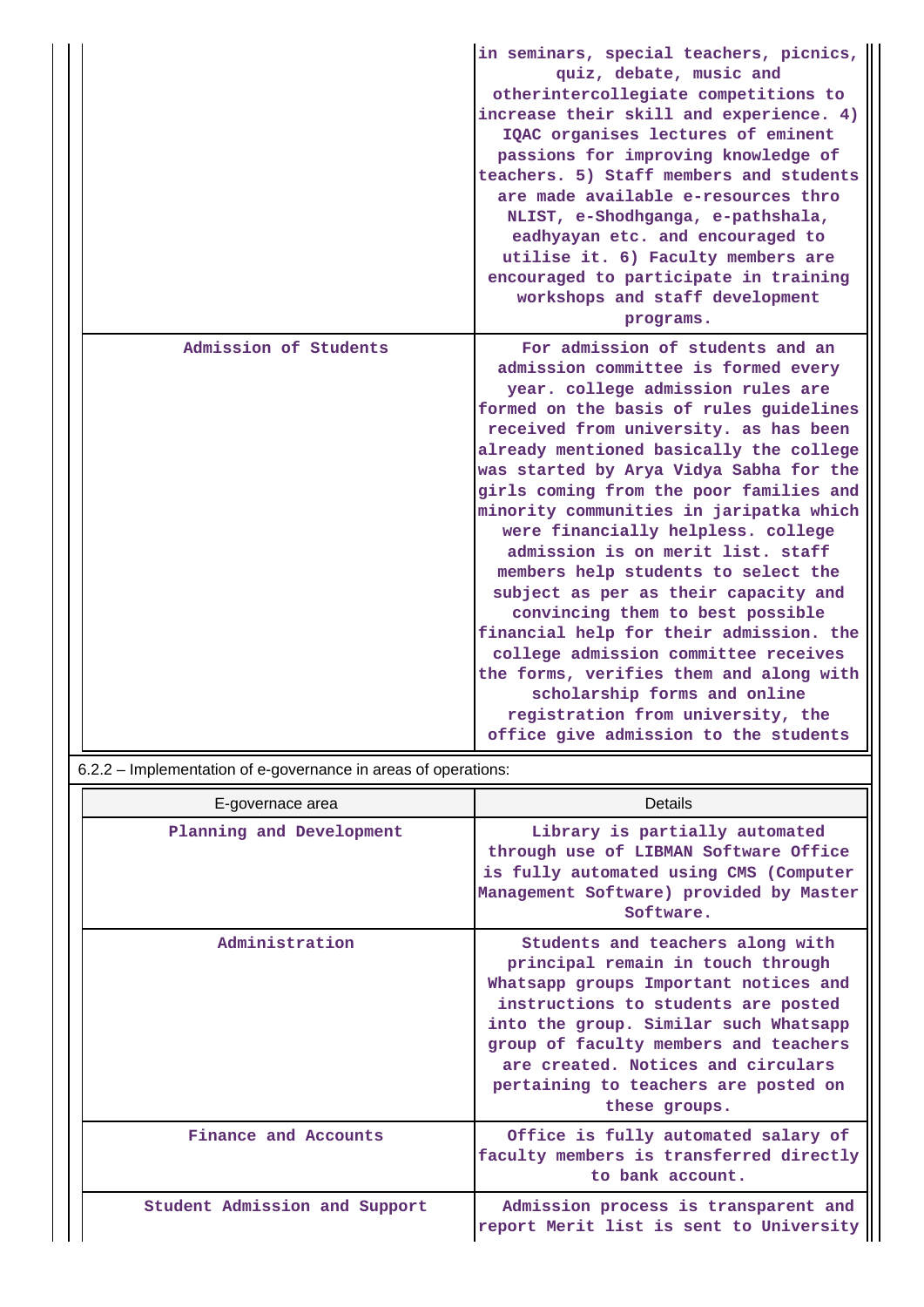|                                                                                                                                                                 |                                                                                                                                                         |  |                                                         |            | Anti Ragging Committee, Internal<br>Complaints Committee etc provide<br>support to students. |            |                                                                                                                                                                       |  |                                                      |                   |  |
|-----------------------------------------------------------------------------------------------------------------------------------------------------------------|---------------------------------------------------------------------------------------------------------------------------------------------------------|--|---------------------------------------------------------|------------|----------------------------------------------------------------------------------------------|------------|-----------------------------------------------------------------------------------------------------------------------------------------------------------------------|--|------------------------------------------------------|-------------------|--|
|                                                                                                                                                                 | Examination                                                                                                                                             |  |                                                         |            |                                                                                              |            | Examination is conducted by<br>university and some answer scripts are<br>valued online. Faculty members are<br>actively engaged in valuation process<br>of University |  |                                                      |                   |  |
| 6.3 - Faculty Empowerment Strategies                                                                                                                            |                                                                                                                                                         |  |                                                         |            |                                                                                              |            |                                                                                                                                                                       |  |                                                      |                   |  |
|                                                                                                                                                                 | 6.3.1 - Teachers provided with financial support to attend conferences / workshops and towards membership fee<br>of professional bodies during the year |  |                                                         |            |                                                                                              |            |                                                                                                                                                                       |  |                                                      |                   |  |
|                                                                                                                                                                 | Year<br>Name of Teacher                                                                                                                                 |  |                                                         |            | Name of conference/<br>workshop attended<br>for which financial<br>support provided          |            | Name of the<br>professional body for<br>which membership<br>fee is provided                                                                                           |  |                                                      | Amount of support |  |
|                                                                                                                                                                 | <b>Nill</b>                                                                                                                                             |  |                                                         | <b>NIL</b> |                                                                                              | <b>NIL</b> | <b>NIL</b>                                                                                                                                                            |  |                                                      | <b>Nill</b>       |  |
|                                                                                                                                                                 | No file uploaded.                                                                                                                                       |  |                                                         |            |                                                                                              |            |                                                                                                                                                                       |  |                                                      |                   |  |
| 6.3.2 - Number of professional development / administrative training programmes organized by the College for<br>teaching and non teaching staff during the year |                                                                                                                                                         |  |                                                         |            |                                                                                              |            |                                                                                                                                                                       |  |                                                      |                   |  |
|                                                                                                                                                                 | Year<br>Title of the<br>professional<br>development<br>programme                                                                                        |  | Title of the<br>administrative<br>training<br>programme | From date  |                                                                                              | To Date    | Number of<br>participants<br>(Teaching<br>staff)                                                                                                                      |  | Number of<br>participants<br>(non-teaching<br>staff) |                   |  |

|                                                                                                               | aevelopment<br>programme<br>organised for<br>teaching staff | training<br>programme<br>organised for<br>non-teaching<br>staff |            |            | (Teaching<br>staff) | (non-teaching<br>staff) |  |  |  |  |  |
|---------------------------------------------------------------------------------------------------------------|-------------------------------------------------------------|-----------------------------------------------------------------|------------|------------|---------------------|-------------------------|--|--|--|--|--|
| 2019                                                                                                          |                                                             |                                                                 |            |            | 15                  | 5                       |  |  |  |  |  |
|                                                                                                               | <b>SCHOLARSHI</b>                                           | <b>SCHOLARSHI</b>                                               | 19/12/2019 | 19/12/2019 |                     |                         |  |  |  |  |  |
|                                                                                                               | <b>SEMINAR</b><br>P                                         | <b>SEMINAR</b><br>P                                             |            |            |                     |                         |  |  |  |  |  |
|                                                                                                               | <b>ON VOUCHER</b><br><b>REEDEMATIO</b>                      | <b>ON VOUCHER</b><br><b>REEDEMATIO</b>                          |            |            |                     |                         |  |  |  |  |  |
|                                                                                                               | N METHOD                                                    | N METHOD                                                        |            |            |                     |                         |  |  |  |  |  |
| 2020                                                                                                          | RIGHT TO                                                    | <b>NIL</b>                                                      |            |            | 15                  | <b>Nill</b>             |  |  |  |  |  |
|                                                                                                               | THE INFORM                                                  |                                                                 | 13/01/2020 | 13/01/2020 |                     |                         |  |  |  |  |  |
|                                                                                                               | <b>ATION</b>                                                |                                                                 |            |            |                     |                         |  |  |  |  |  |
| 2020                                                                                                          | <b>NIL</b>                                                  | <b>WEBINAR</b>                                                  |            |            | Nill                | 5                       |  |  |  |  |  |
|                                                                                                               |                                                             | ON ONLINE                                                       | 07/03/2020 | 07/03/2020 |                     |                         |  |  |  |  |  |
|                                                                                                               |                                                             | <b>REGISTRATI</b>                                               |            |            |                     |                         |  |  |  |  |  |
|                                                                                                               |                                                             | ON FOR                                                          |            |            |                     |                         |  |  |  |  |  |
|                                                                                                               |                                                             | <b>STUDENT</b>                                                  |            |            |                     |                         |  |  |  |  |  |
|                                                                                                               |                                                             | <b>ADMISSION</b>                                                |            |            |                     |                         |  |  |  |  |  |
|                                                                                                               |                                                             | <b>PROECESS</b>                                                 |            |            |                     |                         |  |  |  |  |  |
| No file uploaded.                                                                                             |                                                             |                                                                 |            |            |                     |                         |  |  |  |  |  |
| 6.3.3 - No. of teachers attending professional development programmes, viz., Orientation Programme, Refresher |                                                             |                                                                 |            |            |                     |                         |  |  |  |  |  |
| Course, Short Term Course, Faculty Development Programmes during the year                                     |                                                             |                                                                 |            |            |                     |                         |  |  |  |  |  |

| Title of the<br>professional<br>development<br>programme | Number of teachers<br>who attended |            | To date    | Duration |
|----------------------------------------------------------|------------------------------------|------------|------------|----------|
| <b>SELECTION</b><br><b>COMMITTEE FOR</b>                 |                                    | 31/12/2019 | 31/12/2019 |          |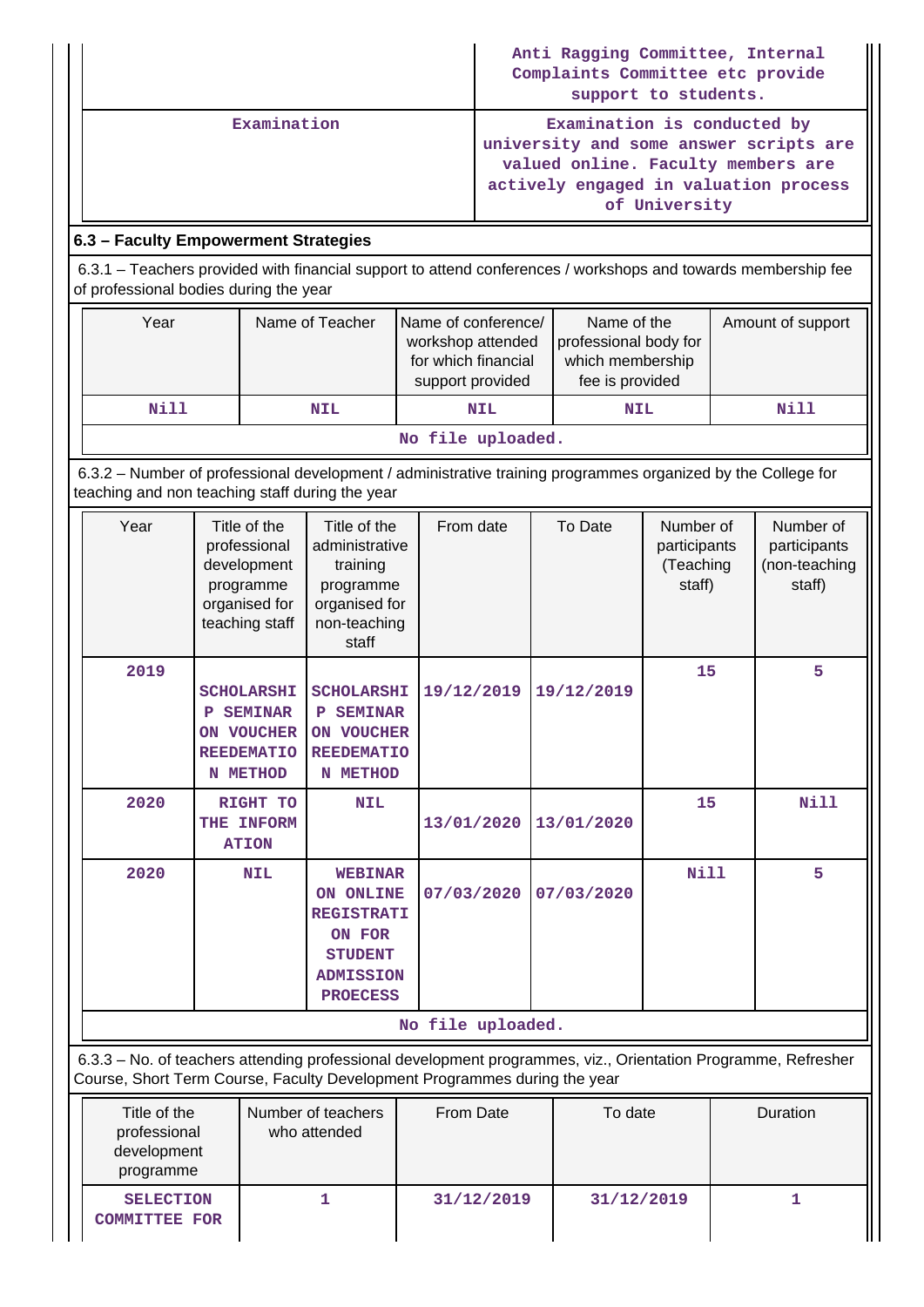| <b>THE POST OF</b><br><b>ASSISTANT</b><br><b>PROFESSOR IN</b><br><b>COMMERCE</b>                                                                                                                                                                                                                                                                                                                                                                                                                                                              |          |                         |                  |                               |            |           |              |      |                                                                                                                |  |
|-----------------------------------------------------------------------------------------------------------------------------------------------------------------------------------------------------------------------------------------------------------------------------------------------------------------------------------------------------------------------------------------------------------------------------------------------------------------------------------------------------------------------------------------------|----------|-------------------------|------------------|-------------------------------|------------|-----------|--------------|------|----------------------------------------------------------------------------------------------------------------|--|
| 5<br><b>PERSONALITY</b><br><b>DEVELOPMENT</b><br><b>PROGRAMME</b>                                                                                                                                                                                                                                                                                                                                                                                                                                                                             |          |                         |                  |                               | 09/06/2020 |           | 13/06/2020   |      | 5                                                                                                              |  |
| <b>REFRESHER</b><br><b>COURSE</b>                                                                                                                                                                                                                                                                                                                                                                                                                                                                                                             |          | 1                       |                  |                               | 07/11/2019 |           | 20/11/2019   |      | 14                                                                                                             |  |
| <b>REFRESHER</b><br><b>COURSE</b>                                                                                                                                                                                                                                                                                                                                                                                                                                                                                                             |          | 1                       |                  |                               | 01/08/2020 |           | 14/08/2020   |      | 14                                                                                                             |  |
| <b>REFRESHER</b><br><b>COURSE</b>                                                                                                                                                                                                                                                                                                                                                                                                                                                                                                             |          | $\overline{\mathbf{2}}$ |                  |                               | 06/01/2020 |           | 18/01/2020   |      | 14                                                                                                             |  |
| <b>REFRESHER</b><br><b>COURSE</b>                                                                                                                                                                                                                                                                                                                                                                                                                                                                                                             |          | $\mathbf{1}$            |                  |                               | 04/02/2020 |           | 17/12/2020   |      | 14                                                                                                             |  |
| <b>SHORT TERM</b><br><b>COURSE</b>                                                                                                                                                                                                                                                                                                                                                                                                                                                                                                            |          | 1                       |                  |                               | 07/11/2019 |           | 20/11/2019   |      | 14                                                                                                             |  |
|                                                                                                                                                                                                                                                                                                                                                                                                                                                                                                                                               |          |                         |                  | No file uploaded.             |            |           |              |      |                                                                                                                |  |
| 6.3.4 - Faculty and Staff recruitment (no. for permanent recruitment):                                                                                                                                                                                                                                                                                                                                                                                                                                                                        |          |                         |                  |                               |            |           |              |      |                                                                                                                |  |
|                                                                                                                                                                                                                                                                                                                                                                                                                                                                                                                                               | Teaching |                         |                  |                               |            |           | Non-teaching |      |                                                                                                                |  |
| Permanent                                                                                                                                                                                                                                                                                                                                                                                                                                                                                                                                     |          |                         | <b>Full Time</b> |                               |            | Permanent |              |      | <b>Full Time</b>                                                                                               |  |
| Nill                                                                                                                                                                                                                                                                                                                                                                                                                                                                                                                                          |          |                         | Nill<br>Nill     |                               |            |           |              | Nill |                                                                                                                |  |
| $6.3.5$ – Welfare schemes for                                                                                                                                                                                                                                                                                                                                                                                                                                                                                                                 |          |                         |                  |                               |            |           |              |      |                                                                                                                |  |
| Teaching                                                                                                                                                                                                                                                                                                                                                                                                                                                                                                                                      |          |                         |                  | Non-teaching                  |            |           |              |      | <b>Students</b>                                                                                                |  |
| GROUP INSURANCE POLICY                                                                                                                                                                                                                                                                                                                                                                                                                                                                                                                        |          |                         |                  | <b>ACCIDENTAL POLICY</b>      |            |           |              |      | SCHOLARSHIP FACILITY                                                                                           |  |
| 6.4 - Financial Management and Resource Mobilization                                                                                                                                                                                                                                                                                                                                                                                                                                                                                          |          |                         |                  |                               |            |           |              |      |                                                                                                                |  |
| 6.4.1 - Institution conducts internal and external financial audits regularly (with in 100 words each)                                                                                                                                                                                                                                                                                                                                                                                                                                        |          |                         |                  |                               |            |           |              |      |                                                                                                                |  |
| The college has internal and external audit procedures. The internal audit is<br>carried out by M/S Shastrabhudhe Co., Chartered Accountant appointed by the<br>management. External audit is done by the Joint Director, Higher Education<br>Nagpur Division and by Senior Auditor and Accountant General Audits, of<br>Maharashtra State The last external audit the finances of the college was<br>conducted in the financial year 2017-18 on 28/06/2018 and compliances of minor<br>objection raised were complied within a given period. |          |                         |                  |                               |            |           |              |      |                                                                                                                |  |
| year(not covered in Criterion III)                                                                                                                                                                                                                                                                                                                                                                                                                                                                                                            |          |                         |                  |                               |            |           |              |      | 6.4.2 - Funds / Grants received from management, non-government bodies, individuals, philanthropies during the |  |
| Name of the non government<br>funding agencies /individuals                                                                                                                                                                                                                                                                                                                                                                                                                                                                                   |          |                         |                  | Funds/ Grnats received in Rs. |            |           |              |      | Purpose                                                                                                        |  |
| NIL                                                                                                                                                                                                                                                                                                                                                                                                                                                                                                                                           |          |                         | $\mathbf 0$      |                               |            |           | <b>NIL</b>   |      |                                                                                                                |  |
| No file uploaded.                                                                                                                                                                                                                                                                                                                                                                                                                                                                                                                             |          |                         |                  |                               |            |           |              |      |                                                                                                                |  |
| 6.4.3 - Total corpus fund generated                                                                                                                                                                                                                                                                                                                                                                                                                                                                                                           |          |                         |                  |                               |            |           |              |      |                                                                                                                |  |
| $\mathbf 0$                                                                                                                                                                                                                                                                                                                                                                                                                                                                                                                                   |          |                         |                  |                               |            |           |              |      |                                                                                                                |  |
| 6.5 - Internal Quality Assurance System                                                                                                                                                                                                                                                                                                                                                                                                                                                                                                       |          |                         |                  |                               |            |           |              |      |                                                                                                                |  |
| 6.5.1 - Whether Academic and Administrative Audit (AAA) has been done?                                                                                                                                                                                                                                                                                                                                                                                                                                                                        |          |                         |                  |                               |            |           |              |      |                                                                                                                |  |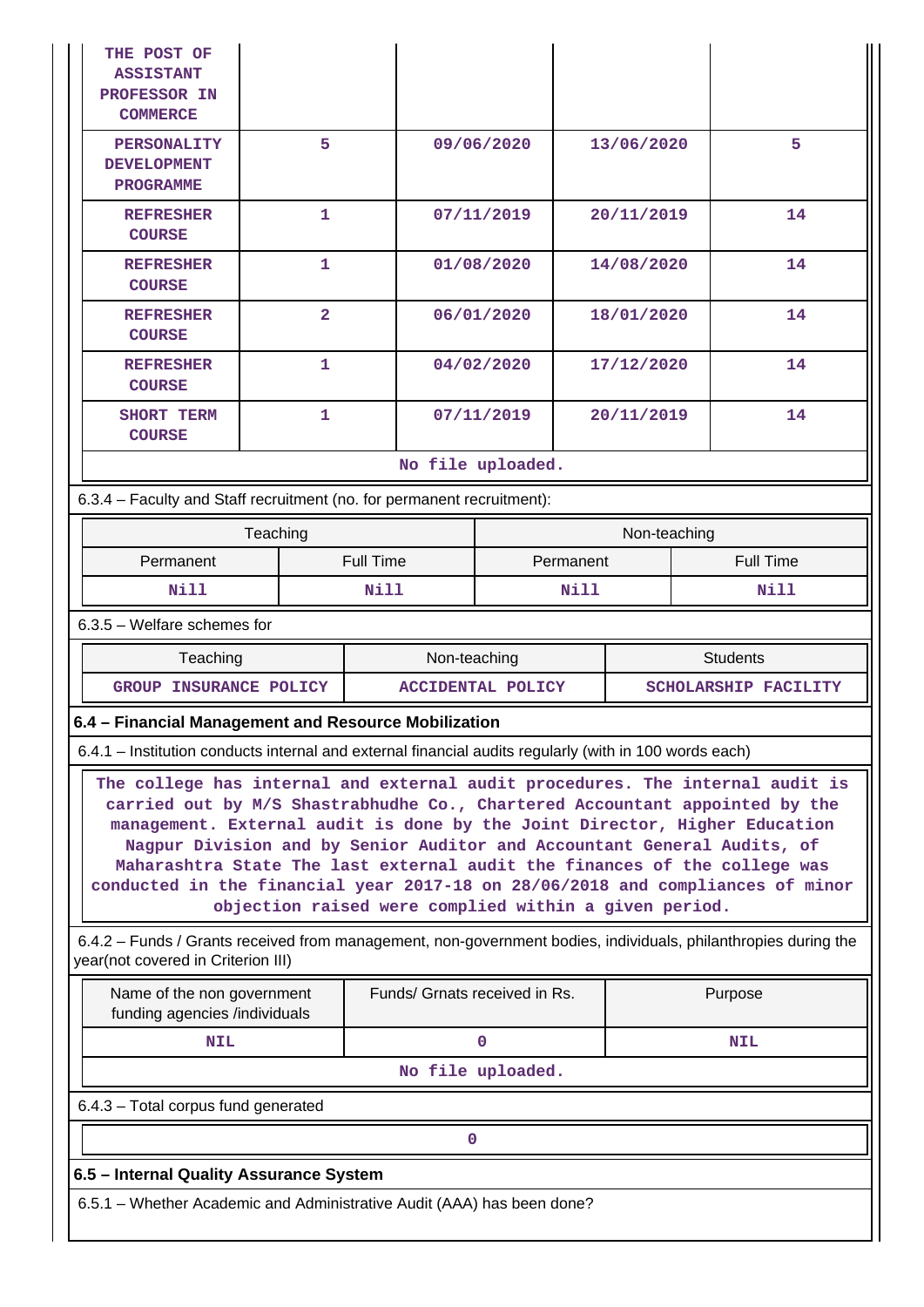| <b>Audit Type</b>                                                                                                    |                                                                                                                                                      |                                                                      | External |                                 |                        | Internal           |            |             |                           |  |  |
|----------------------------------------------------------------------------------------------------------------------|------------------------------------------------------------------------------------------------------------------------------------------------------|----------------------------------------------------------------------|----------|---------------------------------|------------------------|--------------------|------------|-------------|---------------------------|--|--|
|                                                                                                                      |                                                                                                                                                      | Yes/No                                                               | Agency   |                                 | Yes/No                 |                    |            | Authority   |                           |  |  |
| Academic                                                                                                             |                                                                                                                                                      | No                                                                   |          |                                 | <b>NIL</b>             |                    | <b>No</b>  |             | <b>NIL</b>                |  |  |
| Administrative                                                                                                       |                                                                                                                                                      | Yes                                                                  |          | <b>ACCOUNTANT</b>               | <b>CHARTERED</b>       | Yes                |            |             | <b>MANAGEMENT</b>         |  |  |
|                                                                                                                      | 6.5.2 - Activities and support from the Parent - Teacher Association (at least three)                                                                |                                                                      |          |                                 |                        |                    |            |             |                           |  |  |
|                                                                                                                      | PARENT- TEACHERS MEETING, INVITE PARENTS IN ALL CULTURAL ACTIVITIES, INVITE IN<br>HEALTH CHECK-UP CAMPS,                                             |                                                                      |          |                                 |                        |                    |            |             |                           |  |  |
|                                                                                                                      | 6.5.3 – Development programmes for support staff (at least three)                                                                                    |                                                                      |          |                                 |                        |                    |            |             |                           |  |  |
|                                                                                                                      |                                                                                                                                                      |                                                                      |          | GROUP INSURANCE HEALTH CHECK UP |                        |                    |            |             |                           |  |  |
| 6.5.4 - Post Accreditation initiative(s) (mention at least three)                                                    |                                                                                                                                                      |                                                                      |          |                                 |                        |                    |            |             |                           |  |  |
|                                                                                                                      |                                                                                                                                                      |                                                                      |          | <b>NIRF REGISTRATION</b>        |                        |                    |            |             |                           |  |  |
| 6.5.5 - Internal Quality Assurance System Details                                                                    |                                                                                                                                                      |                                                                      |          |                                 |                        |                    |            |             |                           |  |  |
|                                                                                                                      |                                                                                                                                                      | a) Submission of Data for AISHE portal                               |          |                                 |                        |                    | Yes        |             |                           |  |  |
|                                                                                                                      |                                                                                                                                                      | b) Participation in NIRF                                             |          |                                 |                        |                    | Yes        |             |                           |  |  |
|                                                                                                                      |                                                                                                                                                      | c)ISO certification                                                  |          |                                 |                        |                    | <b>No</b>  |             |                           |  |  |
|                                                                                                                      |                                                                                                                                                      | d)NBA or any other quality audit                                     |          |                                 |                        |                    | <b>No</b>  |             |                           |  |  |
|                                                                                                                      | 6.5.6 - Number of Quality Initiatives undertaken during the year                                                                                     |                                                                      |          |                                 |                        |                    |            |             |                           |  |  |
| Year                                                                                                                 | Name of quality<br>initiative by IQAC                                                                                                                |                                                                      |          | Date of<br>conducting IQAC      | <b>Duration From</b>   | <b>Duration To</b> |            |             | Number of<br>participants |  |  |
| 2019                                                                                                                 | 16/08/2019<br><b>ONE DAY</b><br><b>WORKSHOP ON</b><br><b>NAAC ACCREDI</b><br><b>TATION</b><br><b>ACCORDING TO</b><br><b>NEW</b><br><b>GUIDELINES</b> |                                                                      |          | 26/09/2019                      |                        | 26/09/2019         |            | 20          |                           |  |  |
| 2019                                                                                                                 |                                                                                                                                                      | <b>QUALITY</b><br><b>ENHANCEMENT</b><br>OF THE<br><b>INSTITUTION</b> |          | 16/08/2019                      | 22/08/2019             |                    | 22/08/2019 |             | 20                        |  |  |
|                                                                                                                      |                                                                                                                                                      |                                                                      |          | No file uploaded.               |                        |                    |            |             |                           |  |  |
| <b>CRITERION VII - INSTITUTIONAL VALUES AND BEST PRACTICES</b>                                                       |                                                                                                                                                      |                                                                      |          |                                 |                        |                    |            |             |                           |  |  |
| 7.1 - Institutional Values and Social Responsibilities                                                               |                                                                                                                                                      |                                                                      |          |                                 |                        |                    |            |             |                           |  |  |
| 7.1.1 – Gender Equity (Number of gender equity promotion programmes organized by the institution during the<br>year) |                                                                                                                                                      |                                                                      |          |                                 |                        |                    |            |             |                           |  |  |
| Title of the<br>programme                                                                                            | Period from                                                                                                                                          | Period To                                                            |          |                                 | Number of Participants |                    |            |             |                           |  |  |
|                                                                                                                      |                                                                                                                                                      |                                                                      |          |                                 | Female                 |                    | Male       |             |                           |  |  |
| SELF DEFENCE<br><b>MARTIAL ART</b>                                                                                   |                                                                                                                                                      | 22/07/2019                                                           |          |                                 | 26/07/2019             |                    | 100        |             | Nill                      |  |  |
| <b>ONE DAY</b><br><b>WORKSHOP ON</b><br>RIGHT TO                                                                     | 15/10/2019                                                                                                                                           |                                                                      |          | 15/10/2019                      |                        | 50                 |            | <b>Nill</b> |                           |  |  |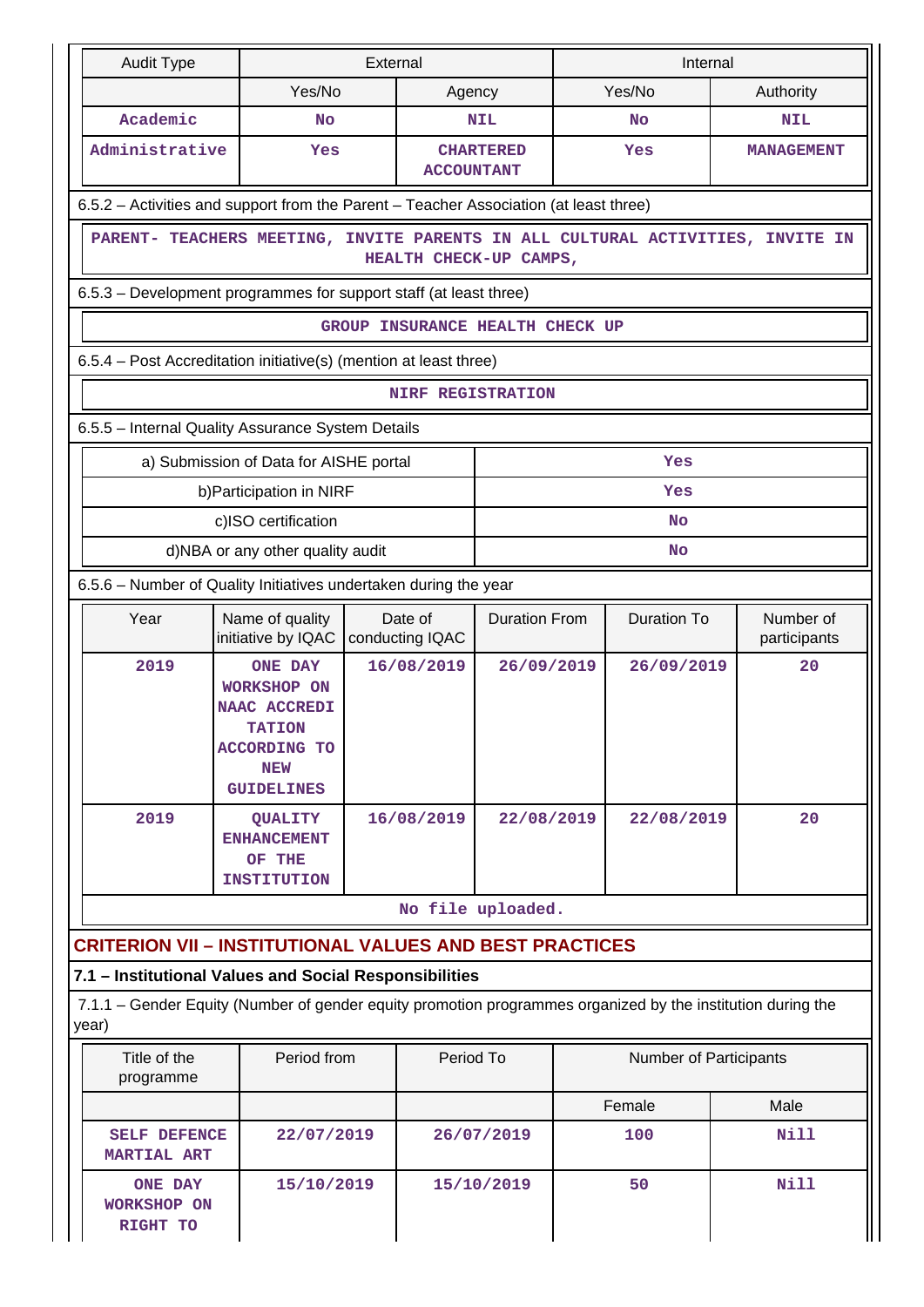| <b>EDUCATION FOR</b><br><b>WOMEN</b>                                                         |                                                                                                                                                                                                  |              |  |                |           |  |                                                                                       |                                                                                                                                                                                                                                   |                                                     |  |  |  |  |
|----------------------------------------------------------------------------------------------|--------------------------------------------------------------------------------------------------------------------------------------------------------------------------------------------------|--------------|--|----------------|-----------|--|---------------------------------------------------------------------------------------|-----------------------------------------------------------------------------------------------------------------------------------------------------------------------------------------------------------------------------------|-----------------------------------------------------|--|--|--|--|
| 7.1.2 - Environmental Consciousness and Sustainability/Alternate Energy initiatives such as: |                                                                                                                                                                                                  |              |  |                |           |  |                                                                                       |                                                                                                                                                                                                                                   |                                                     |  |  |  |  |
| Percentage of power requirement of the University met by the renewable energy sources        |                                                                                                                                                                                                  |              |  |                |           |  |                                                                                       |                                                                                                                                                                                                                                   |                                                     |  |  |  |  |
| <b>NIL</b>                                                                                   |                                                                                                                                                                                                  |              |  |                |           |  |                                                                                       |                                                                                                                                                                                                                                   |                                                     |  |  |  |  |
| 7.1.3 - Differently abled (Divyangjan) friendliness                                          |                                                                                                                                                                                                  |              |  |                |           |  |                                                                                       |                                                                                                                                                                                                                                   |                                                     |  |  |  |  |
| Yes/No<br>Item facilities<br>Number of beneficiaries                                         |                                                                                                                                                                                                  |              |  |                |           |  |                                                                                       |                                                                                                                                                                                                                                   |                                                     |  |  |  |  |
|                                                                                              | Ramp/Rails                                                                                                                                                                                       |              |  |                | Yes       |  |                                                                                       | 1                                                                                                                                                                                                                                 |                                                     |  |  |  |  |
|                                                                                              | Rest Rooms                                                                                                                                                                                       |              |  |                | Yes       |  |                                                                                       | $\mathbf{1}$                                                                                                                                                                                                                      |                                                     |  |  |  |  |
|                                                                                              | Scribes for examination                                                                                                                                                                          |              |  |                | <b>No</b> |  |                                                                                       | <b>Nill</b>                                                                                                                                                                                                                       |                                                     |  |  |  |  |
|                                                                                              | 7.1.4 - Inclusion and Situatedness                                                                                                                                                               |              |  |                |           |  |                                                                                       |                                                                                                                                                                                                                                   |                                                     |  |  |  |  |
| Year                                                                                         | Number of<br>Number of<br>initiatives to<br>initiatives<br>address<br>taken to<br>locational<br>engage with<br>advantages<br>and<br>and disadva<br>contribute to<br>local<br>ntages<br>community |              |  | Date           | Duration  |  | Name of<br>initiative                                                                 | <b>Issues</b><br>addressed                                                                                                                                                                                                        | Number of<br>participating<br>students<br>and staff |  |  |  |  |
| 2019                                                                                         | $\mathbf{1}$                                                                                                                                                                                     | <b>Nill</b>  |  | 15/08/2<br>019 | 15        |  | <b>VED</b><br><b>PRACHAR</b><br><b>SAPTAH</b>                                         | <b>SPRITUAL</b><br><b>DISCOURSE</b>                                                                                                                                                                                               | 50                                                  |  |  |  |  |
| 2019                                                                                         | <b>Nill</b>                                                                                                                                                                                      | 1            |  | 03/11/2<br>019 | 1         |  | <b>DIWALI</b><br><b>MILAN</b>                                                         | <b>LOVE</b><br><b>AND PEACE</b>                                                                                                                                                                                                   | 100                                                 |  |  |  |  |
| 2019                                                                                         | $\mathbf{1}$                                                                                                                                                                                     | $\mathbf{1}$ |  | 30/09/2<br>019 | 3         |  | <b>HEALTH</b><br><b>CHECKUP</b>                                                       | <b>HEALTH</b><br>PROBLEMS,<br><b>HIV FREE</b><br><b>CHECKUP</b><br>CAMP,<br><b>FIRST AID</b><br><b>TRAINING</b><br><b>TO</b><br>STUDENTS,<br><b>COLS AND</b><br><b>WORLD</b><br><b>RESTART</b><br><b>HEART</b><br><b>ACTIVITY</b> | 80                                                  |  |  |  |  |
| 2020                                                                                         | 1                                                                                                                                                                                                | <b>Nill</b>  |  | 26/03/2<br>020 | 1         |  | <b>SINDHI</b><br><b>NEW YEAR</b><br><b>CELEBRATI</b><br>ON                            | HELP TO<br>THE POOR<br><b>SINDHI</b><br><b>FAMILIES</b><br>BY DISTRI<br><b>BUTING</b><br><b>GROCERIES</b>                                                                                                                         | 25                                                  |  |  |  |  |
| 2019                                                                                         | <b>Nill</b>                                                                                                                                                                                      | 1            |  | 07/07/2<br>019 | 15        |  | <b>INTERNA</b><br><b>TIONAL</b><br><b>TOBECO</b><br><b>CONTROL</b><br><b>PAKHWADA</b> | <b>MAKE</b><br>THE<br><b>SOCIETY</b><br><b>TOBACO</b><br><b>FREE</b>                                                                                                                                                              | 50                                                  |  |  |  |  |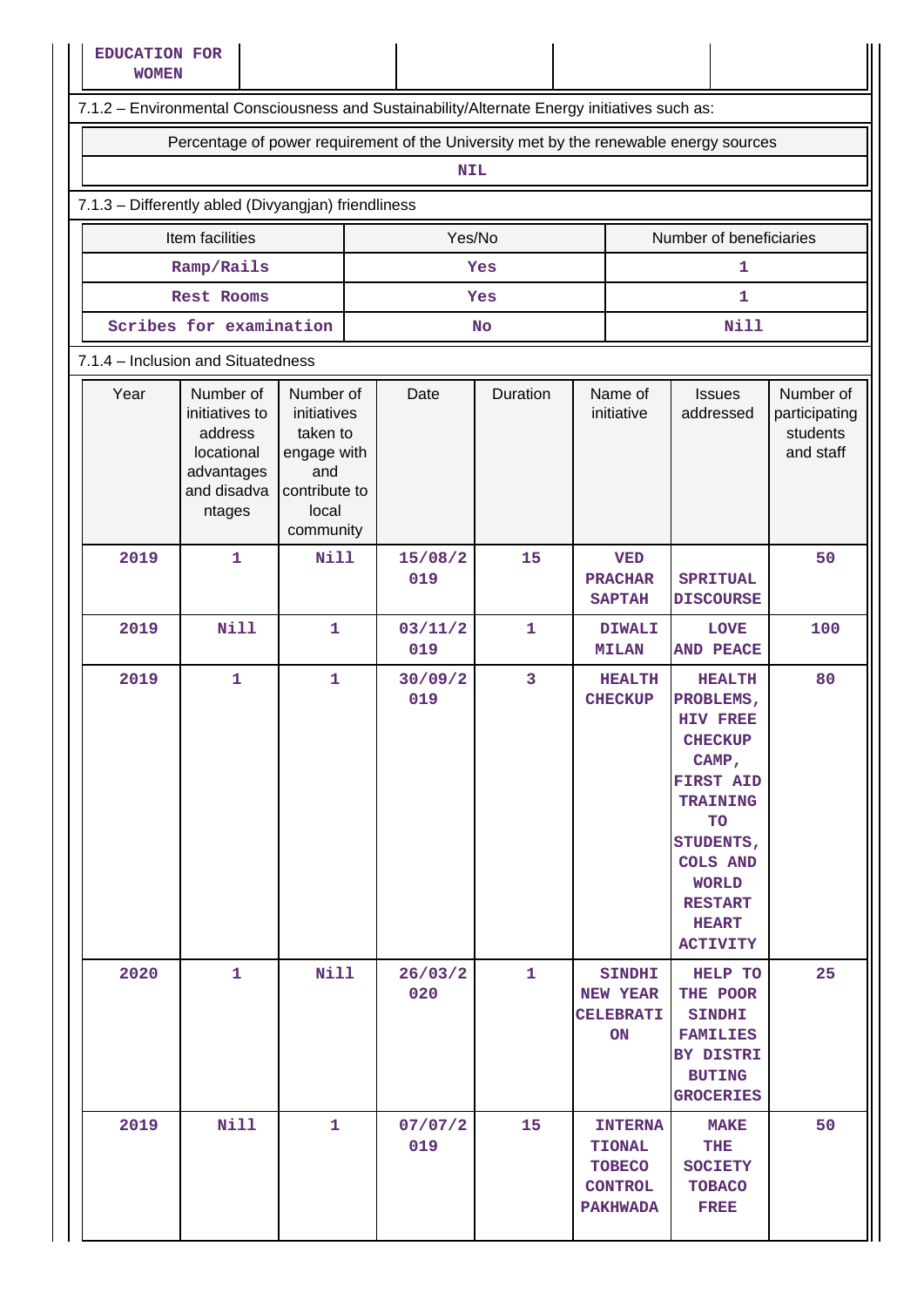| 2019                                                                                         | <b>Nill</b>                                                                                       | $\mathbf{1}$ |                          | 01/07/2<br>019                                        | $\mathbf{1}$                                                                                                                                                                                                                                                                                                            |  | TREE PL<br><b>ANTATION</b>                                     | <b>INNER</b><br>WHEEL<br><b>CLUB</b> | 25  |  |  |  |  |
|----------------------------------------------------------------------------------------------|---------------------------------------------------------------------------------------------------|--------------|--------------------------|-------------------------------------------------------|-------------------------------------------------------------------------------------------------------------------------------------------------------------------------------------------------------------------------------------------------------------------------------------------------------------------------|--|----------------------------------------------------------------|--------------------------------------|-----|--|--|--|--|
| 2019                                                                                         | <b>Nill</b>                                                                                       | $\mathbf{1}$ |                          | 01/07/2<br>019                                        | 1                                                                                                                                                                                                                                                                                                                       |  | TREE PL<br><b>ANTATION</b><br><b>AT BUDDHA</b><br><b>VIHAR</b> | <b>INNER</b><br>WHEEL<br><b>CLUB</b> | 25  |  |  |  |  |
|                                                                                              |                                                                                                   |              |                          |                                                       | No file uploaded.                                                                                                                                                                                                                                                                                                       |  |                                                                |                                      |     |  |  |  |  |
|                                                                                              | 7.1.5 - Human Values and Professional Ethics Code of conduct (handbooks) for various stakeholders |              |                          |                                                       |                                                                                                                                                                                                                                                                                                                         |  |                                                                |                                      |     |  |  |  |  |
|                                                                                              | <b>Title</b>                                                                                      |              |                          | Date of publication                                   |                                                                                                                                                                                                                                                                                                                         |  |                                                                | Follow up(max 100 words)             |     |  |  |  |  |
|                                                                                              | A handbook on Human<br>Values and Professional<br>Ethics                                          |              |                          |                                                       | A handbook on Human<br>01/07/2019<br>Values and Professional<br>Ethics is circulated<br>amongst the stake<br>holders, IQAC members NSS<br>Volunters. The book<br>contains programmes on<br>Human Values code of<br>conduct for Management,<br>Teachers Students. Any<br>violation is subject to<br>disciplinary action. |  |                                                                |                                      |     |  |  |  |  |
| 7.1.6 - Activities conducted for promotion of universal Values and Ethics                    |                                                                                                   |              |                          |                                                       |                                                                                                                                                                                                                                                                                                                         |  |                                                                |                                      |     |  |  |  |  |
| Activity                                                                                     |                                                                                                   |              |                          | <b>Duration From</b>                                  | <b>Duration To</b>                                                                                                                                                                                                                                                                                                      |  |                                                                | Number of participants               |     |  |  |  |  |
|                                                                                              | <b>Teachers Day</b>                                                                               |              | 05/09/2019<br>05/09/2019 |                                                       |                                                                                                                                                                                                                                                                                                                         |  |                                                                |                                      | 100 |  |  |  |  |
|                                                                                              | <b>GANDHI JAYANTI</b>                                                                             |              |                          | 02/10/2019                                            | 02/10/2019<br>14/08/2019                                                                                                                                                                                                                                                                                                |  |                                                                |                                      | 80  |  |  |  |  |
| <b>RAILY</b>                                                                                 | <b>AKHAND BHARAT</b>                                                                              |              |                          | 14/08/2019                                            |                                                                                                                                                                                                                                                                                                                         |  |                                                                | 100                                  |     |  |  |  |  |
| <b>REGISTRATION CAMP</b><br><b>AWARENESS PROGRAMME</b>                                       | <b>VOTING</b>                                                                                     |              | 01/08/2019<br>31/08/2019 |                                                       |                                                                                                                                                                                                                                                                                                                         |  |                                                                |                                      | 100 |  |  |  |  |
| <b>DIWAS</b>                                                                                 | <b>VACHAN PRERNA</b>                                                                              |              |                          | 15/10/2019                                            | 15/10/2019                                                                                                                                                                                                                                                                                                              |  |                                                                |                                      | 50  |  |  |  |  |
| <b>DAY</b>                                                                                   | WORLD WIDE CANE                                                                                   |              |                          | 15/10/2019                                            | 15/10/2019                                                                                                                                                                                                                                                                                                              |  |                                                                |                                      | 10  |  |  |  |  |
|                                                                                              | <b>CONSTITUTION DAY</b>                                                                           |              |                          | 26/11/2019                                            | 26/11/2019                                                                                                                                                                                                                                                                                                              |  |                                                                |                                      | 25  |  |  |  |  |
| DAY                                                                                          | <b>AIDS AWARENESS</b>                                                                             |              |                          | 01/12/2019                                            | 15/12/2019                                                                                                                                                                                                                                                                                                              |  |                                                                |                                      | 50  |  |  |  |  |
|                                                                                              |                                                                                                   |              |                          |                                                       | No file uploaded.                                                                                                                                                                                                                                                                                                       |  |                                                                |                                      |     |  |  |  |  |
| 7.1.7 - Initiatives taken by the institution to make the campus eco-friendly (at least five) |                                                                                                   |              |                          |                                                       |                                                                                                                                                                                                                                                                                                                         |  |                                                                |                                      |     |  |  |  |  |
|                                                                                              |                                                                                                   |              |                          | DISTRIBUTION OF CLOTH BAGS STICHED BY THE STUDENTS    |                                                                                                                                                                                                                                                                                                                         |  |                                                                |                                      |     |  |  |  |  |
|                                                                                              |                                                                                                   |              |                          | MEDICIANL PLANTATION AND DISTRIBUTION                 |                                                                                                                                                                                                                                                                                                                         |  |                                                                |                                      |     |  |  |  |  |
|                                                                                              | PROJECTS MADE BY STUDENTS OF B.A - II ON ENVIRONMENTAL PROBLEMS                                   |              |                          | INDEPENDENCE DAY THEME WAS ON ENVIRONMENTAL AWARENESS |                                                                                                                                                                                                                                                                                                                         |  |                                                                |                                      |     |  |  |  |  |
|                                                                                              |                                                                                                   |              |                          |                                                       |                                                                                                                                                                                                                                                                                                                         |  |                                                                |                                      |     |  |  |  |  |
|                                                                                              | GUEST LECTURES ARRANGED UNDER COLLEGE GARDEN CLUB<br>USE OF LED BULBS FOR ENERGY CONSERVATION     |              |                          |                                                       |                                                                                                                                                                                                                                                                                                                         |  |                                                                |                                      |     |  |  |  |  |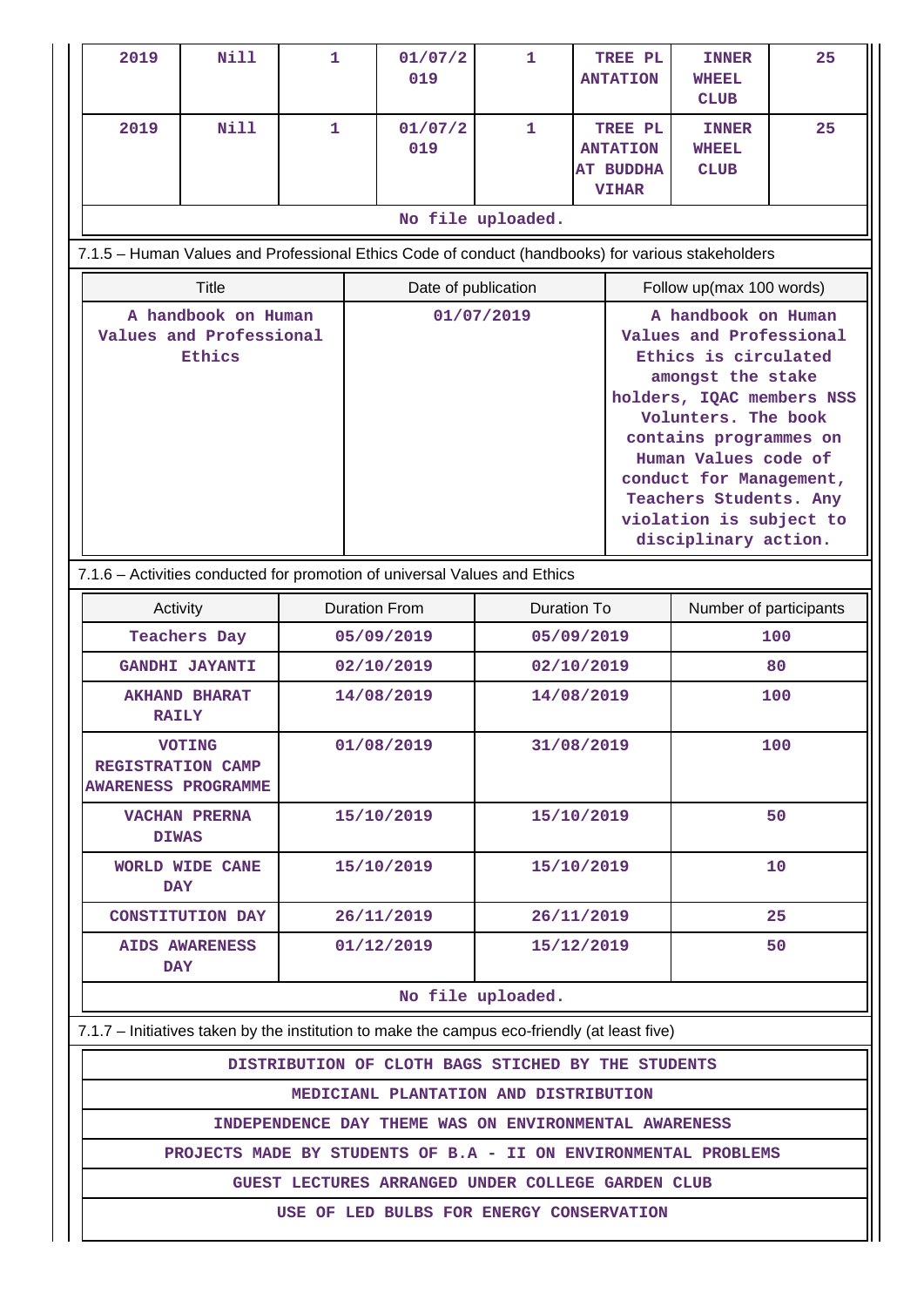#### **7.2 – Best Practices**

7.2.1 – Describe at least two institutional best practices

 **Best Practices – I Title : Sankalp Purti Objectives : The institution runs on the principles of Swami Dayanand Saraswati to educate the girls. The girl child should be physically, mentally and spiritually strong. It is the need to preserve our culture and tradition. Context: The moral of the students is diminishing and are attracted towards materialistic world. The moral of the student is found declining which is a matter of great concern. The NSS volunteers are taking a leading part in educating the orphans and the deprived students from the community. It is found that lack of education is the root cause for being diverted from the goal of life. Therefore the students are motivated towards quality life and are guided for developing positive attitude towards life. Moral values are inculcated so that they can work and move safely as a proud citizen at home as well as work place. This is the challenge accepted by the Faculties. The Practice : The college carries this responsibility with utmost sincerity. Daily Yoga, Morning Prayers, which** includes Gayatri Matra and weekly Hawans. Every year a week long "Ved Prachar **Saptah? is held. Learned people and seersdeliver discourses. Rishi Bodhotsava Parv marks the day of attaining enlightenment by Swami Dayanand Saraswati. Incidents from the life of the great saint are enacted by the students. On Independence Day Republic Day. Hawans are performed for World Peace National Integration. Students participate in cultural programms. The spirit of patriotism is thus kept alive. They are reminded of their rich and cultural heritage. Evidence of Success : Students and People are performing Hawans help in spiritual as well as environmental purification and the fact that the cultural programs of the college encourage the classical and folk traditions of India, with no place or vulgarity. Problems Encountered And Resources Required : Problems are due to the Technological Savy and can be overcome through proper moral physical and academic education. Best Practices – II Title of the Practice: Hariyali Pahal 1. Objectives – The future eco-problem to be understood by the students. Awareness about nature conservation is the vital need of the hour. The students, faculties and neighborhood people should take active part in saving the Mother Earth. 2. Concept : Go Green – Save** Environment save "The Planet? Hariyali Pahal initiative is focused on and **students, teachers and people work jointly to maintain eco-balance in nature warming is the major problem and can be completely eradicated by bring awareness in the young students. 3. The Practice – Tree Plantation in Dayanand Park Nurtured by the students 250 plants by NSS. The programme is conducted in collaboration with Inner Wheel Club and Ayurwan Foundation. Medicinal Plants were exhibited for Sale and given knowledge about Giloae Shrub. A medicinal Plant which improves the immunity useful in many other diseases were planted as well as distributed in the society. Poster making competition to bring awareness amongst the students society. Students, Staff using a) Bicycles – 60 of the students come by bicycle, 5 use mopeds. b) Public transport – 17 of students use public transport. c) Pedestrian Friendly Roads – 18 remaining of students walk down to the college via approachable roads. Paperless Office : a) Online filling of forms b) Students and faculty are contacted and addressed through emails and whatsapp. c) University results, minutes of the committee meetings are maintained both in the softcopy as well as hard copy. Evidence of Success : Students have enthusiastically participated. "Swachhata Abhiyan Programme", Tree Plantation inside and outside the college premises. Annual Environment rally initiated to promote awareness about the environmental issues both inside outside the campus. The campus is being identified as "Plastic Free Campus" Hygienic/Canteen which aids the adjacent hospital by providing healthy food to the patients. Nature Club is established with the approach of socio**